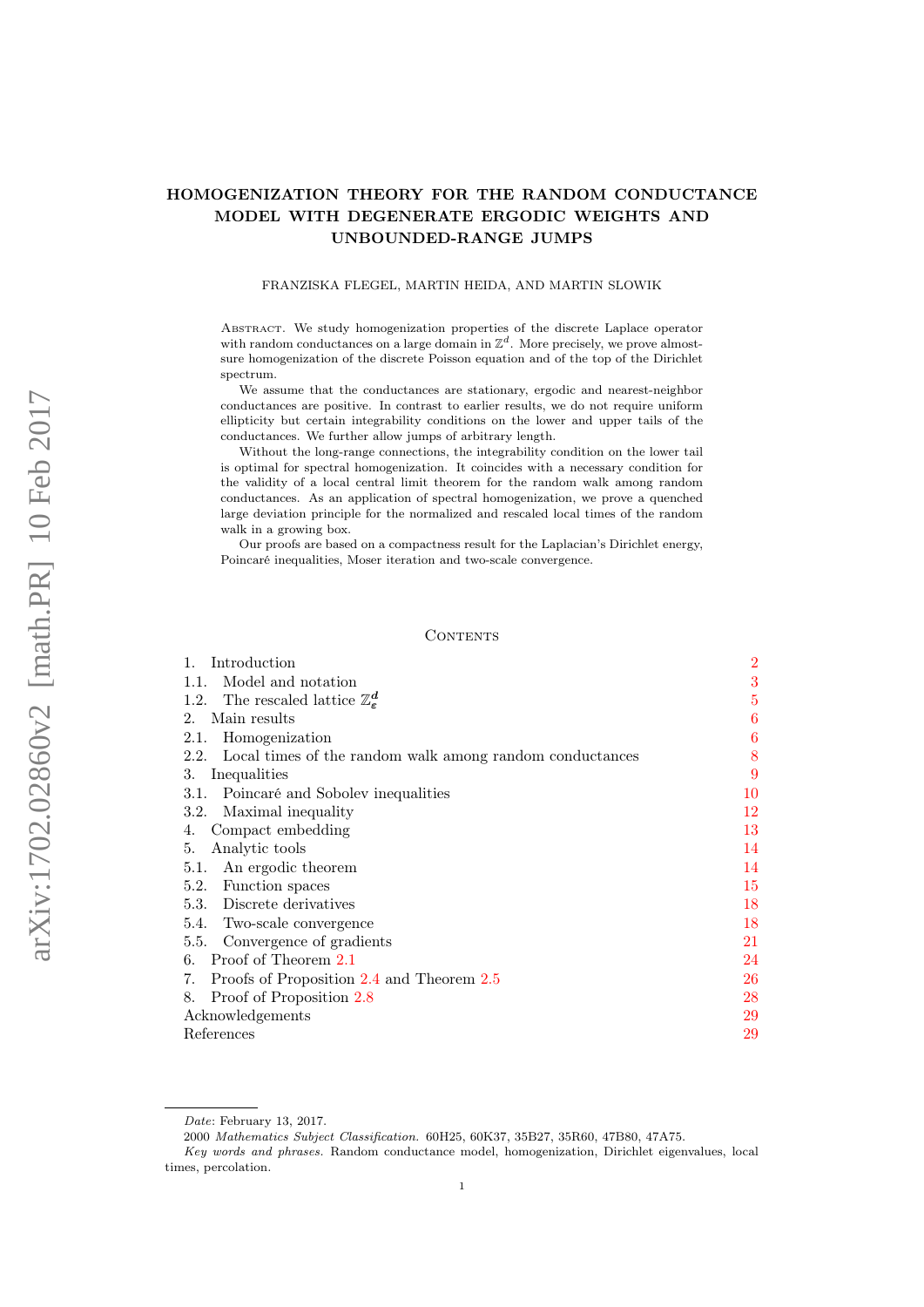#### 1. Introduction

<span id="page-1-0"></span>Disordered media may homogenize in various ways. For example, in a microscopically inhomogeneous material, the solution to the heat equation might satisfy a local limit theorem when viewed on larger scales. This might be on the entire space or within a bounded domain with certain boundary conditions. In bounded domains we can furthermore ask whether the solution to a Poisson equation homogenizes as the domain's diameter, i.e., the macroscopic scale, grows to infinity. Or, alternatively, we can wonder whether the Dirichlet spectrum of the associated Laplace operator converges in some sense or whether the occupation time measures of the corresponding diffusion fulfill a large deviation principle. When we say that we let the macroscopic scale grow to infinity, this is always in comparison to a microscopic scale  $\varepsilon$ , which might tend to zero instead.

Although all these aspects of homogenization are a priori different, intuition suggests that they should somehow be related. Especially if the associated Laplace operator is self-adjoint, i.e., it is the generator of a reversible random walk, then the homogenization of the Poisson equation is strongly linked to spectral homogenization (see [\[JKO94,](#page-28-2) Chapter 11]). Spectral homogenization in turn is linked to the validity of a large deviation principle for the occupation time measures of a random walk in bounded domains [\[DV75,](#page-28-3) Theorem 5]. It is therefore plausible that these aspects of homogenization should hold under similar conditions.

For self-adjoint Laplace operators, a crucial condition for many kinds of asymptotic homogenization is – apart from ergodicity – the validity of a Poincaré inequality with an optimal constant independent of  $\varepsilon$  (uniform Poincaré inequality). For spectral homogenization this is immediately evident since the optimal Poincaré constant is the inverse of the principal Dirichlet eigenvalue of the Laplacian (see Remark [2.6\)](#page-6-2). In the situation of the present paper, we will see that the uniform Poincaré inequality is necessary and carries us quite far, although it is not completely sufficient for our results. However, it leads us to conditions that are optimal (up to a critical case, see Remark [2.6\)](#page-6-2).

In the present paper, we examine a discrete disordered medium that belongs to a class of random conductance models on the lattice  $\mathbb{Z}^d$  with stationary and ergodic conductances on nearest-neighbor and unbounded-range connections. Random conductance models are of high mathematical and physical interest (see [\[Bis11,](#page-28-4) [BG90\]](#page-28-5) and references therein). For these models, [\[ADS16,](#page-28-6) Theorem 1.11, Remark 1.12] already used the Poincaré inequality and a related Sobolev inequality to prove the validity of a local limit theorem for the heat kernel in the case where only nearest neighbors are connected. As we explained above, a uniform Poincaré inequality is also necessary for spectral homogenization. In this model, its validity depends on the integrability of the tails of the conductances (see e.g. Proposition [3.1](#page-9-1) and [\[ADS16,](#page-28-6) Proposition 2.1]). To be more precise, let  $\omega(e)$  denote the random conductance on the edge e and define

<span id="page-1-1"></span>
$$
q = \sup\{r : \mathbb{E}[\omega(e)^{-r}] < \infty\}
$$

where E denotes the expectation with respect to  $\omega(e)$ . For the moment, let us assume that only nearest neighbors are connected. Then the crucial assumption is

$$
q > q_{\rm c} = \begin{cases} d/2, & \text{for general stationary, ergodic conductances and } d \ge 2, \\ 1/4, & \text{for i.i.d. conductances and } d \ge 2, \\ 1, & \text{for } d = 1, \end{cases} \tag{1.1}
$$

see Assumption [1.2.](#page-3-0) Additionally we require that  $\mathbb{E}[\omega(e)] < \infty$  (cf. Assumption [1.1](#page-3-1)[\(b\)\)](#page-3-2). As we explain in Remark [2.6,](#page-6-2) up to the critical case  $q = q_c$ , the condition in [\(1.1\)](#page-1-1) is optimal. In fact,  $\mathbb{E}[\omega(e)^{-q_c}] < \infty$  is sufficient for the Poincaré inequality but not for the Moser iteration, which we use in Section [3.2.](#page-11-0) If  $q < q_c$ , then it is possible (and in the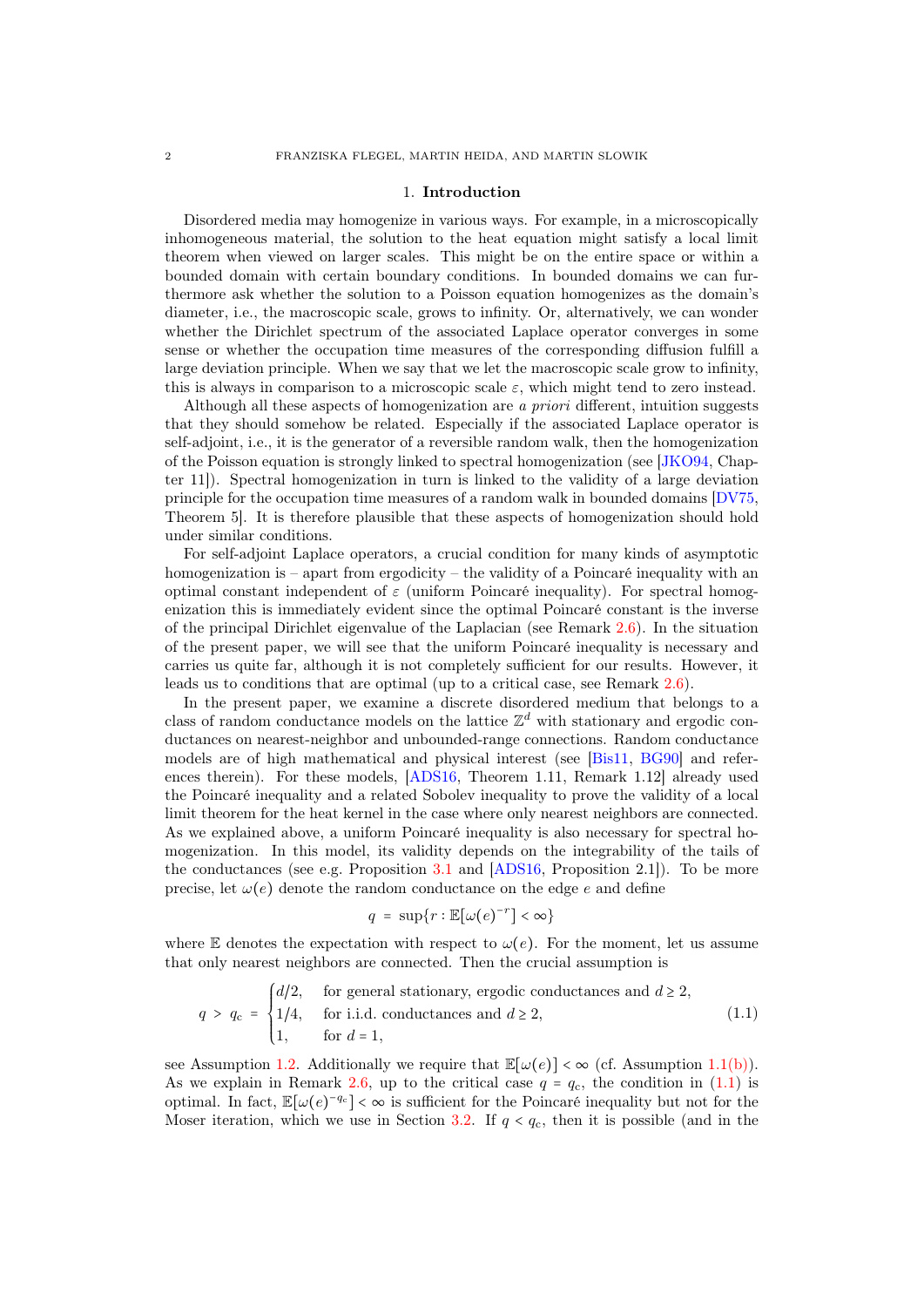i.i.d. case even almost sure [\[Fle16\]](#page-28-7)) that trapping structures as in Figure [3](#page-7-1) appear, which immediately contradict a uniform Poincaré inequality.

In addition to Poincaré and Sobolev inequalities, our proofs rely on stochastic twoscale convergence, an analytic method that is based on the ergodic theorem and was introduced in [\[ZP06\]](#page-29-0).

For the random conductance model with conductances  $\omega(e) \in [0, c_0]$  ( $c_0 < \infty$ ) restricted to nearest-neighbor connections, Faggionato [\[Fag08\]](#page-28-8) already used stochastic twoscale convergence in order to prove homogenization of the Laplace operator with a spectral shift on the infinite connected component of  $\mathbb{Z}^d$ . The spectral shift compensates for the lack of a Poincaré inequality.

As a consequence of the homogenization of the Poisson equation on bounded domains, the homogenization of the top of the Dirichlet spectrum follows by the methods of [\[JKO94,](#page-28-2) Chapter 11], see Theorem [2.5.](#page-6-1) For this result, Remark [2.6](#page-6-2) explains in which sense Condition  $(1.1)$  is sharp. For i.i.d. conductances  $(1.1)$  even decides between a completely homogenizing phase, which we cover in this paper, and a completely localizing phase of the principal Dirichlet eigenvector, which was studied in [\[Fle16\]](#page-28-7). We thus extend the results of Faggionato [\[Fag12\]](#page-28-9) and Boivin and Depauw [\[BD03\]](#page-28-10). Faggionato showed spectral homogenization in dimension  $d = 1$  under Condition [\(1.1\)](#page-1-1) and  $\mathbb{E}[\omega(e)] < \infty$ , whereas Boivin and Depauw proved spectral homogenization for conductances that are uniformly bounded from above and away from zero (uniform ellipticity).

As an application of the spectral homogenization, we prove a quenched large deviation principle for the occupation time measures, given that the random walk stays in a slowly growing box, see Proposition [2.8.](#page-8-1) We extend the results of [\[KW15,](#page-29-1) Theorem 1.8], where the authors use the deep connection between the Dirichlet energy of the Laplace operator and the Donsker-Varadhan rate function of the occupation time measures of the associated random walk.

In the recent paper [\[NSS16\]](#page-29-2), the authors prove that under the same integrability conditions as in the present paper, the Dirichlet energy of the random conductance Laplacian Γ-converges to a deterministic, homogeneous integral (see their Corollary 3.4 and Proposition 3.18). Together with their compactness result [\[NSS16,](#page-29-2) Lemma 3.9], Theorem 13.5 of [\[DM93\]](#page-28-11) implies the homogenization of the Poisson equation for models where the connections are of finite range. With the method employed in the present paper, however, we can allow for unbounded-range connections (see Assumption [1.1](#page-3-1)[\(b\)\)](#page-3-2). Further, we identify the corresponding limit operator (see Theorem [2.1\)](#page-5-2).

# <span id="page-2-0"></span>1.1. Model and notation. Let us consider a graph with vertex set  $\mathbb{Z}^d$  and edge set

$$
E = \{\{x, y\} : x, y \in \mathbb{Z}^d \text{ and } x \neq y\},\tag{1.2}
$$

i.e., we assume that there exists an undirected edge between any two sites  $x, y \in \mathbb{Z}^d$ . We further assume that each edge e carries a nonnegative random variable  $\omega(e)$ , which we call the conductance of the edge e. Moreover, we call the family  $\omega = (\omega(e))_{e \in E}$  environment or landscape. If  $e = \{x, x + z\}$  for  $x, z \in \mathbb{Z}^d$   $(z \neq 0)$ , we will also write  $\omega_{x,z}$  instead of  $\omega(e)$ .

Moreover,  $\tau_x$  denotes the translations by a vector  $x \in \mathbb{Z}^d$ , i.e., we write

<span id="page-2-2"></span><span id="page-2-1"></span>
$$
\omega_{x,z} = (\tau_x \omega)_{0,z}.
$$

Since the edges in [\(1.2\)](#page-2-1) are undirected, we have  $\omega_{x,z} = \omega_{x+z,-z}$ .

In the variable-speed random conductance model, we consider the Laplacian  $\mathcal{L}_{\omega}$ , which acts on real-valued functions  $f \in \ell^2(\mathbb{Z}^d)$  as

$$
(\mathcal{L}_{\omega}f)(x) = \sum_{z \in \mathbb{Z}^d} \omega_{x,z}(f(x+z) - f(x)), \qquad (x \in \mathbb{Z}^d).
$$
 (1.3)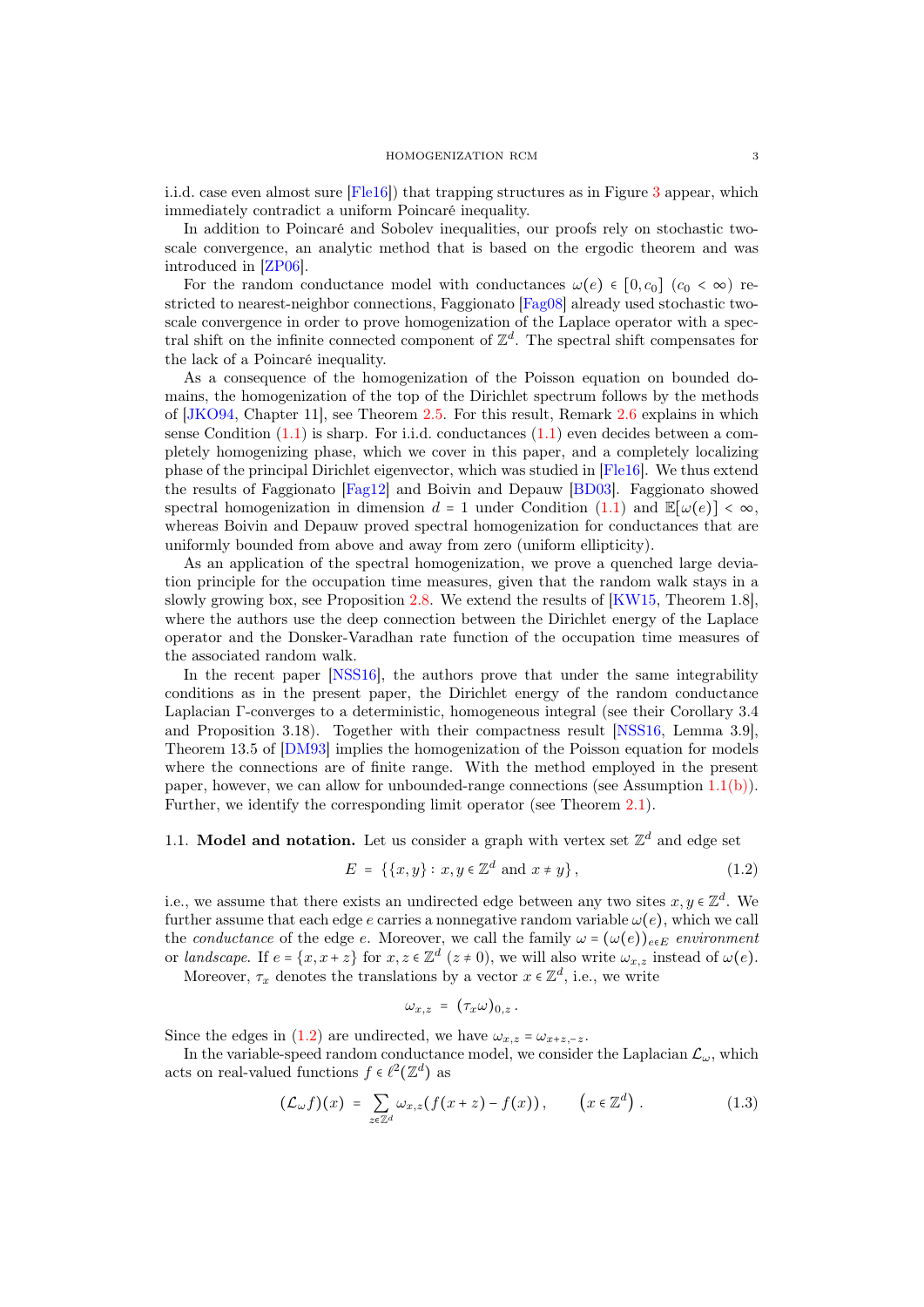Note that  $\mathcal{L}_{\omega}$  is P-a.s. well-defined under Assumption [1.1](#page-3-1)[\(b\).](#page-3-2) Since the conductances are symmetric, i.e.,  $\omega_{x,z} = \omega_{x+z,-z}$ , the associated Markov process is reversible. As we explain in Section [5.3,](#page-17-0) the Laplacian  $\mathcal{L}_{\omega}$  is the discrete analogue of a divergence-form operator with random weights.

We denote the probability space that governs the environment  $\omega$  by

<span id="page-3-9"></span>
$$
(\Omega, \mathcal{F}, \mathbb{P}) = ([0, \infty]^E, \mathcal{B}([0, \infty])^{\otimes E}, \mathbb{P}), \qquad (1.4)
$$

and the expectation with respect to the law  $\mathbb P$  by  $\mathbb E$ .

For any  $\omega \in \Omega$ , we denote the set of *open edges* by

$$
\mathcal{O} \equiv \mathcal{O}(\omega) \coloneqq \{e \in E : \omega(e) > 0\} \subset E.
$$

Further,  $E_d \subset E$  denotes the set of all undirected nearest-neighbor bonds.

In this paper we will usually assume that the law  $\mathbb P$  fulfills the following conditions.

### <span id="page-3-1"></span>Assumption 1.1.

- (a) The law  $\mathbb P$  is stationary and ergodic with respect to spatial translations  $(\tau_x)_{x\in\mathbb Z^d}$ .
- <span id="page-3-2"></span>(b)  $\mathbb{E}\left[\sum_{z\in\mathbb{Z}^d}\omega_{0,z}|z|^2\right]<\infty$ .
- <span id="page-3-7"></span>(c) For P-a.e.  $\omega$ , the set  $\mathcal{O}(\omega)$  of open edges contains the set  $E_d$  of nearest-neighbor edges of  $\mathbb{Z}^d$ .

In addition to Assumption [1.1,](#page-3-1) our main results rely on an integrability condition for the lower tails of the conductances, for which we need to define the notion of paths in  $(\mathbb{Z}^d, E_d)$ . A path of length l between x and y in  $(\mathbb{Z}^d, E_d)$  is a sequence  $(x_i : i = 0, \ldots, l)$ with the property that  $x_0 = x$ ,  $x_l = y$  and  $\{x_i, x_{i+1}\}\in E_d$  for any  $i = 0, \ldots, l-1$ . If  $\gamma = (x_i : i = 0, \ldots, l)$  is a path and there exists  $i \in \{1, \ldots, l-1\}$  such that  $\{x_i, x_{i+1}\} = e$ , then we use the shorthand notation  $e \in \gamma$ .

For any  $e \in E_d$  and  $\mathbb{N} \ni l < \infty$ , let  $\Gamma_l(e)$  be a collection of paths in  $(\mathbb{Z}^d, E_d)$  between the vertices of the edge e with length at most l such that no two paths in  $\Gamma_l(e)$  share an edge. We define the measures  $\nu^{\omega}$  and  $\nu^{\omega}_l$  on  $\mathbb{Z}^d$  by

$$
\nu^{\omega}(x) \coloneqq \sum_{e \in E_d: x \in e} \omega(e)^{-1} \quad \text{and} \quad \nu_l^{\omega}(x) \coloneqq \sum_{e \in E_d: x \in e} \omega_l(e)^{-1}, \tag{1.5}
$$

where

$$
\omega_l(e)^{-1} \coloneqq \min_{\gamma \in \Gamma_l(e)} \sum_{e' \in \gamma} \omega(e')^{-1} \,. \tag{1.6}
$$

We let  $\gamma_l^{\text{opt}}(e)$  denote the minimizer of the RHS of [\(1.6\)](#page-3-3).

<span id="page-3-0"></span>**Assumption 1.2** (Lower moment condition). If  $d = 1$ , then  $\mathbb{E}[1/\omega(e)] < \infty$  for any  $e \in E_d$ . In addition, if  $d \geq 2$ , then

- <span id="page-3-4"></span>(a) there exists  $l \in \mathbb{N}$  and a path set  $\Gamma_l(e)$  such that  $\mathbb{E}[(\nu_l^{\omega}(e))^{d/2}] < \infty$  for any  $e \in E_d$ .
- (a') there exists  $l \in \mathbb{N}$ , a path set  $\Gamma_l(e)$  and  $q > d/2$  such that  $\mathbb{E}[(\nu_l^{\omega}(e))^q] < \infty$  for any  $e \in E_d$ .

<span id="page-3-6"></span>**Remark 1.3** Generally,  $\mathbb{E}[\omega(e)^{-d/2}] < \infty$  is sufficient for Assumption [1.2](#page-3-0)[\(a\).](#page-3-4) This can even be improved if the conductances  $\omega(e)$  (e  $\in$  E) are independent and identically distributed  $(i.i.d.)$  and  $d \geq 2$ . For example, on the nearest-neighbor lattice  $(\mathbb{Z}^d, E_d)$  with i.i.d. conductances, Assumption [1.2](#page-3-0)[\(a\)](#page-3-4) holds if  $\mathbb{E}[\omega(e)^{-1/4}] < \infty$  for any edge  $e \in E_d$ . Similarly, As-sumption [1.2](#page-3-0)[\(a'\)](#page-3-4) holds if there exists  $q > q_c = 1/4$  such that  $\mathbb{E}[\omega(e)^{-q}] < \infty$  for any edge  $e \in E_d$ . This follows because any

<span id="page-3-8"></span><span id="page-3-5"></span><span id="page-3-3"></span>

Figure 1. Independent paths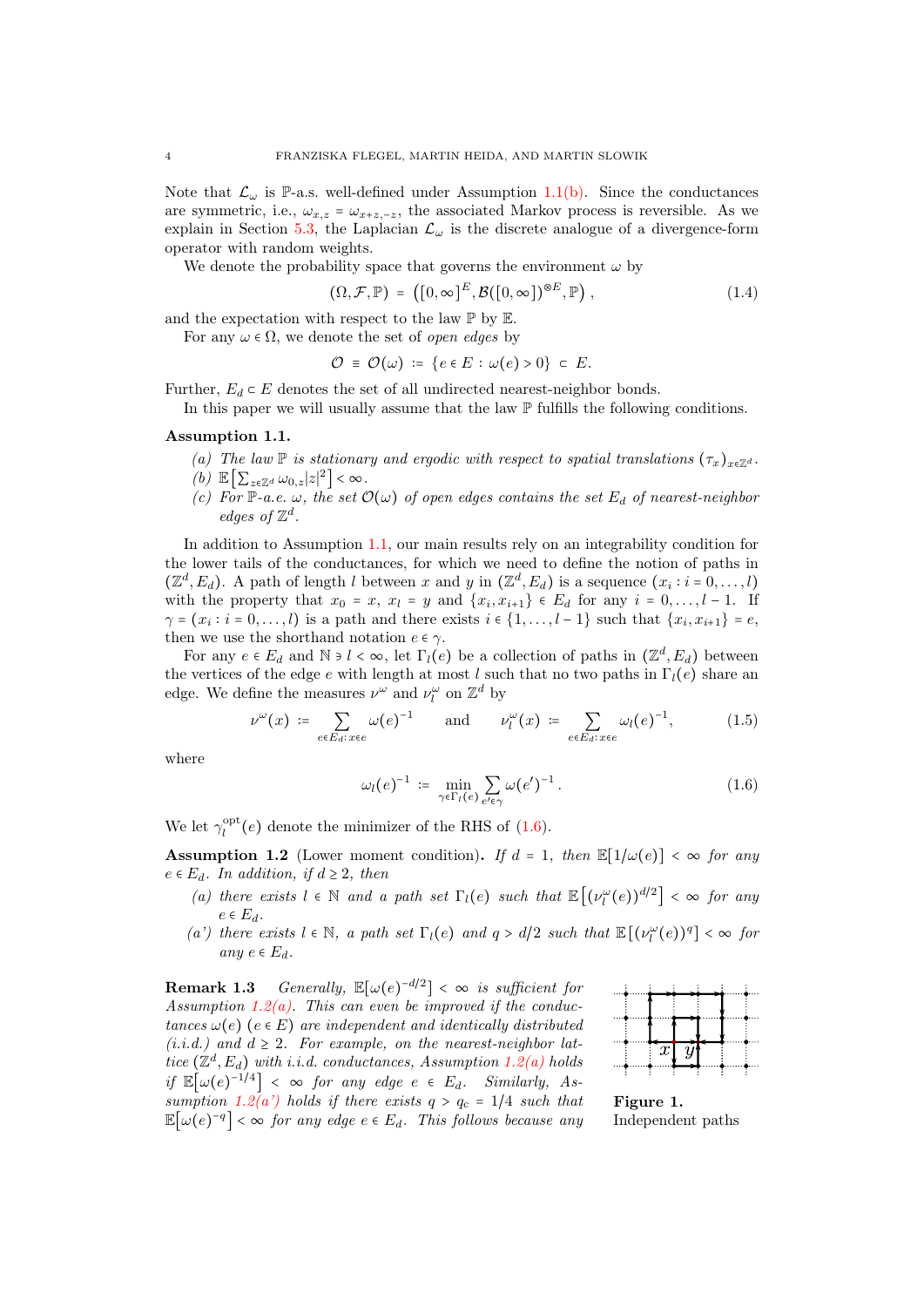two sites in  $\mathbb{Z}^d$  are connected through 2d independent nearest-neighbor paths (see Figure [1,](#page-3-5) cf. [\[ADS16,](#page-28-6) Fig. 2], [\[Kes86,](#page-28-12) Fig. 2.1]).

If we added further links to the set  $E_d$ , the number of independent paths between any two sites would increase whence the critical exponent  $q_c$  would decrease. If we assumed that  $E_d$  would contain all the links of  $E$ , then it would even be sufficient to assume that there exists  $q > 0$  such that  $\mathbb{E}[\omega(e)^{-q}] < \infty$ . Note that in order not to violate Assumption [1.1](#page-3-1)[\(b\),](#page-3-2) we would assume in this case that  $\omega(e) = \tilde{\omega}(e)/|e|^\alpha$  where the  $(\tilde{\omega}(e))_e$  are i.i.d.,  $\alpha > d + 2$  and |e| is the euclidean length of the edge e.

<span id="page-4-0"></span>1.2. The rescaled lattice  $\mathbb{Z}_{\epsilon}^d$ . We aim to consider the behavior of the operator  $\mathcal{L}_{\omega}$  in boxes of the form  $Q_n \coloneqq (-n, n)^d \cap \mathbb{Z}^d$  with zero Dirichlet boundary conditions. More precisely, we fix an environment  $\omega$  on the entire  $\mathbb{Z}^d$ , let the box size n grow to infinity and want to characterize the behavior of solutions to the Poisson equation and the spectral problem. For this purpose we use analytic techniques as introduced in Section [5.](#page-13-0) Regarding these techniques, it is more natural to replace the lattice  $\mathbb{Z}^d$  by the rescaled lattice  $\mathbb{Z}_{\varepsilon}^d := \varepsilon \mathbb{Z}^d$  and the growing box  $Q_n$  by the box  $Q_{\varepsilon} := Q \cap \varepsilon \mathbb{Z}^d$  with  $Q = (-1, 1)^d$  and  $\varepsilon = n^{-1}.$ 

In this context, the Laplacian defined in  $(1.3)$  corresponds to the accelerated operator  $\mathcal{L}^{\varepsilon}_{\omega}$  which acts on real-valued functions  $f \in \ell^2(\varepsilon \mathbb{Z}^d)$  as

$$
\left(\mathcal{L}_{\omega}^{\varepsilon}f\right)(x) = \varepsilon^{-2} \sum_{z \in \mathbb{Z}^d} \omega_{\frac{x}{\varepsilon},z} \left[ f\left(x + \varepsilon z\right) - f\left(x\right) \right], \qquad \left(x \in \varepsilon \mathbb{Z}^d\right), \tag{1.7}
$$

where the conductances  $\omega_{\frac{x}{\varepsilon},z}$  remain random variables associated with the links in the edge set E, i.e., the links between sites in  $\mathbb{Z}^d$ . Note that if  $\mathcal{L}_{\omega}$  is the generator of a Markov process  $(X_t)_{t\geq0}$ , then  $\mathcal{L}^{\varepsilon}_{\omega}$  is the generator of the diffusively rescaled Markov process  $(X_t^{\varepsilon})_{t\geq0}$ , which fulfills  $X_t^{\varepsilon} = \varepsilon X_{\varepsilon^{-2}t}$ .

For  $\varepsilon, p > 0$  and  $A_{\varepsilon} \subseteq \varepsilon \mathbb{Z}^d$ , we define the function spaces

$$
\ell_{\varepsilon}^{p}(A_{\varepsilon}) \coloneqq \left\{ v : \varepsilon \mathbb{Z}^{d} \to \mathbb{R} \colon \varepsilon^{d} \sum_{x \in A_{\varepsilon}} v(x)^{p} < \infty \right\} \quad \text{with} \ \Vert v \Vert_{\ell_{\varepsilon}^{p}(A_{\varepsilon})} \coloneqq \left( \varepsilon^{d} \sum_{x \in A_{\varepsilon}} v(x)^{p} \right)^{1/p} . \tag{1.8}
$$

We abbreviate  $\ell_{\varepsilon}^p := \ell_{\varepsilon}^p (\varepsilon \mathbb{Z}^d)$ .

Analogously to  $\ell_{\varepsilon}^p$ , we introduce the Hilbert spaces  $\mathcal{H}_0, \mathcal{H}_{\varepsilon}$  through

$$
\mathcal{H}_0 = \left\{ v \in L^2\left(\mathbb{R}^d\right) : \operatorname{supp} v \subseteq Q \right\}, \quad \mathcal{H}_{\varepsilon} = \left\{ v \in \ell_{\varepsilon}^2(\varepsilon \mathbb{Z}^d) : \operatorname{supp} v \subseteq Q_{\varepsilon} \right\}
$$

and let  $\mathcal{H}_0$  and  $\mathcal{H}_\varepsilon$  be equipped with the scalar products

$$
\langle u, v \rangle_{\mathcal{H}_0} = \int_{\mathbb{R}^d} u(x) v(x) \,dx, \quad \langle u^{\varepsilon}, v^{\varepsilon} \rangle_{\mathcal{H}_{\varepsilon}} = \varepsilon^d \sum_{z \in \mathbb{Z}^d_{\varepsilon}} u^{\varepsilon}(z) v^{\varepsilon}(z).
$$

For  $z \in \mathbb{Z}^d$ , we let  $b(z, \varepsilon/2)$  denote the half-open ball  $z + (-\varepsilon/2, \varepsilon/2]^d$ . We define the local averaging operator  $\mathcal{R}_{\varepsilon} : \mathcal{H}_0 \to \mathcal{H}_{\varepsilon}$  acting on functions  $f \in \mathcal{H}_0$  by

<span id="page-4-1"></span>
$$
\left(\mathcal{R}_{\varepsilon}f\right)(z) = \varepsilon^{-d} \int_{b(z,\frac{\varepsilon}{2})} f(x) \, \mathrm{d}x \quad z \in \varepsilon \mathbb{Z}^d. \tag{1.9}
$$

A direct calculation shows that its adjoint operator  $\mathcal{R}_{\varepsilon}^* \colon \mathcal{H}_{\varepsilon} \to \mathcal{H}_0$  is given by

$$
\mathcal{R}_{\varepsilon}^* v^{\varepsilon} = \sum_{z \in \mathbb{Z}_{\varepsilon}^d} v^{\varepsilon}(z) 1\!\!1_{b(z, \frac{\varepsilon}{2})} \qquad (v^{\varepsilon} \in \mathcal{H}_{\varepsilon}), \qquad (1.10)
$$

where we write  $1\!\!1_{b(z,\frac{\varepsilon}{2})}$  for the characteristic function of  $b(z,\frac{\varepsilon}{2})$ .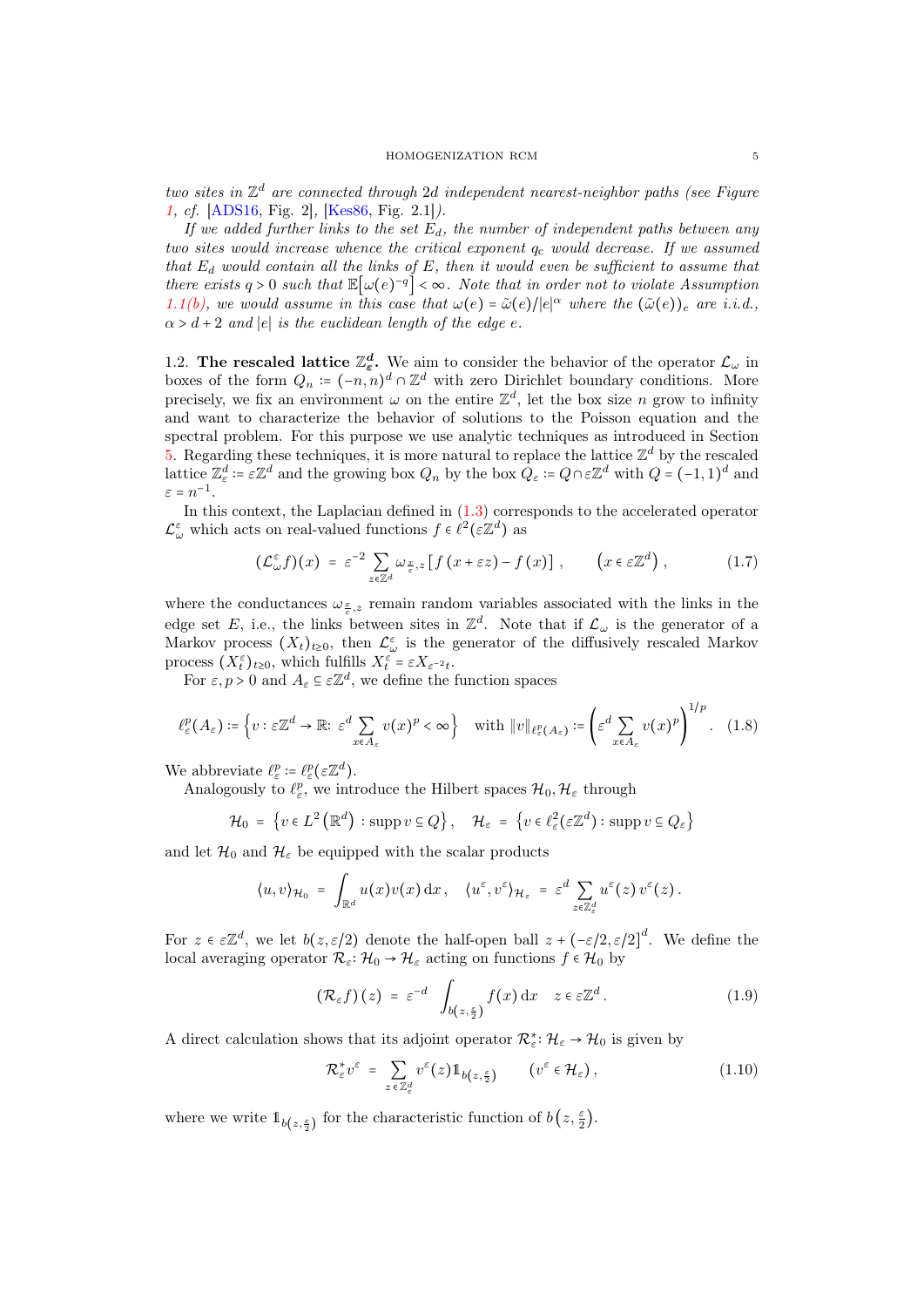#### 2. Main results

<span id="page-5-1"></span><span id="page-5-0"></span>2.1. **Homogenization.** Given a function  $f^{\varepsilon}$ :  $\varepsilon \mathbb{Z}^d \to \mathbb{R}$ , we are interested in the solution  $u^{\varepsilon} \in \mathcal{H}_{\varepsilon}$  of the Poisson problem

$$
-\mathcal{L}_{\omega}^{\varepsilon}u^{\varepsilon} = f^{\varepsilon} \qquad \text{on } Q_{\varepsilon} \tag{2.1}
$$

with zero Dirichlet conditions. The above problem has a unique solution because  $-\mathcal{L}^{\varepsilon}_{\omega}$  is invertible on  $\mathcal{H}_{\varepsilon}$ .

<span id="page-5-2"></span>**Theorem 2.1.** Let  $f^{\epsilon}: Q_{\epsilon} \to \mathbb{R}$  be a sequence of functions such that  $\mathcal{R}_{\epsilon}^{*} f^{\epsilon} \to f$  weakly in  $L^2(Q)$  for some  $f \in L^2(Q)$ . Then for almost all  $\omega \in \Omega$  the sequence of solutions  $u^{\varepsilon} \in \mathcal{H}_{\varepsilon}$ to the problem [\(2.1\)](#page-5-3) satisfies  $\mathcal{R}^*_\varepsilon u^\varepsilon \to u$  strongly in  $L^2(Q)$ , where  $u \in H_0^1(Q) \cap H^2(Q)$ solves the limit problem

<span id="page-5-6"></span>
$$
-\nabla \cdot (A_{\text{hom}} \nabla u) = 2f , \qquad (2.2)
$$

almost everywhere in  $Q$  with  $A_{\text{hom}}$  defined through  $(5.11)$ .

We prove this theorem at the end of Section [6.](#page-23-0) In Lemma [5.5](#page-16-0) we prove that  $A_{\text{hom}}$  is strictly positive definite and by standard arguments  $A_{\text{hom}}$  is symmetric.

Remark 2.2 With our methods, Theorem [2.1](#page-5-2) can be easily generalized for other lattices than  $\mathbb{Z}^d$ . In order to apply our methods directly, we just have to require that the lattice is translationally invariant (for the two-scale convergence, see Section  $5.4$ ) and fulfills a Sobolev inequality (as in  $(3.3)$  or  $(3.4)$ ) with isoperimetric dimension  $d_{\rm ISO}$  (to obtain the necessary Poincaré inequalities and make the Moser iteration work). For example, the triangular lattice in Figure  $2$  is translationally invariant and has isoperimetric dimension  $d_{\text{ISO}} = 2$ . If we therefore replace  $\mathbb{Z}^d$  by the triangular lattice and the dimension d in Assumption [1.2](#page-3-0) by the isoperimetric dimension  $d<sub>ISO</sub>$ , Theorem [2.1](#page-5-2) still holds.

<span id="page-5-4"></span><span id="page-5-3"></span>

Figure 2. Triangular lattice.

Note that in view of Remark [1.3,](#page-3-6) we observe that in the case of i.i.d. conductances on the triangular lattice, Assumption [1.2](#page-3-0)[\(a\)](#page-3-4) holds if  $\mathbb{E}[\omega(e)^{-1/6}] < \infty$ .

Remark 2.3. Although we focus here on the random conductance model with long-range jumps and positive nearest-neighbor conductances, our arguments do not require the full strength of this assumption. For instance, we can also extend the homogenization result to the nearest-neighbor percolation case. More precisely, we can relax Assumption [1.1](#page-3-1)[\(c\)](#page-3-7) such that the set of open edges  $\mathcal{O}(\omega) \subset E_d$  forms a unique infinite cluster that satisfies both a volume regularity condition and a (weak) relative isoperimetric inequality on large scales, cf. [\[DNS16\]](#page-28-13). Notice that in the nearest-neighbor percolation setting, similar homogenization results have also been obtained by Faggionato in [\[Fag08\]](#page-28-8) under the additional assumption that the conductances are bounded from above.

Let us now consider the spectrum of the operators  $-\mathcal{L}^{\varepsilon}_{\omega} + \mathcal{R}_{\varepsilon}V$  with an arbitrary bounded, continuous  $V: \mathbb{R}^d \to \mathbb{R}$ . On the domain  $Q_\varepsilon$  with zero Dirichlet conditions we can represent  $-\mathcal{L}^{\varepsilon}_{\omega} + \mathcal{R}_{\varepsilon}V$  as a real symmetric matrix and therefore we can choose the set  $\{\psi_j^{\varepsilon}\}_{j=1,\ldots,k}$  of Dirichlet eigenvectors such that they form an orthonormal system. By virtue of the Perron-Frobenius theorem (see e.g. [\[Sen06,](#page-29-3) Chapter 1]) the principal Dirichlet eigenvalue  $\lambda_1^\varepsilon$  is unique. Thus, we now consider the problem

<span id="page-5-5"></span>
$$
\psi_{k}^{\varepsilon} \in \mathcal{H}_{\varepsilon}, \quad \left( -\mathcal{L}_{\omega}^{\varepsilon} + \mathcal{R}_{\varepsilon} V \right) \psi_{k}^{\varepsilon} = \lambda_{k}^{\varepsilon} \psi_{k}^{\varepsilon}, \quad k = 1, 2, \dots,
$$
  

$$
\lambda_{1}^{\varepsilon} \langle \lambda_{2}^{\varepsilon} \rangle \langle \lambda_{2}^{\varepsilon} \rangle \langle \lambda_{3}^{\varepsilon} \rangle \langle \lambda_{4}^{\varepsilon} \rangle = \delta_{k l}.
$$
  
(2.3)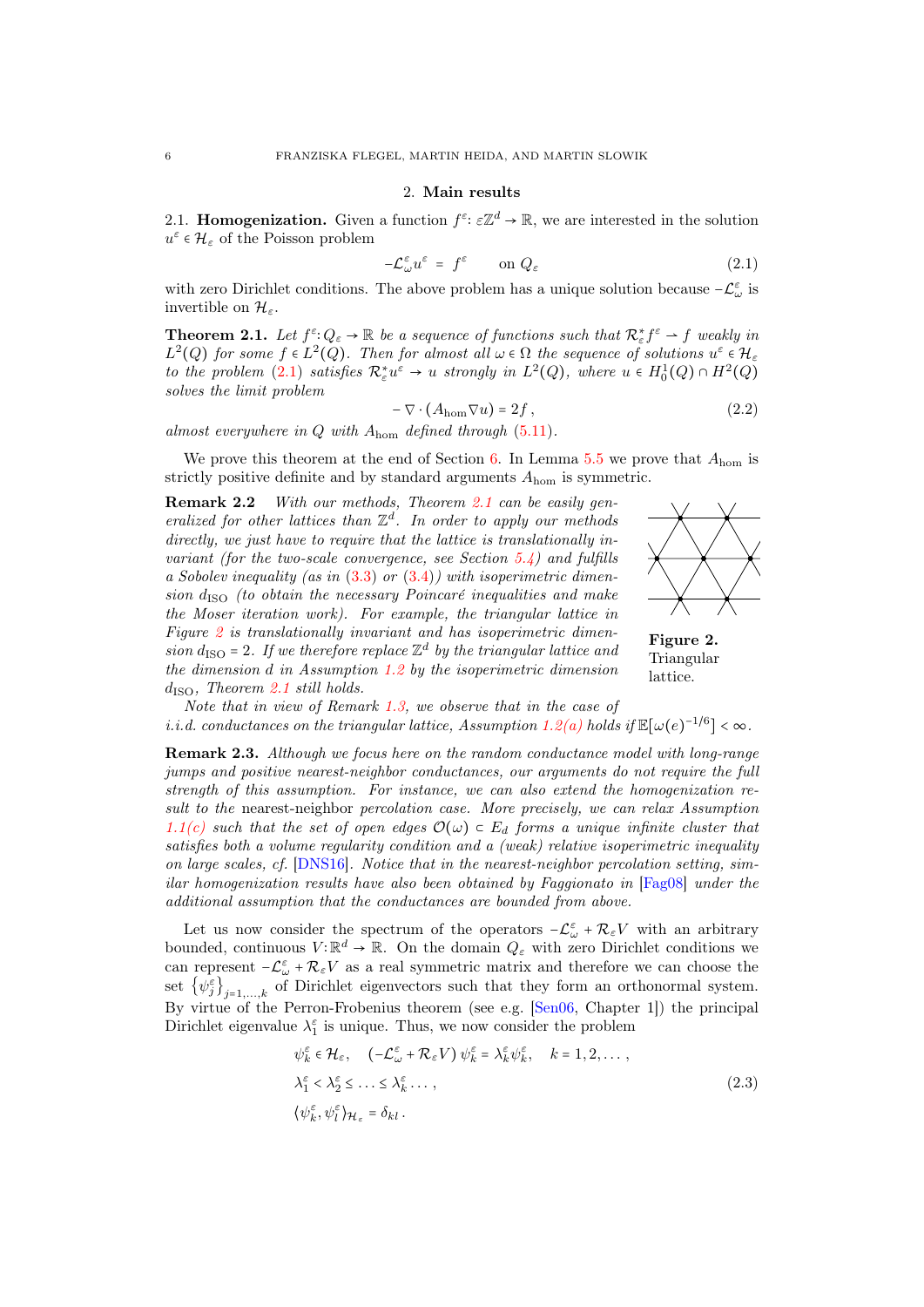Similarly, we consider the spectrum of the operator  $\mathcal{L}^0_\omega$ , i.e.,

$$
\psi_k^0 \in \mathcal{H}_0, \quad \left( -\mathcal{L}_{\omega}^0 + V \right) \psi_k^0 = \lambda_k^0 \psi_k^0, \quad k = 1, 2, \dots,
$$
  

$$
\lambda_1^0 < \lambda_2^0 \le \dots \le \lambda_k^0 \dots,
$$
  

$$
\left( \psi_k^0, \psi_l^0 \right)_{\mathcal{H}_{\varepsilon}} = \delta_{kl}.
$$
\n
$$
(2.4)
$$

In order to study the homogenization of  $(2.3)$ , we need the following result.

<span id="page-6-0"></span>**Proposition 2.4.** Let  $f^{\varepsilon} \colon Q_{\varepsilon} \to \mathbb{R}$  be a sequence of functions such that  $\mathcal{R}_{\varepsilon}^* f^{\varepsilon} \to f$  weakly in  $L^2(Q)$  for some  $f \in L^2(Q)$ . Let  $V: \mathbb{R}^d \to \mathbb{R}$  be such that  $\liminf_{\varepsilon \to 0} \lambda_1^{\varepsilon} > 0$ . Then for almost all  $\omega \in \Omega$  the sequence of solutions  $u^{\varepsilon} \in \mathcal{H}_{\varepsilon}$  to the problem

<span id="page-6-4"></span>
$$
\left(-\mathcal{L}_{\omega}^{\varepsilon} + \mathcal{R}_{\varepsilon}V\right)u^{\varepsilon} = f^{\varepsilon} \tag{2.5}
$$

satisfies  $\mathcal{R}_{\varepsilon}^* u^{\varepsilon} \to u$  strongly in  $L^2(Q)$ , where  $u \in H_0^1(Q) \cap H^2(Q)$  solves the limit problem

<span id="page-6-5"></span>
$$
-\nabla \cdot (A_{\text{hom}} \nabla u) + 2Vu = 2f, \qquad (2.6)
$$

almost everywhere in  $Q$  with  $A_{\text{hom}}$  defined through  $(5.11)$ .

We prove this proposition in Section [7.](#page-25-0)

By virtue of [\[JKO94,](#page-28-2) Lemma 11.3, Theorem 11.5], Proposition [2.4](#page-6-0) implies the following result, see Section [7.](#page-25-0)

<span id="page-6-1"></span>**Theorem 2.5.** Let  $k \in \mathbb{N}$ . If Assumptions [1.1](#page-3-1) and [1.2](#page-3-0)[\(a'\)](#page-3-4) hold, then

$$
\lambda_k^{\varepsilon} \to \lambda_k^0 \qquad \mathbb{P}\text{-}a.s. \text{ as } \varepsilon \to 0. \tag{2.7}
$$

Further, the following statements are true:

(i) Let  $k \in \mathbb{N}$  and let  $\varepsilon_m$  be a null sequence. Then there  $\mathbb{P}\text{-}a.s.$  exists a family  $\{\psi_j^0\}_{1\leq j\leq k}$  of eigenvectors of the operator  $-\mathcal{L}_{\omega}^0+V$  and a subsequence, still indexed by  $\varepsilon_m$ , along which the vector

$$
\left(\mathcal{R}_{\varepsilon_m}^*\psi_1^{\varepsilon_m},\ldots,\mathcal{R}_{\varepsilon_m}^*\psi_k^{\varepsilon_m}\right)\to\left(\psi_1^0,\ldots,\psi_k^0\right) \qquad \text{strongly in } L^2(Q).
$$

(ii) On the other hand, if the multiplicity of  $\lambda_k^0$  is equal to s, i.e.,

$$
\lambda_{k-1}^0 < \lambda_k^0 = \ldots = \lambda_{k+s-1}^0 < \lambda_{k+1}^0 \qquad \text{(with } \lambda_0^0 < \lambda_1^0 \text{ arbitrary}\text{),}
$$

then there  $\mathbb{P}\text{-}a.s.$  exists a sequence  $\psi^{\varepsilon} \in \mathcal{H}_{\varepsilon}$  such that

<span id="page-6-3"></span>
$$
\lim_{\varepsilon \to 0} \|\psi^{\varepsilon} - \mathcal{R}_{\varepsilon}\psi_k^0\|_{\mathcal{H}_{\varepsilon}} = 0, \tag{2.8}
$$

where  $\psi^{\varepsilon}$  is a linear combination of the eigenfunctions of the operator  $-\mathcal{L}_{\omega}^{\varepsilon}+\mathcal{R}_{\varepsilon}V$ corresponding to the eigenvalues  $\lambda_k^{\varepsilon}, \ldots, \lambda_{k+s-1}^{\varepsilon}$ .

<span id="page-6-2"></span>Remark 2.6 Let us discuss in what sense Assumption [1.2](#page-3-0) is optimal for the result of Theorem [2.5](#page-6-1) with  $V = 0$ . Since the principal Dirichlet eigenvalue has the variational representation

$$
\lambda_1^\varepsilon\;=\;\inf\;\bigl\{\bigl\langle u^\varepsilon,-\mathcal{L}_\omega^\varepsilon u^\varepsilon\bigr\rangle_{\mathcal{H}_\varepsilon}: u^\varepsilon\in\mathcal{H}_\varepsilon\;\;and\;\bigl\|u^\varepsilon\bigr\|_{\mathcal{H}_\varepsilon}=1\bigr\}
$$

(also known as the Rayleigh-Ritz formula, or the Courant-Fischer theorem), it is necessary for spectral homogenization that  $\mathbb{P}\text{-}a.s.$  there exists  $C < \infty$  such that

$$
\|u^{\varepsilon}\|_{\mathcal{H}_{\varepsilon}}^{2} \leq C\langle u^{\varepsilon}, -\mathcal{L}_{\omega}^{\varepsilon}u^{\varepsilon}\rangle_{\mathcal{H}_{\varepsilon}} \qquad \text{for all } u^{\varepsilon} \in \mathcal{H}_{\varepsilon}
$$
 (2.9)

and for all  $\varepsilon > 0$  (uniform Poincaré inequality).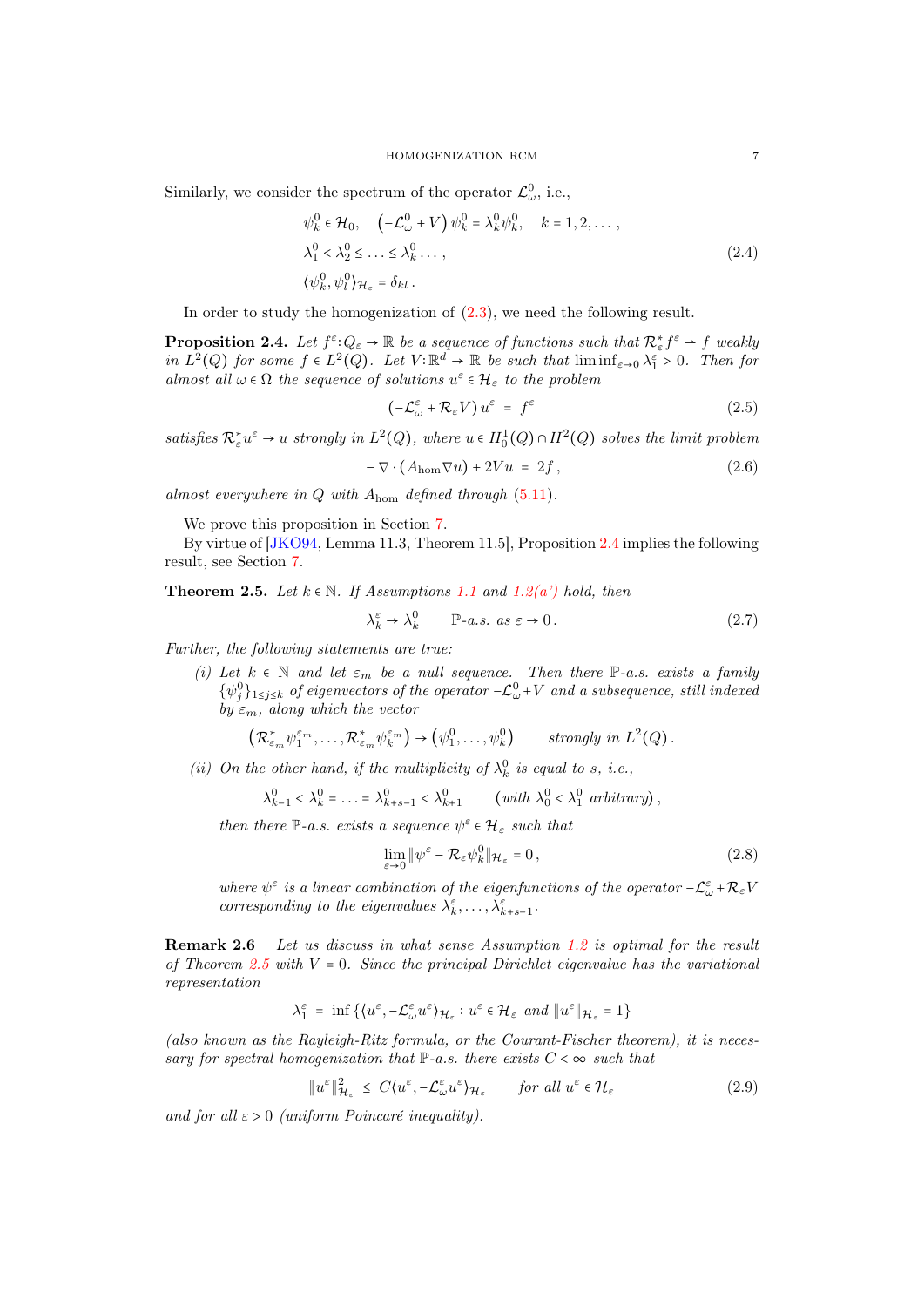If we assume that  $\mathbb{P}\text{-}a.s.$  only nearest-neighbor connections carry a positive conductance, i.e.,  $\mathcal{O}(\omega) = E_d$ , then Assumption [1.2](#page-3-0) is optimal for the uniform Poincaré inequality up to the critical case  $\sup\{r: \mathbb{E}[\omega(e)^{-r}] < \infty\} = q_c$  (cf. [\(1.1\)](#page-1-1)). This means that if  $\sup\{r: \mathbb{E}[\omega(e)^{-r}] < \infty\} < q_c$ , then it is possible to construct an environment where the uniform Poincaré inequality does not hold as  $\varepsilon$  tends to zero.

For  $d \geq 2$ , this is due to trapping structures as in Figure [3](#page-7-1) where  $u^{\varepsilon}$  can concentrate its entire mass, see e.g. [\[Fle16,](#page-28-7) Section 1.4]. The construction of stationary, ergodic environments with such trapping structures is analogous to the one of a trap for the constant-speed random walk in [\[ADS16,](#page-28-6) Theorem 5.4]. In the

<span id="page-7-1"></span>

Figure 3. Variable-speed trap in  $d \geq 2$ .

i.i.d. case and if  $\sup\{r : \mathbb{E}[\omega(e)^{-r}] < \infty\}$  < 1/4, the traps occur even P-a.s. for  $\varepsilon$  small enough and the principal Dirichlet eigenvector localizes  $\mathbb{P}\text{-}a.s.$  in a single site  $[File16,$ Theorem 1.8].

In  $d = 1$  and if  $\sup\{r : \mathbb{E}[\omega(e)^{-r}] < \infty\} < 1$ , even an i.i.d. environment contradicts the uniform Poincaré inequality: By a Borel Cantelli argument we can show that Pa.s. for  $\varepsilon$  small enough there exist edges  $e_1 = \{x_1, y_1\}$  and  $e_2 = \{x_2, y_2\}$  such that  $x_1 \in$  $(-\varepsilon^{-1}, -\varepsilon^{-1}/2) \cap \mathbb{Z}$  and  $x_2 \in (\varepsilon^{-1}/2, \varepsilon^{-1}) \cap \mathbb{Z}$ , respectively, and such that both  $\omega(e_1)$  and  $\omega(e_2)$  decay much faster than  $\varepsilon$ . When we insert a function  $u^{\varepsilon} \in \mathcal{H}_{\varepsilon}$  into  $(2.9)$  that is 1 on the interval  $\lceil \max(\varepsilon x_1, \varepsilon y_1), \min(\varepsilon x_2, \varepsilon y_2) \rceil$  and zero otherwise, then we see that C diverges as  $\varepsilon$  tends to zero, which is a contradiction to a uniform Poincaré inequality.

If we assume that  $\mathcal{O}(\omega)$  is P-a.s. strictly larger that  $E_d$  but contains only connections of bounded length, an analogous construction as in [\[ADS16,](#page-28-6) Theorem 5.4] shows that  $q_c = d/2$  is still optimal in the general stationary ergodic case with  $d \geq 2$ . For independent conductances however,  $q_c$  decreases when the upper bound for the length of the connections increases, see also Remark [1.3.](#page-3-6) On the other hand, if we assume that  $\mathcal{O}(\omega)$  contains connections of unbounded length, all the suggested counterexamples fail and the question about the optimal conditions requires further research.

<span id="page-7-0"></span>2.2. Local times of the random walk among random conductances. For a fixed realization  $\omega$  of the environment, we consider the Markov process  $(X_t : t \geq 0)$  on  $\mathbb{Z}^d$ , which jumps with rate  $\omega_{x,z}$  from a site x to the site  $x+z$ . Since the holding times are site dependent, this Markov process is called the variable-speed random walk among random conductances (see [\[Bis11\]](#page-28-4) for a review). Its generator  $\mathcal{L}_{\omega}$  is given by [\(1.3\)](#page-2-2).

Our main motivation for this paper is to prove a quenched large deviation principle (LDP) for the occupation time measures or local times

$$
l_t(z) \coloneqq \int_0^t \delta_{X_s}(z) \, \mathrm{d}s \qquad (z \in \mathbb{Z}^d, t > 0) \tag{2.10}
$$

of the random walk among random conductances, given that the random walk stays in a certain growing region of the lattice. More precisely, we define a spatial scaling  $\alpha_t$  with  $1 \ll \alpha_t \ll \sqrt{t}$  and consider the rescaled local times

$$
L_t(z) \coloneqq \frac{\alpha_t^d}{t} l_t(\lfloor \alpha_t z \rfloor) \qquad (z \in \mathbb{R}^d, t > 0). \tag{2.11}
$$

Further, let  $Q = (-1, 1)^d$  and define  $Q_t = \alpha_t Q \cap \mathbb{Z}^d$ . In [\[KW15,](#page-29-1) Theorem 1.8], the authors prove a quenched large deviation principle for the function  $L_t$  given that supp $(l_t) \subset Q_t$ and under the assumption that the conductances are i.i.d. and uniformly elliptic. Our aim is to generalize this result to stationary and ergodic conductances and replace the uniform ellipticity condition by a suitable moment condition.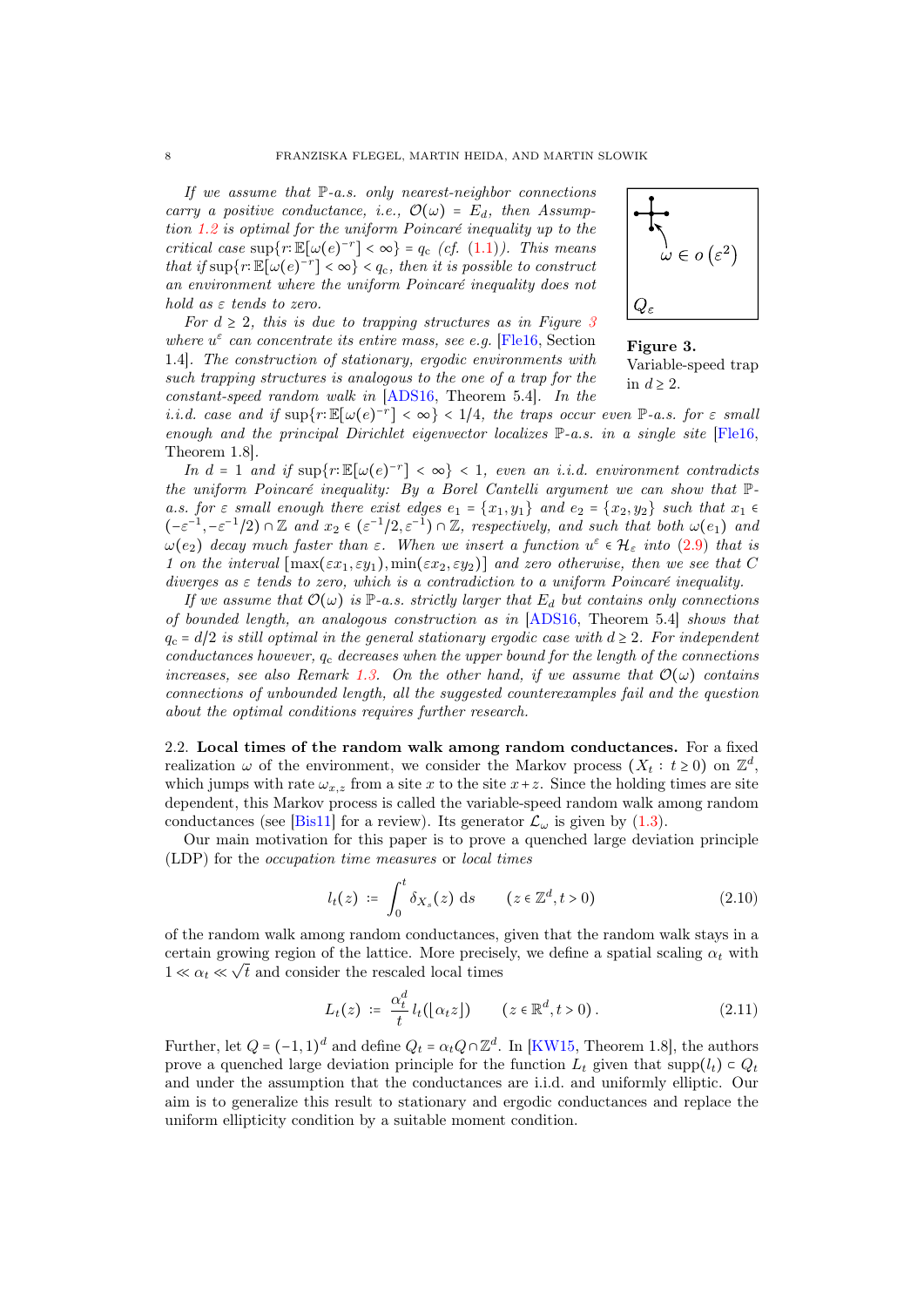Let us recall some facts about the local times of the simple random walk. We define the set

$$
\mathcal{F} = \left\{ f^2 : f \in L^2(Q), \|f\|_2 = 1 \right\} \tag{2.12}
$$

and equip  $\mathcal F$  with the weak topology of integrals against bounded continuous functions  $V:Q \to \mathbb{R}$ . Notice that on the event  $\{\text{supp}(l_t) \subset Q_t\}$  the function  $L_t$  is an element of the set  $\mathcal F$  and an  $L^1$ -normalized random step function on  $\mathbb R^d$ .

In the case of a simple random walk, i.e., when  $\omega_{x,z} \equiv 1$ , it is known that on the event  $\{\text{supp}(l_t) \subset Q_t\}$  the function  $L_t$  satisfies a large deviation principle on  $\mathcal F$  with scale  $t\alpha_t^{-2}$ and rate function  $I_0 = I^{\text{SRW}} - \inf_{\mathcal{F}} I^{\text{SRW}}$ , where

$$
I^{\text{SRW}}(f) = \begin{cases} \sum_{i=1}^{d} \int_{Q} \left(\partial_{i} f(y)\right)^{2} dy = \|\nabla f\|_{2}^{2}, & f \in H_{0}^{1}(Q), \\ \infty, & \text{else,} \end{cases}
$$
 (2.13)

see [\[KW15\]](#page-29-1) for further explanation and [\[GKS07\]](#page-28-14). We prove that under quite general conditions, this is also true for the random conductance model, see Proposition [2.8](#page-8-1) and Corollary [2.9.](#page-8-2) For general stationary and ergodic conductances, however, the resulting rate function reads

$$
I_0 = I - \inf_{\mathcal{F}} I \qquad \text{where } I(f) = \begin{cases} \int_Q (\nabla f) \cdot A_{\text{hom}} \nabla f, & f \in H_0^1(Q), \\ \infty, & \text{else,} \end{cases}
$$
 (2.14)

and the matrix  $A_{\text{hom}} \in \mathbb{R}^d \times \mathbb{R}^d$  is defined as in [\(5.11\)](#page-15-0).

<span id="page-8-3"></span>Assumption 2.7 (Heat kernel lower bounds). There exists  $c > 0$  such that  $\mathbb{P}\text{-}a.s.$  for t large enough

<span id="page-8-4"></span>
$$
\mathcal{P}_0^{\omega} \left[ X_t = x \right] \ge c t^{-d/2} \tag{2.15}
$$

for all  $x \in \mathbb{Z}^d$  with  $|x| \leq \sqrt{t}$ .

<span id="page-8-1"></span>**Proposition 2.8.** Let Assumptions [1.1,](#page-3-1) [1.2](#page-3-0)(a) and [2.7](#page-8-3) be fulfilled. Then  $\mathbb{P}\text{-}a.s.$  the rescaled local times  $L_t$  satisfy a large deviation principle with respect to the weak topology of integrals against bounded continuous functions  $V: Q \to \mathbb{R}$  under  $P_0^{\omega}$  [ $\cdot$ | supp $(l_t) \subset \alpha_t Q$ ] on F. The scale is  $t\alpha_t^{-2}$  and the rate function  $I_0$  is defined in [\(2.14\)](#page-8-4).

We prove this proposition in Section [8](#page-27-0) as a consequence of Theorem [2.5.](#page-6-1)

In the special case where only nearest-neighbor conductances are positive, Proposition [2.8](#page-8-1) together with the heat kernel bounds of [\[ADS16,](#page-28-6) Proposition 4.7] respectively, implies the following corollary.

<span id="page-8-2"></span>**Corollary 2.9.** Let the conductances be stationary and ergodic with law  $\mathbb{P}$  and let  $\mathbb{P}\text{-}a.s.$  $\mathcal{O}(\omega) = E_d$ . For  $p, q \in [1, \infty]$  satisfying  $1/p + 1/q < 2/d$  assume that  $\mathbb{E}[\omega(e)^p] < \infty$  and  $\mathbb{E}[\omega(e)^{-q}] < \infty$  for any  $e \in E_d$ . Then the large deviation principle from Proposition [2.8](#page-8-1) holds.

#### 3. Inequalities

<span id="page-8-0"></span>In analogy to the definition of  $\ell_{\varepsilon}^p$  in [\(1.8\)](#page-4-1), we define the following space-averaged norms for functions  $f: \mathbb{Z}^d \to \mathbb{R}$ . Let  $A \subseteq \mathbb{Z}^d$  be a non-empty set and  $p \in [1, \infty)$ . Then

$$
\|f\|_{p,A} \coloneqq \left(\frac{1}{|A|} \sum_{x \in A} |f(x)|^p\right)^{1/p} \quad \text{and} \quad \|f\|_{\infty,A} \coloneqq \max_{x \in A} |f(x)|. \tag{3.1}
$$

Moreover, we let

<span id="page-8-5"></span>
$$
(f)_A := |A|^{-1} \sum_{x \in A} f(x) \tag{3.2}
$$

abbreviate the average of f over the set A.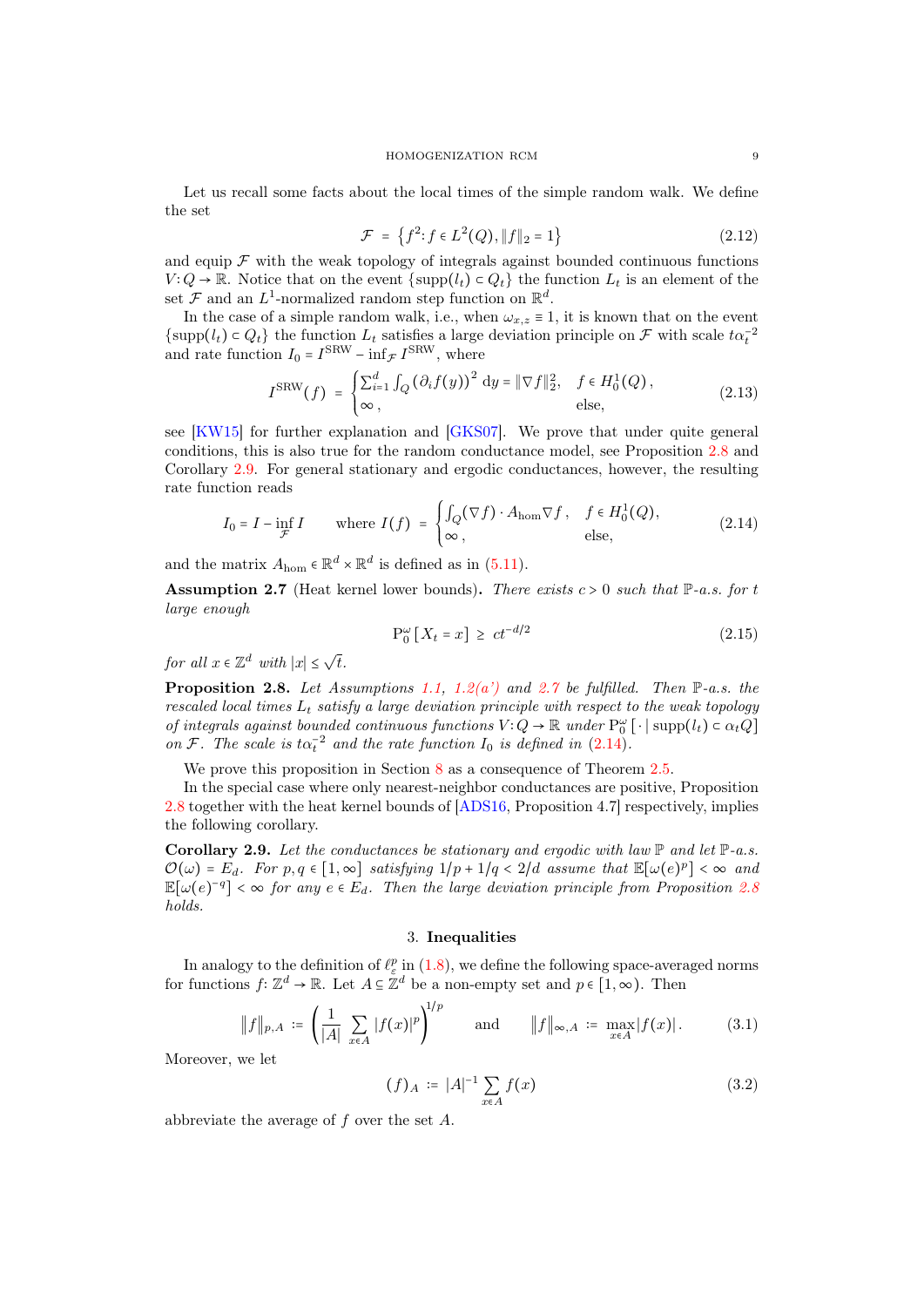<span id="page-9-0"></span>3.1. Poincaré and Sobolev inequalities. The main objective in this subsection is to prove weighted Poincaré and Sobolev inequalities. The Poincaré inequalities of Proposi-tion [3.1](#page-9-1) and  $(3.16)$  are the main tools in the proof of Lemma [4.1,](#page-12-1) whereas the Sobolev inequality of Proposition [3.2](#page-10-0) with  $\rho > 1$  ensures uniform  $\ell^{\infty}$ -bounds of the solution to the Poisson equation (see Section [3.2\)](#page-11-0).

Starting point for our further considerations is the fact that the underlying unweighted Euclidean lattice  $(\mathbb{Z}^d, E_d)$  satisfies the classical Sobolev inequality for any  $d \geq 1$ . Let  $B \subset \mathbb{Z}^d$  be finite and connected and  $u: \mathbb{Z}^d \to \mathbb{R}$ . Then,

<span id="page-9-3"></span><span id="page-9-2"></span>
$$
\inf_{a \in \mathbb{R}} \|u - a\|_{\infty, B} \le C_1 |B|^{1/d} \left( \frac{1}{|B|} \sum_{\substack{x, y \in B \\ \{x, y\} \in E_d}} |u(x) - u(y)| \right) \tag{3.3}
$$

for  $d = 1$ , whereas for any  $d \geq 2$  and  $\alpha \in [1, d)$  we have

<span id="page-9-4"></span>
$$
\inf_{a \in \mathbb{R}} \|u - a\|_{\frac{d\alpha}{d - \alpha}, B} \le C_1 |B|^{1/d} \left(\frac{1}{|B|} \sum_{\substack{x, y \in B \\ \{x, y\} \in E_d}} |u(x) - u(y)|^{\alpha}\right)^{1/\alpha}.
$$
 (3.4)

For  $d \geq 2$  this Sobolev inequality follows from the isoperimetric inequality of the underlying Euclidean lattice, see e.g. [\[Kum14,](#page-28-15) Theorem 3.2.7].

<span id="page-9-1"></span>**Proposition 3.1** (local Poincaré inequality). For any  $x_0 \in \mathbb{Z}^d$  and  $n \geq 1$ , let  $B(n) \equiv$  $B(x_0, n) \subset \mathbb{Z}^d$ . Suppose that  $d = 1$ . Then, there exists  $C_{\text{PI}} < \infty$  such that

$$
\|u - (u)_{B(n)}\|_{2,B(n)}^2 \le C_{\text{PI}} \|\nu^{\omega}\|_{1,B(n)} \frac{n^2}{|B(n)|} \sum_{x,y \in B(n)} \omega(\{x,y\}) |u(x) - u(y)|^2 \tag{3.5}
$$

for any  $u: \mathbb{Z} \to \mathbb{R}$ .

Furthermore, for every  $d \geq 2$  and  $l \in [1,\infty)$  there exist constants  $C_{\text{PI}} \equiv C_{\text{PI}}(d,l) < \infty$ and  $C_W \equiv C_W(l) < \infty$  with  $C_W(1) = 1$  such that

<span id="page-9-5"></span>
$$
\|u - (u)_{B(n)}\|_{2,B(n)}^2
$$
  
\$\leq C\_{\rm PI} \|v\_l^{\omega}\|\_{\frac{d}{2},B(n)} \frac{n^2}{|B(n)|} \sum\_{x,y \in B(C\_{\rm WP})} \omega(\{x,y\}) |u(x) - u(y)|^2\$, \qquad (3.6)\$

for any  $u: \mathbb{Z}^d \to \mathbb{R}$ , where the measure  $\nu_l$  is given by  $(1.5)$  with suitable path sets  $\Gamma_l$ .

Proof of Proposition [3.1.](#page-9-1) As in [\[ADS16,](#page-28-6) Proposition 2.1 or 6.1], the assertion is an immediate consequence of [\(3.4\)](#page-9-3) and Hölder's inequality (see also [\[GM16,](#page-28-16) Lemma 2.3]). Nevertheless, we will repeat the argument here for the reader's convenience.

Since  $||u-(u)_{B(n)}||_{2,B(n)} = \inf_{a\in\mathbb{R}} ||u-a||_{2,B(n)} \leq \inf_{a\in\mathbb{R}} ||u-a||_{\infty,B(n)}$ , the assertion  $(3.5)$ follows from [\(3.3\)](#page-9-2) by an application of the Cauchy-Schwarz inequality.

Let us now consider [\(3.6\)](#page-9-5), i.e., the case  $d \geq 2$ . For  $e = \{x, y\} \in E_d$  we let  $|\nabla u(e)|$  denote the difference  $|u(x) - u(y)|$ . For any  $e \in E_d$  we observe that by the Cauchy-Schwarz inequality

$$
|\nabla u(e)| \leq \left(\frac{1}{\omega_l(e)}\right)^{1/2} \left(\sum_{e' \in E_d} \omega(e') |\nabla u(e')|^2 1\!\!1_{e' \in \gamma_l^{\text{opt}}(e)}\right)^{1/2}
$$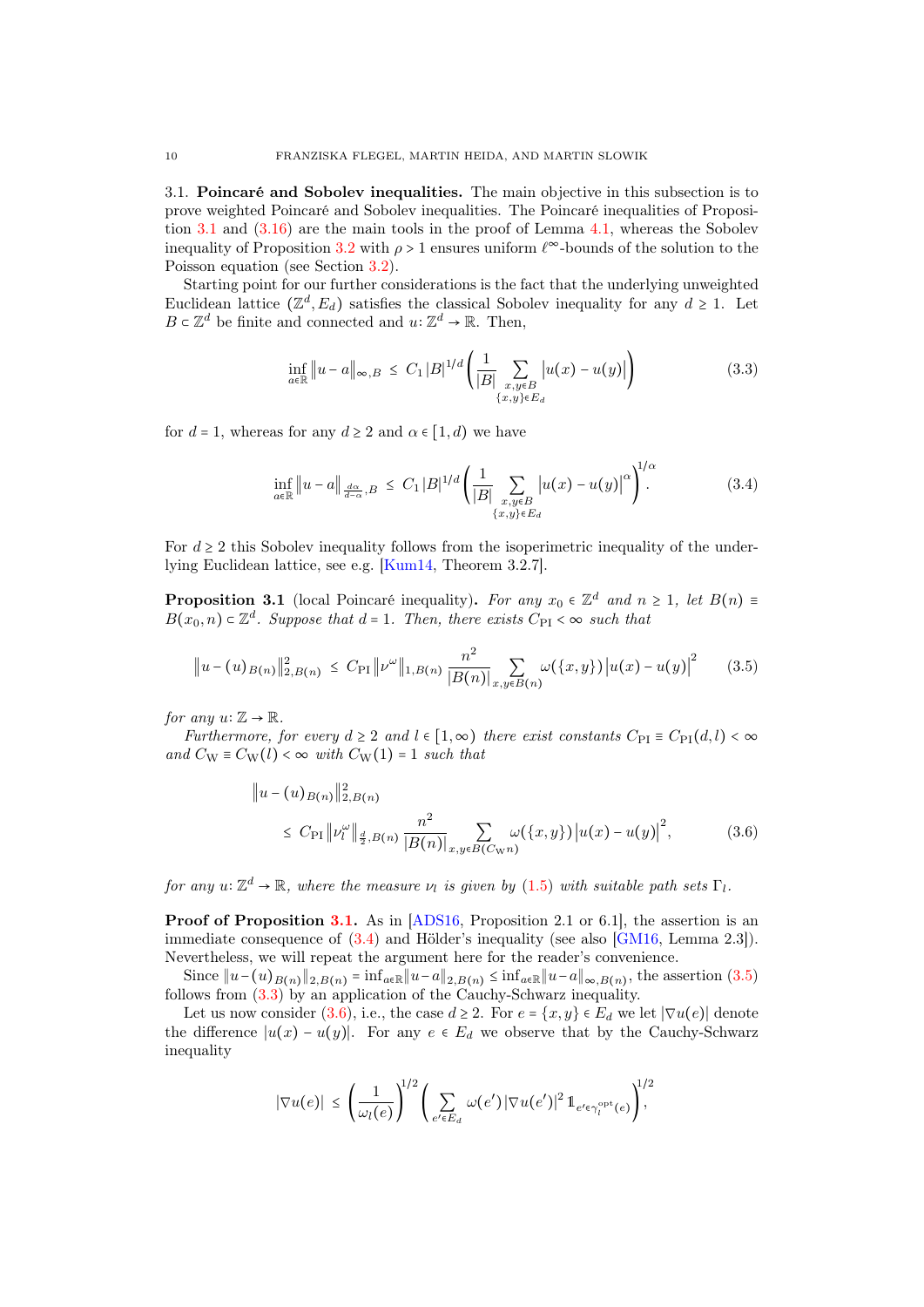where we recall the definitions of  $\omega_l$  and  $\gamma_l^{\text{opt}}$  in [\(1.6\)](#page-3-3) and below. Thus, for any  $\alpha \in [1,2)$ , Hölder's inequality yields

$$
\left(\frac{1}{|B(n)|}\sum_{\substack{x,y\in B(n)\\ \{x,y\}\in E_d}}|\nabla u(\{x,y\})|^{\alpha}\right)^{1/\alpha}\leq \|\nu_l^{\omega}\|_{\alpha/(2-\alpha),B(n)}^{1/2}\left(\frac{1}{|B(n)|}\sum_{e'\in E_d}\omega(e')|\nabla u(e')|^2 N_l(e')\right)^{1/2}
$$
\n(3.7)

where

<span id="page-10-6"></span>
$$
N_l(e') \coloneqq \sum_{\substack{x,y \in B(n) \\ \{x,y\} \in E_d}} 1_{e' \in \gamma_l^{\text{opt}}(\{x,y\})} \text{ for any } e' \in E_d.
$$

Note that there exists  $c < \infty$  such that  $N_l(e') \leq cl^d$  for any  $e' \in E_d$ . In addition, there exists  $C_W < \infty$  such that  $N_l(x, y) = 0$  if  $x, y \notin B(C_W n)$ . Thus, when we choose  $\alpha =$  $2d/(d+2)$ , then [\(3.6\)](#page-9-5) follows from [\(3.4\)](#page-9-3).

We define

$$
\mathcal{E}_{\omega}(u) \coloneqq \langle u, -\mathcal{L}_{\omega} u \rangle_{\ell^2(\mathbb{Z}^d)}, \qquad (u: \mathbb{Z}^d \to \mathbb{R}, u \in \ell^2(\mathbb{Z}^d)). \tag{3.8}
$$

Our next task is to establish the corresponding versions of  $(3.3)$  and  $(3.4)$  on the weighted graph  $(\mathbb{Z}^d, E_d, \omega)$ . For this purpose, for  $d \geq 2$  and  $q \geq 1$  we define

<span id="page-10-4"></span><span id="page-10-1"></span>
$$
\rho \equiv \rho(d, q) \coloneqq \frac{d}{d - 2 + d/q}.\tag{3.9}
$$

Notice that  $\rho(d,q)$  is monotonically increasing in q and converges to  $d/(d-2)$  as q tends to infinity. Moreover,  $\rho(d, d/2) = 1$ .

<span id="page-10-0"></span>**Proposition 3.2** (Sobolev inequality). Let  $x_0 \in \mathbb{Z}^d$  and  $n \in \mathbb{N}$ . Suppose that  $d = 1$ . Then there exists  $C_S < \infty$  such that

$$
\|u^{2}\|_{\infty,B(x_{0},n)} \leq C_{\mathrm{S}} n^{2} \|\nu^{\omega}\|_{1,B(x_{0},n)} \frac{\mathcal{E}_{\omega}(u)}{|B(x_{0},n)|}
$$
(3.10)

for any  $u: \mathbb{Z} \to \mathbb{R}$  with supp  $u \in B(x_0, n)$ .

Furthermore, for every  $d \geq 2$ ,  $l \in [1,\infty)$  and  $q \in [1,\infty)$  there exists  $C_S \equiv C_S(d,q,l) < \infty$ such that

$$
\|u^2\|_{\rho,B(x_0,n)} \leq C_S n^2 \|\nu_l^{\omega}\|_{q,B(x_0,n)} \frac{\mathcal{E}_{\omega}(u)}{|B(x_0,n)|}
$$
(3.11)

for any  $u: \mathbb{Z}^d \to \mathbb{R}$  with supp $u \in B(x_0, n)$ , where the measure  $\nu_l$  is given by  $(1.5)$  with suitable path sets  $\Gamma_l$ .

In analogy to  $(3.8)$ , we define

<span id="page-10-8"></span><span id="page-10-7"></span><span id="page-10-5"></span><span id="page-10-2"></span>
$$
\mathcal{E}_{\omega}^{\varepsilon}(u^{\varepsilon}) := \langle u^{\varepsilon}, -\mathcal{L}_{\omega}^{\varepsilon} u^{\varepsilon} \rangle_{\mathcal{H}_{\varepsilon}}.
$$
\n(3.12)

We prove Proposition [3.2](#page-10-0) after the following remark.

**Remark 3.3.** For  $d = 1$ , Proposition [3.2](#page-10-0) implies that

$$
\max_{x \in Q_{\varepsilon}} \left( u^{\varepsilon}(x) \right)^2 \leq C_{\mathrm{S}} \| \nu^{\omega} \|_{1, B_{1/\varepsilon}} \mathcal{E}_{\omega}^{\varepsilon}(u^{\varepsilon}). \tag{3.13}
$$

For  $d \geq 2$ , Proposition [3.2](#page-10-0) implies that

$$
\|(u^{\varepsilon})^2\|_{\ell^{\rho}_{\varepsilon}(Q_{\varepsilon})} \leq C_{\mathrm{S}}\|\nu_l^{\omega}\|_{q, B_{1/\varepsilon}}\,\mathcal{E}_{\omega}^{\varepsilon}(u^{\varepsilon}).\tag{3.14}
$$

When we insert  $q = d/2$  into  $(3.14)$ , we especially obtain that

<span id="page-10-3"></span>
$$
\|u^{\varepsilon}\|_{\ell_{\varepsilon}^{2}(Q_{\varepsilon})}^{2} \leq C_{\mathrm{S}}\|\nu_{l}^{\omega}\|_{\frac{d}{2},B_{1/\varepsilon}}\mathcal{E}_{\omega}^{\varepsilon}(u^{\varepsilon}). \tag{3.15}
$$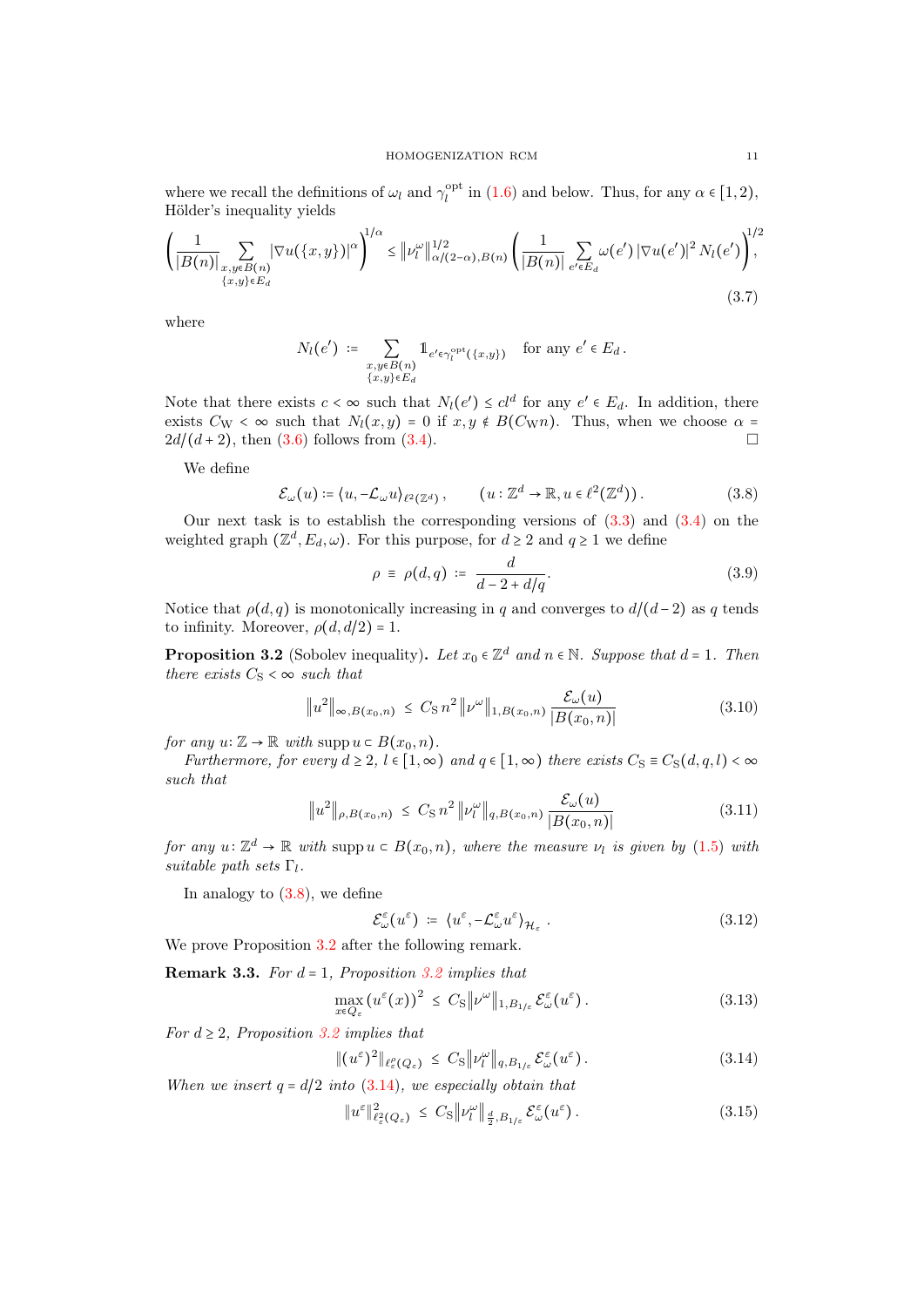Under Assumption [1.2](#page-3-0)[\(a\)](#page-3-4) and by virtue of the ergodic theorem,  $(3.15)$  and  $(3.10)$  imply that for  $d \geq 1$  there exists a  $\mathbb{P}\text{-}a.s.$  finite  $C(\omega)$  such that for all  $\varepsilon > 0$  and all  $u^{\varepsilon} \in \mathcal{H}_{\varepsilon}$  we have

<span id="page-11-1"></span>
$$
\|u^{\varepsilon}\|_{\mathcal{H}_{\varepsilon}}^{2} \le C(\omega) \mathcal{E}_{\omega}^{\varepsilon}(u^{\varepsilon}) \quad (uniform \ Poincaré \ inequality). \tag{3.16}
$$

**Proof of Proposition [3.2.](#page-10-0)** In the sequel we will give a proof only for  $(3.11)$ . The assertion [\(3.10\)](#page-10-4) follows by similar arguments. To lighten notation, set  $B(n) \equiv B(x_0, n)$ and define  $A(n) = B(2n) \setminus B(n)$ . The constant  $c \in (0, \infty)$  appearing in the computations below is independent of  $\alpha$  but may change from line to line. Let  $a \in \mathbb{R}$  and  $\alpha \in [1, d)$ . Since  $u(x) = 0$  for  $x \in A(n)$ , we have

$$
|a| = \frac{1}{|A(n)|} \sum_{x \in A(n)} |u(x) - a| \le \frac{|B(2n)|}{|A(n)|} ||u - a||_{1, B(2n)} \le c ||u - a||_{\frac{d\alpha}{d-\alpha}, B(2n)}.
$$

Hence, an application of Minkowski's inequality yields

$$
||u||_{\frac{d\alpha}{d-\alpha},B(n)} \leq ||u-a||_{\frac{d\alpha}{d-\alpha},B(n)} + |a| \leq c||u-a||_{\frac{d\alpha}{d-\alpha},B(2n)}.
$$

Thus, for any  $q \ge 1$  the assertion [\(3.11\)](#page-10-5) follows as in the previous proof from [\(3.4\)](#page-9-3) combined with [\(3.7\)](#page-10-6) by choosing  $\alpha = 2q/(q+1) \in [1, 2)$ .

## <span id="page-11-0"></span>3.2. Maximal inequality.

<span id="page-11-3"></span>**Proposition 3.4** ( $\ell^{\infty}$ -bound for solution of Poisson equation in  $d \geq 2$ ). Let  $d \geq 2$  and suppose that  $u^{\varepsilon}: \varepsilon \mathbb{Z}^d \to \mathbb{R}$  is a solution of [\(2.1\)](#page-5-3). For some fixed  $l \in [1,\infty)$  consider the measure  $\nu_l^{\omega}$  on  $\mathbb{Z}^d$  as defined in [\(1.5\)](#page-3-8). Then, for any  $q \ge d/2$  there exist  $\gamma \in (0,1]$ ,  $\kappa \equiv \kappa(d,q)$ , and  $C_1 \equiv C_1(d,q)$  such that

<span id="page-11-2"></span>
$$
\max_{x \in Q_{\varepsilon}} |u(x)| \leq C_1 \left( 1 \vee \| \nu_l^{\omega} \|_{q, B_{1/\varepsilon}} \| f^{\varepsilon} \|_{\ell^{\infty}(Q_{\varepsilon})} \right)^{\kappa} \| u \|_{\ell_{\varepsilon}^2}^{\gamma}.
$$
 (3.17)

We prove this proposition after the following remark.

<span id="page-11-6"></span>**Remark 3.5.** Note that if  $u^{\varepsilon} : \varepsilon \mathbb{Z}^d \to \mathbb{R}$  is a solution of [\(2.1\)](#page-5-3), then due to [\(3.13\)](#page-10-7), [\(3.15\)](#page-10-3) and the Cauchy-Schwarz inequality it follows for any dimension  $d \geq 1$  that

$$
\|u^{\varepsilon}\|_{\ell_{\varepsilon}^{2}}^{2} \leq C_{\mathrm{S}}\|\nu_{l}^{\omega}\|_{\frac{d}{2},B_{1/\varepsilon}}\mathcal{E}_{\omega}^{\varepsilon}(u^{\varepsilon}) \leq C_{\mathrm{S}}\|\nu_{l}^{\omega}\|_{\frac{d}{2},B_{1/\varepsilon}}\|u^{\varepsilon}\|_{\ell_{\varepsilon}^{2}}\|f^{\varepsilon}\|_{\ell_{\varepsilon}^{2}(Q_{\varepsilon})}. \tag{3.18}
$$

Let Assumption [1.2](#page-3-0)[\(a\)](#page-3-4) be fulfilled. Then  $\sup_{\varepsilon>0} ||f^{\varepsilon}||_{\ell_{\varepsilon}^{2}(Q_{\varepsilon})} < \infty$  implies by the ergodic theorem that both  $\sup_{\varepsilon>0} \|u^{\varepsilon}\|_{\ell^2_{\varepsilon}}$  and  $\sup_{\varepsilon>0} \mathcal{E}_{\omega}^{\varepsilon}(u^{\varepsilon})$  are bounded as well. Thus,  $(3.13)$ implies that in dimension one  $\sup_{\varepsilon>0} \|u^{\varepsilon}\|_{\infty}$  is bounded. Furthermore, if even Assumption [1.2](#page-3-0)[\(a'\)](#page-3-4) is fulfilled and  $\sup_{\varepsilon>0} ||f^{\varepsilon}||_{\ell^{\infty}(Q_{\varepsilon})} < \infty$ , then [\(3.17\)](#page-11-2) implies that  $\sup_{\varepsilon>0} ||u^{\varepsilon}||_{\infty}$  is bounded for  $d \geq 2$  as well.

**Proof of Proposition [3.4.](#page-11-3)** We use the Moser iteration scheme. Let us fix  $\varepsilon > 0$  and consider  $u_{\varepsilon}: \varepsilon \mathbb{Z}^d \to \mathbb{R}$  with supp  $u_{\varepsilon} \in Q_{\varepsilon}$ . We define  $\tilde{u}^{\alpha} \coloneqq |u|^{\alpha}$ sign u for any  $\alpha \geq 1$ . By virtue of Eq. (A.2) in [\[ADS15\]](#page-28-17) we obtain the following energy estimate

<span id="page-11-4"></span>
$$
\mathcal{E}_{\omega}^{\varepsilon}(\tilde{u}_{\varepsilon}^{\alpha}) \leq \frac{\alpha^{2}}{2\alpha - 1} \varepsilon^{d} \sum_{x \in \mathbb{Z}^{d}} \tilde{u}_{\varepsilon}^{2\alpha - 1}(\varepsilon x) \left( -\mathcal{L}_{\omega}^{\varepsilon} u_{\varepsilon} \right) (\varepsilon x). \tag{3.19}
$$

Since  $u^{\varepsilon}$  is a solution to the Poisson equation  $(2.1)$ , the energy estimate  $(3.19)$  implies that

$$
\mathcal{E}_{\omega}^{\varepsilon}\left(\left(\tilde{u}^{\varepsilon}\right)^{\alpha}\right) \leq \frac{\alpha^{2}}{2\alpha - 1} \|f^{\varepsilon}\|_{\ell^{\infty}\left(Q_{\varepsilon}\right)} \varepsilon^{d} \sum_{x \in Q_{\varepsilon}} \left(\tilde{u}^{\varepsilon}(x)\right)^{2\alpha - 1} = \frac{\alpha^{2}}{2\alpha - 1} \|f^{\varepsilon}\|_{\ell^{\infty}\left(Q_{\varepsilon}\right)} \|u^{\varepsilon}\|_{\ell^{\infty-1}}^{2\alpha - 1}
$$

By the Sobolev inequality [\(3.14\)](#page-10-2) and Jensen's inequality it follows that

<span id="page-11-5"></span>
$$
\|u^{\varepsilon}\|_{\ell_{\varepsilon}^{2\alpha\rho}}^{2\alpha} \leq C_{\mathrm{S}} \frac{\alpha^2}{2\alpha - 1} \|f^{\varepsilon}\|_{\ell^{\infty}(Q_{\varepsilon})} \|\nu_{l}^{\omega}\|_{q, B_{1/\varepsilon}} \|u^{\varepsilon}\|_{\ell_{\varepsilon}^{2\alpha}}^{2\alpha - 1} ,\tag{3.20}
$$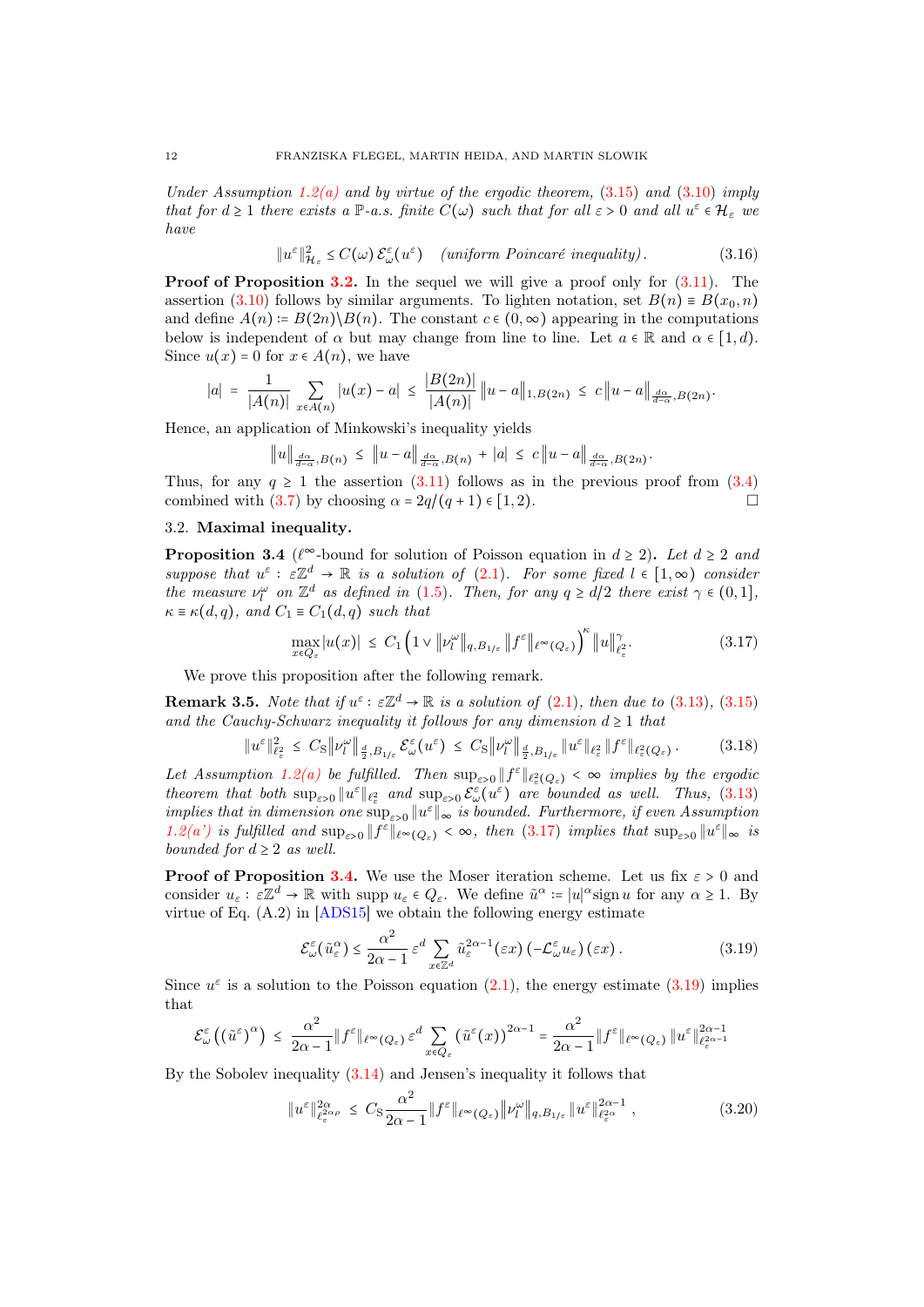We define  $\alpha_j = \rho^j$  for  $j \in \mathbb{N}_0$ . Further, we set  $\gamma_j := 1 - 1/(2\alpha_j)$  for  $||u^{\varepsilon}||_{\ell_{\varepsilon}^{2\alpha_j}} < 1$  and  $\gamma_j := 1$  for  $||u^{\varepsilon}||_{\ell_{\varepsilon}^{2\alpha_j}} \geq 1$ . Recall that  $\rho \equiv \rho(d,q) > 1$  for any  $q > d/2$ . Furthermore, we observe that for any  $\beta > 0$  we have  $\max_{x \in Q_{\varepsilon}} |u(x)| \leq (2/\varepsilon)^{d/\beta} ||u||_{\ell_{\varepsilon}^{\beta}}$ . Thus, by iterating the inequality [\(3.20\)](#page-11-5) and using the fact that  $\sum_{j=1}^{\infty} j/\alpha_j < \infty$ , we obtain that there exists  $C_1 \equiv C_1(d,q) < \infty$  such that

$$
\|u^\varepsilon\|_\infty\ \leq\ (2/\varepsilon)^{d\varepsilon}\|u^\varepsilon\|_{\ell^{1/\varepsilon}_\varepsilon}\ \leq\ C_1\,\|u^\varepsilon\|_{\ell^2_\varepsilon}^\gamma\prod_{j=0}^m\left(1\vee\|f^\varepsilon\|_{\ell^\infty(Q_\varepsilon)}\,\| \nu_l^\omega\|_{q,B_{1/\varepsilon}}\right)^{\frac{1}{2\rho^{j-1}}}
$$

where  $\gamma = \prod_{j=0}^m \gamma_j \le 1$  and m such that  $2\alpha_m > 1/\varepsilon$ . Choosing  $\kappa = \sum_{j=0}^{\infty} 1/(2\alpha_j) < \infty$ , we complete the proof.  $\Box$ 

### 4. Compact embedding

<span id="page-12-0"></span>The very first step to prove homogenization of the operator  $\mathcal{L}^{\varepsilon}_{\omega}$  is to show that a sequence  $\mathcal{R}_{\varepsilon}^* u^{\varepsilon}$   $(u^{\varepsilon} \in \mathcal{H}_{\varepsilon})$  has a strongly convergent subsequence if  $\sup_{\varepsilon} \mathcal{E}_{\omega}^{\varepsilon} (u^{\varepsilon}) < \infty$ . The Dirichlet energy  $\mathcal{E}_{\omega}^{\varepsilon}$  is defined in [\(3.12\)](#page-10-8).

<span id="page-12-1"></span>**Lemma 4.1.** If Assumptions [1.1](#page-3-1) and [1.2](#page-3-0)[\(a\)](#page-3-4) are fulfilled, then for  $\mathbb{P}\text{-}a.e.$  realization  $\omega \in \Omega$  the following statement is true: For any sequence  $u^{\varepsilon} \in \mathcal{H}_{\varepsilon}$  ( $\varepsilon = 1/n$ ,  $n \in \mathbb{N}$ ) with  $\sup_{\varepsilon>0} \mathcal{E}^{\varepsilon}_{\omega}(u^{\varepsilon}) < \infty$ , the sequence  $(\mathcal{R}_{\varepsilon}^{*}u^{\varepsilon})_{\varepsilon>0}$  has a strongly convergent subsequence in  $L^2(\mathbb{R}^d)$ .

This lemma was also recently shown in [\[NSS16,](#page-29-2) Lemma 3.9].

**Proof of Lemma [4.1.](#page-12-1)** First of all we observe that by virtue of  $(3.16)$ , there exists a P-a.s. finite  $C(\omega)$  such that

$$
\|\mathcal{R}_{\varepsilon}^* u^{\varepsilon}\|_2 = \|u^{\varepsilon}\|_{\ell_{\varepsilon}^2} \leq C(\omega)\mathcal{E}_{\omega}^{\varepsilon}(u^{\varepsilon}),
$$

which implies that  $\sup_{\varepsilon>0} \|\mathcal{R}_{\varepsilon}^* u^{\varepsilon}\|_2$  is finite by assumption. By the Banach-Alaoglu theorem it follows that there exists a subsequence, which we still index by  $\varepsilon$ , and  $u \in \mathcal{H}_0$  such that

<span id="page-12-2"></span>
$$
\mathcal{R}_{\varepsilon}^* u^{\varepsilon} \rightharpoonup u \quad \text{weakly in } L^2(Q).
$$

For any  $m \in \mathbb{N}$  consider a partition of  $Q$  into  $m^d$  congruent open subcubes  $(Q_j^m)_{j=1,...,m^d}$ with side length  $2/m$ . We further define  $Q_j^{\varepsilon}$  := supp  $\mathcal{R}_{\varepsilon}^*(\mathcal{R}_{\varepsilon} \mathbb{1}_{Q_j})$ . Then  $Q_j \subset Q_j^{\varepsilon}$  and  $|Q_j^{\varepsilon}\rangle Q_j| \to 0$  as  $\varepsilon \to 0$ . We estimate

$$
\|\mathcal{R}_{\varepsilon}^* u^{\varepsilon} - u\|_2^2 \le 2 \sum_{j=1}^{m^d} \Big( \|\mathcal{R}_{\varepsilon}^* u^{\varepsilon} - (\mathcal{R}_{\varepsilon}^* u^{\varepsilon})_{Q_j^{\varepsilon}}\|_{L^2(Q_j^{\varepsilon})}^2 + \|\big(\mathcal{R}_{\varepsilon}^* u^{\varepsilon} - u\big)_{Q_j^{\varepsilon}}\|_{L^2(Q_j^{\varepsilon})}^2 + \|(u)_{Q_j^{\varepsilon}} - u\|_{L^2(Q_j^{\varepsilon})}^2 \Big), \tag{4.1}
$$

where, in analogy to  $(3.2)$ , we abbreviate

$$
(v)_{Q_j^{\varepsilon}} := |Q_j^{\varepsilon}|^{-1} \int_{Q_j^{\varepsilon}} v(x) dx \quad \text{for } v \colon \mathbb{R}^d \to \mathbb{R}.
$$

Since  $\mathcal{R}_{\varepsilon}^* u^{\varepsilon}$  converges weakly in  $L^2(Q)$  to u, the sum over the second term on the RHS of [\(4.1\)](#page-12-2) vanishes as  $\varepsilon$  tends to zero. It remains to show that, as the  $\varepsilon \to 0$ , the limit superior of the sum of the first and third term is zero as well.

We use arguments similar to the ones given in [\[ADS15,](#page-28-17) Proposition 2.9], see also [\[NSS16,](#page-29-2) Lemma 3.9]. Let  $\hat{e}_i$   $(i = 1, ..., d)$  be the unit base vectors of  $\mathbb{R}^d$ . By virtue of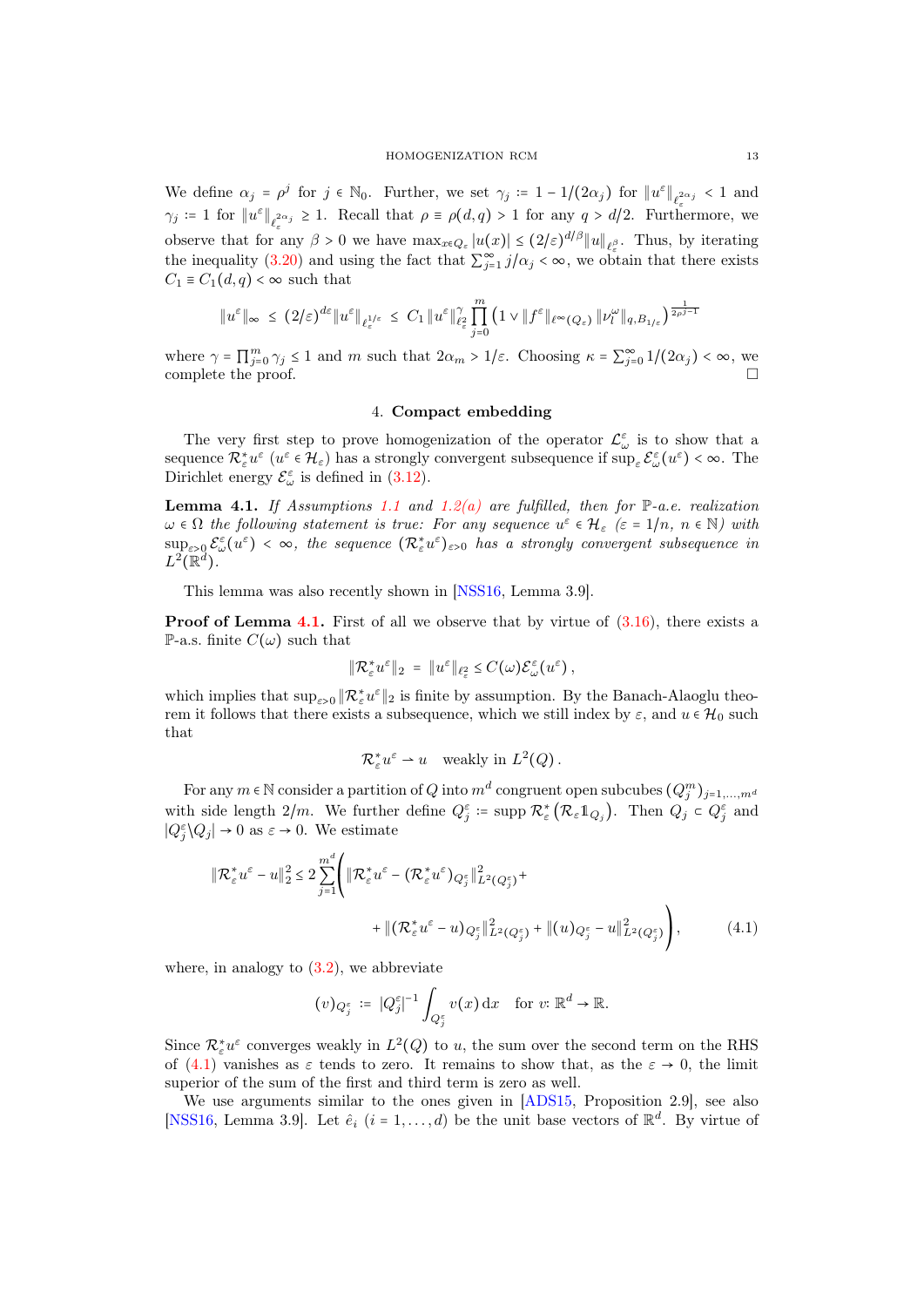Proposition [3.1](#page-9-1) there exists  $C_{\text{PI}} < \infty$  such that P-a.s. for  $\varepsilon$  small enough the first term in the brackets of the RHS in  $(4.1)$  can be estimated by

$$
\|\mathcal{R}_{\varepsilon}^* u^{\varepsilon} - (\mathcal{R}_{\varepsilon}^* u^{\varepsilon})_{Q_j^{\varepsilon}}\|_{L^2(Q_j^{\varepsilon})}^2 = \|u^{\varepsilon} - (u^{\varepsilon})_{Q_j^{\varepsilon}}\|_{\ell_{\varepsilon}^2(Q_j^{\varepsilon})}^2
$$
  

$$
\leq C_{\rm PI} \|v_l^{\omega}\|_{q,\varepsilon^{-1}Q_j^{\varepsilon}} \frac{4\varepsilon^d}{m^2} \sum_{i=1}^d \sum_{x,x+\hat{e}_i \in C_{\rm W}\varepsilon^{-1}Q_j^{\varepsilon}} \omega_{x,\hat{e}_i} \left(\partial_{\hat{e}_i}^{\varepsilon} u^{\varepsilon}(\varepsilon x)\right)^2
$$
\n(4.2)

where for  $d = 1$  we set  $l = C_{\text{W}} = q = 1$ . For  $d \geq 2$  we set  $q = d/2$ . Since any edge  $e \in E_d$  is contained in at most  $C_0 = 2dC_W$  cubes  $C_W \varepsilon^{-1} Q_j^{\varepsilon}$ , summing over  $j = 1, ..., m^d$  yields

$$
2\sum_{j=1}^{m^d} \|\mathcal{R}_{\varepsilon}^* u^{\varepsilon} - (\mathcal{R}_{\varepsilon}^* u^{\varepsilon})_{Q_j^{\varepsilon}}\|_{L^2(Q_j^{\varepsilon})}^2 \leq 8m^{-2}C_{\text{PI}}C_0 \mathcal{E}_{\omega}^{\varepsilon}(u^{\varepsilon}) \max_{1 \leq j \leq m^d} \|\nu_l^{\omega}\|_{q, \varepsilon^{-1} Q_j^{\varepsilon}}.
$$
 (4.3)

Note that  $C_0$  is independent of m and  $\mathcal{E}_{\omega}^{\varepsilon}(u^{\varepsilon})$  is bounded in  $\varepsilon$  by assumption. By Assumption [1.2](#page-3-0)[\(a\)](#page-3-4) and the ergodic theorem, there P-a.s. exists  $\varepsilon_m^* > 0$  such that for all  $\varepsilon < \varepsilon_m^*$  we have

<span id="page-13-2"></span>
$$
\max_{1 \leq j \leq m^d} \|\nu_l^{\omega}\|_{q,\varepsilon^{-1}Q_j^{\varepsilon}} \leq 2 \mathbb{E}\left[ \left(\nu_l^{\omega}(0)\right)^q\right]^{1/q}.
$$

From  $(4.1)$  and  $(4.3)$  it follows that there exists  $C < \infty$  independent of m such that P-almost surely

$$
\limsup_{\varepsilon \to 0} \| \mathcal{R}_{\varepsilon}^* u^{\varepsilon} - u \|_{2}^2 \le C m^{-2} + 2 \sum_{j=1}^{m^d} \limsup_{\varepsilon \to 0} \| (u)_{Q_j^{\varepsilon}} - u \|_{L^2(Q_j^{\varepsilon})}^2
$$

$$
= C m^{-2} + 2 \| u - \mathcal{R}_{2/m}^* \mathcal{R}_{2/m} u \|_{2}^2.
$$

Since m might be arbitrarily small and  $u \in L^2(Q)$  has bounded support, the claim follows.  $\Box$ 

#### <span id="page-13-5"></span>5. Analytic tools

<span id="page-13-1"></span><span id="page-13-0"></span>5.1. An ergodic theorem. In what follows, we will generalize a result by Boivin and Depauw.

<span id="page-13-3"></span>**Theorem 5.1** (Ergodic Theorem by Boivin and Depauw [\[BD03,](#page-28-10) Theorem 3]). For every  $f \in L^1(\Omega, \mathbb{P})$ , for  $\mathbb{P}\text{-almost every } \omega \in \Omega$  it holds

$$
\lim_{\varepsilon \to 0} \varepsilon^d \sum_{x \in \varepsilon^{-1} Q_{\varepsilon}} v(x) f(\tau_x \omega) = \mathbb{E}[f] \int_Q v(x) dx \qquad \forall v \in C(\overline{Q}), \tag{5.1}
$$

and the Null-set depends on f but not on v.

<span id="page-13-4"></span>**Remark 5.2.** Evidently, we can also choose v as the characteristic function of any relatively open or compact set  $A \subset Q$  and we obtain the Tempel'man ergodic theorem.

We will use both Theorem [5.1](#page-13-3) and Remark [5.2](#page-13-4) in order to prove the following theorem.

<span id="page-13-6"></span>**Theorem 5.3.** For every  $f \in L^1(\Omega, \mathbb{P})$ , for  $\mathbb{P}\text{-almost every } \omega \in \Omega$  the following holds: Let  $(u^{\varepsilon})_{\varepsilon>0}$  be a sequence of functions from  $\varepsilon\mathbb{Z}^d\to\mathbb{R}$  with support in  $Q_{\varepsilon}$  such that  $\mathcal{R}_{\varepsilon}^*u^{\varepsilon}\to u$ pointwise a.e. in Q. Furthermore, let  $\sup_{\varepsilon>0} ||u^{\varepsilon}||_{\infty} < \infty$ . Then  $u \in L^{\infty}(Q)$  and

$$
\lim_{\varepsilon \to 0} \varepsilon^d \sum_{x \in \varepsilon^{-1}Q_{\varepsilon}} u^{\varepsilon}(\varepsilon x) f(\tau_x \omega) = \mathbb{E}[f] \int_Q u(x) \, dx \tag{5.2}
$$

and the Null-set depends on f but not on the sequence  $u^{\varepsilon}$ .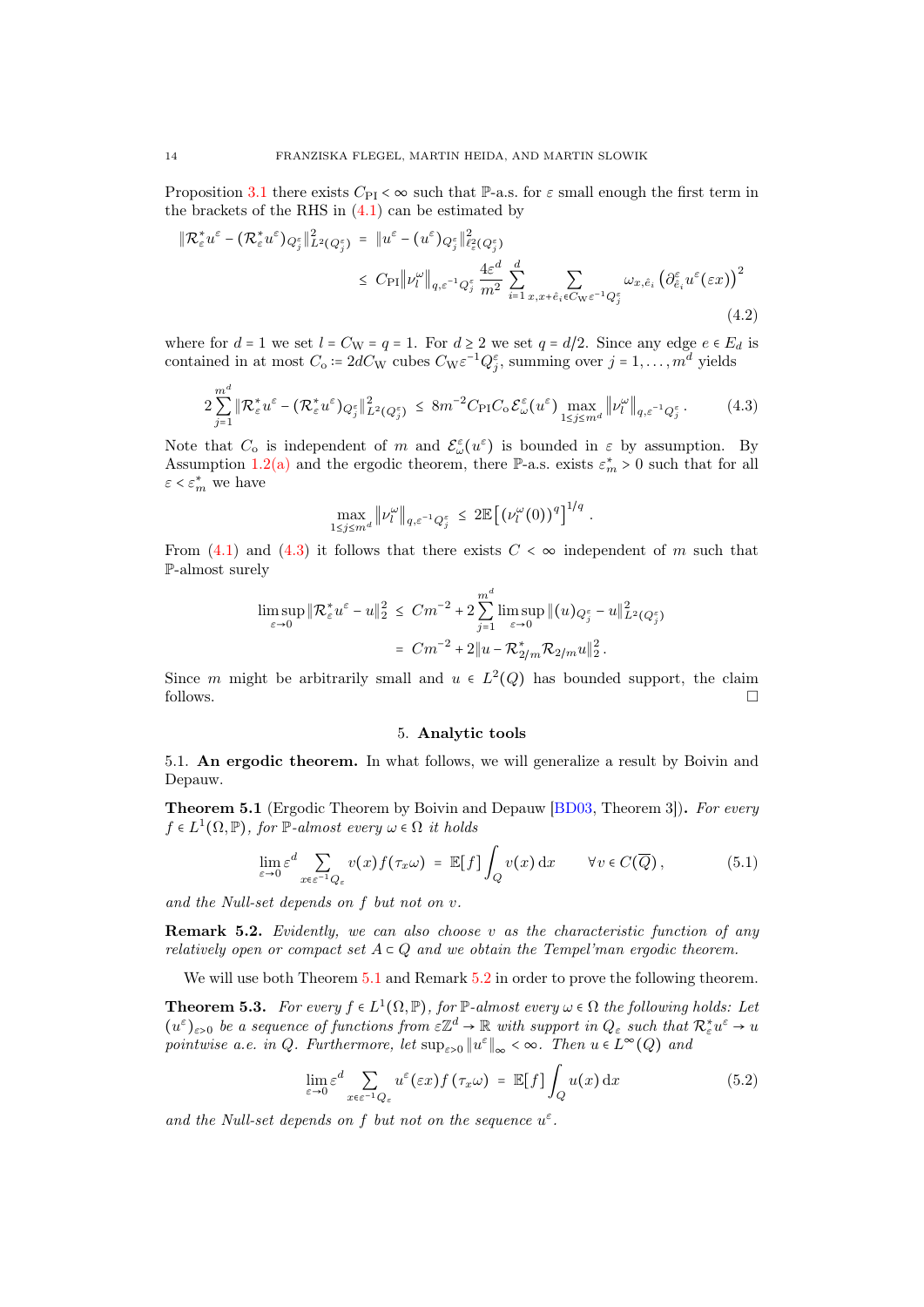**Proof.** First we note that  $u \in L^{\infty}(Q)$  since  $\sup_{\varepsilon>0} ||u^{\varepsilon}||_{\infty} < \infty$ . Now we let  $\eta > 0$  and let  $\rho_{\delta}$  be a sequence of mollifiers approximating the identity. By Egorov's theorem, there exists a compact set  $K_{\eta}$  with  $\mathscr{L}(Q \backslash K_{\eta}) < \eta$  such that both  $\mathcal{R}_{\varepsilon}^* u^{\varepsilon} \to u$  and  $u_{\delta} := u * \rho_{\delta} \to u$ uniformly on  $K_n$ . We now make the following decomposition:

$$
\begin{split}\n\left| \varepsilon^{d} \sum_{x \in \varepsilon^{-1} Q_{\varepsilon}} u^{\varepsilon}(\varepsilon x) f(\tau_{x} \omega) - \mathbb{E}[f] \int_{Q} u(x) dx \right| \\
&\leq \left| \varepsilon^{d} \sum_{x \in \varepsilon^{-1} Q_{\varepsilon}} \left( u^{\varepsilon}(\varepsilon x) - u_{\delta}(\varepsilon x) \right) f(\tau_{x} \omega) \right| + \\
&+ \left| \varepsilon^{d} \sum_{x \in \varepsilon^{-1} Q_{\varepsilon}} u_{\delta}(\varepsilon x) f(\tau_{x} \omega) - \mathbb{E}[f] \int_{Q} u_{\delta}(x) dx \right| + \left| \mathbb{E}[f] \int_{Q} \left( u_{\delta}(x) - u(x) \right) dx \right| \n\end{split} \tag{5.3}
$$

Since  $u_{\delta} \in C(\overline{Q})$ , the second summand on the above RHS converges to zero by virtue of Theorem  $5.1$ . For the first summand on the RHS of  $(5.3)$  we estimate that

<span id="page-14-1"></span>
$$
\lim_{\varepsilon \to 0} \left| \varepsilon^{d} \sum_{x \in \varepsilon^{-1} Q_{\varepsilon}} \left( u^{\varepsilon}(\varepsilon x) - u_{\delta}(\varepsilon x) \right) f(\tau_{x} \omega) \right|
$$
\n
$$
\leq \lim_{\varepsilon \to 0} \sup_{x \in K_{\eta}} |u^{\varepsilon}(x) - u_{\delta}(x)| \varepsilon^{d} \sum_{x \in \varepsilon^{-1}(K_{\eta} \cap Q_{\varepsilon})} |f(\tau_{x} \omega)|
$$
\n
$$
+ \lim_{\varepsilon \to 0} (\|u_{\delta}\|_{\infty} + \|u^{\varepsilon}\|_{\infty}) \varepsilon^{d} \sum_{x \in \varepsilon^{-1} Q_{\varepsilon} \setminus K_{\eta}} |f(\tau_{x} \omega)|. \quad (5.4)
$$

Since the function  $\mathcal{R}_{\varepsilon}^* u^{\varepsilon}$  converges uniformly in  $\varepsilon$  to u on  $K_{\eta}$ , we can estimate by virtue of Remark [5.2](#page-13-4) that

$$
\lim_{\varepsilon\to 0}\sup_{x\in K_{\eta}}|u^{\varepsilon}(x)-u_{\delta}(x)|\varepsilon^{d}\sum_{x\in \varepsilon^{-1}(K_{\eta}\cap Q_{\varepsilon})}|f(\tau_{x}\omega)|\leq \sup_{x\in K_{\eta}}|u_{\delta}(x)-u(x)|\,|Q|\,\mathbb{E}[f].
$$

We further estimate the second summand on the RHS of [\(5.4\)](#page-14-2) by

<span id="page-14-2"></span>
$$
\lim_{\varepsilon \to 0} (\|u_{\delta}\|_{\infty} + \|u^{\varepsilon}\|_{\infty}) \varepsilon_{x \in \varepsilon^{-1} Q_{\varepsilon} \setminus K_{\eta}}^{d} |f(\tau_{x} \omega)| \leq 2\eta \sup_{\varepsilon > 0} \|u^{\varepsilon}\|_{\infty} \mathbb{E}[f],
$$

where we have used Remark  $5.2$ .

Thus, as  $\varepsilon \to 0$ , we obtain that

$$
\lim_{\varepsilon \to 0} \left| \varepsilon^{d} \sum_{x \in \varepsilon^{-1} Q_{\varepsilon}} u^{\varepsilon}(\varepsilon x) f(\tau_{x} \omega) - \mathbb{E}[f] \int_{Q} u(x) dx \right|
$$
\n
$$
\leq \sup_{x \in K_{\eta}} |u_{\delta}(x) - u(x)| |Q| \mathbb{E}[f] + 2\eta \sup_{\varepsilon > 0} \|u^{\varepsilon}\|_{\infty} \mathbb{E}[f] + \left| \mathbb{E}[f] \int_{Q} (u_{\delta}(x) - u(x)) dx \right|
$$

As  $\delta \to 0$ , the uniform convergence  $u_{\delta} \to u$  on  $K_{\eta}$  yields

$$
\lim_{\varepsilon\to 0}\left|\varepsilon_{x\varepsilon\epsilon^{-1}Q_{\varepsilon}}^d u^{\varepsilon}(\varepsilon x)f(\tau_x\omega)-\mathbb{E}[f]\int_Q u(x)\,\mathrm{d} x\right|\leq 2\eta \sup_{\varepsilon>0} \|u^{\varepsilon}\|_{\infty}\,\mathbb{E}[f].
$$

Since the last inequality holds for every  $\eta > 0$ , the claim follows.

<span id="page-14-0"></span>5.2. Function spaces. We first note that the probability space given in [\(1.4\)](#page-3-9) is generated from the compact metric space  $[0, \infty]^E$ , and therefore the notion of continuity on  $\Omega$  makes sense. We say that a function  $\varphi : \Omega \times \mathbb{Z}^d \to \mathbb{R}$  is *shift covariant* if it fulfills

<span id="page-14-3"></span>
$$
\varphi(\omega, x+z) - \varphi(\omega, x) = \varphi(\tau_x \omega, z) \tag{5.5}
$$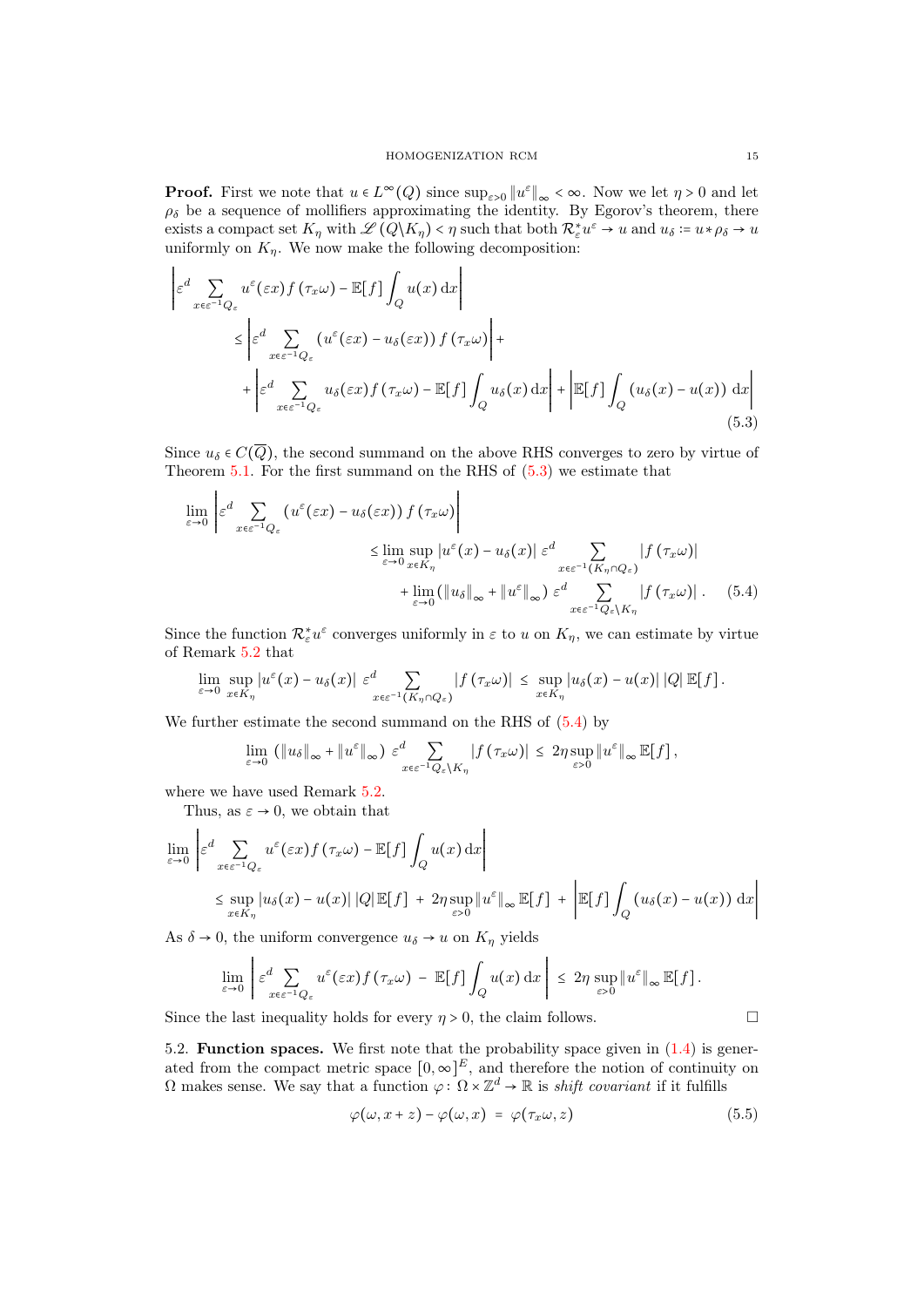for all  $x, z \in \mathbb{Z}^d$  (cf. [\[Bis11\]](#page-28-4) Eq. (3.14)). Note that shift covariant functions  $\varphi$  fulfill  $\varphi(\omega, 0) = 0$ . Then [\(5.5\)](#page-14-3) directly implies that

<span id="page-15-2"></span><span id="page-15-1"></span>
$$
\varphi(\omega, x) = -\varphi(\tau_x \omega, -x). \tag{5.6}
$$

We define on  $\Omega \times \mathbb{Z}^d$  the space

$$
L_{\text{cov}}^2 \coloneqq \left\{ \varphi : \Omega \times \mathbb{Z}^d \to \mathbb{R} \; : \; \varphi \text{ satisfies (5.5) and } \|\varphi\|_{L^2_{\text{cov}}} < \infty \right\},
$$
  
where 
$$
\|\varphi\|_{L^2_{\text{cov}}}^2 \coloneqq \mathbb{E}\left[\sum_{z \in \mathbb{Z}^d} \omega_{0,z} \varphi(\omega, z)^2\right].
$$

Accordingly, we define the scalar product between  $\varphi_1, \varphi_2 \in L^2_{\text{cov}}$  by

$$
\langle \varphi_1, \varphi_2 \rangle_{L^2_{\text{cov}}} := \mathbb{E} \left[ \sum_{z \in \mathbb{Z}^d} \omega_{0,z} \varphi_1(\omega, z) \varphi_2(\omega, z) \right]. \tag{5.7}
$$

Note that  $L^2_{\text{cov}}$  is a closed subspace of  $\otimes_{z \in \mathbb{Z}^d} L^2(\Omega, \mu_z)$ , where  $\mu_z$  is the measure on  $\Omega$  defined by  $\tilde{d}\mu_z(\omega) = \omega_{0,z} d\mathbb{P}(\omega)$ . Since  $\Omega$  is a compact metric space,  $L^2(\Omega, \mu_z)$  is separable for all  $z \in \mathbb{Z}^d$  and thus also the countable product space  $\otimes_{z \in \mathbb{Z}^d} L^2(\Omega, \mu_z)$  and its subspace  $L^2_{\text{cov}}$  are separable.

Further, we note that for all  $\phi : \Omega \to \mathbb{R}$  it holds that  $D\phi(\omega, z) := D_z\phi(\omega) := \phi(\tau_z\omega) - \frac{1}{2}\phi(\tau_z\omega)$  $\phi(\omega)$  satisfies  $D\phi(\omega, x+z) - D\phi(\omega, x) = D\phi(\tau_x \omega, z)$ . Therefore  $D\phi$  is in  $L^2_{\text{cov}}$ . A local function on  $\Omega$  is a bounded, continuous function that only depends on finitely many coordinates of  $[0,\infty]^E$ . Following the outline of Chapter 3 in [\[Bis11\]](#page-28-4), we define the closed subspace

$$
L_{\text{pot}}^2 \coloneqq \overline{\{D\phi : \phi \text{ local}\}}^{L_{\text{cov}}^2}.
$$

Let  $L^2_{\text{sol}}$  be the orthogonal complement of  $L^2_{\text{pot}}$  in  $L^2_{\text{cov}}$  and let us define

$$
\mathrm{div}\,(\omega b) \; \coloneqq \; \sum_{z} \omega_{0,z} \left( b(\omega,z) - b(\tau_z \omega, -z) \right) \, .
$$

Note that since  $b$  satisfies  $(5.6)$ , the last equation also reads

<span id="page-15-3"></span>
$$
\operatorname{div}(\omega b) = 2 \sum_{z} \omega_{0,z} b(\omega, z). \tag{5.8}
$$

Then we have the following lemma.

**Lemma 5.4** ( $[Bis11, Lemma 3.6]$  $[Bis11, Lemma 3.6]$ ).

$$
\text{div}\,(\omega b) = 0 \qquad \text{for all } b \in L^2_{\text{sol}} \text{ and } \mathbb{P}\text{-}a.\,a. \ \omega \,. \tag{5.9}
$$

Using the above notation, we define  $\chi \in (L^2_{\text{pot}})^d$  through

<span id="page-15-4"></span>
$$
\chi = \operatorname{argmin}\left\{ \mathbb{E}\left[\sum_{z \in \mathbb{Z}^d} \omega_{0,z} |z + \tilde{\chi}(\omega, z)|^2 \right] : \tilde{\chi} \in \left(L_{\text{pot}}^2\right)^d \right\},\tag{5.10}
$$

i.e.,  $\chi_j$  is the orthogonal projection of  $z_j \in L^2_{\text{cov}}$  on the space  $L^2_{\text{pot}}$  with respect to the scalar product defined in [\(5.7\)](#page-15-2). We will see below that we can write the homogenized matrix as

<span id="page-15-0"></span>
$$
(A_{\text{hom}})_{i,j} = \mathbb{E}\left[\sum_{z \in \mathbb{Z}^d} \omega_{0,z} \left(\hat{e}_i \cdot [z + \chi(\omega, z)]\right) \left(\hat{e}_j \cdot [z + \chi(\omega, z)]\right)\right],\tag{5.11}
$$

where the  $\hat{e}_i$ ,  $i = 1, ..., d$ , denote the unit base vectors of  $\mathbb{R}^d$ . In analogy to [\[Fag08,](#page-28-8) Lemma 4.5] we know the following result.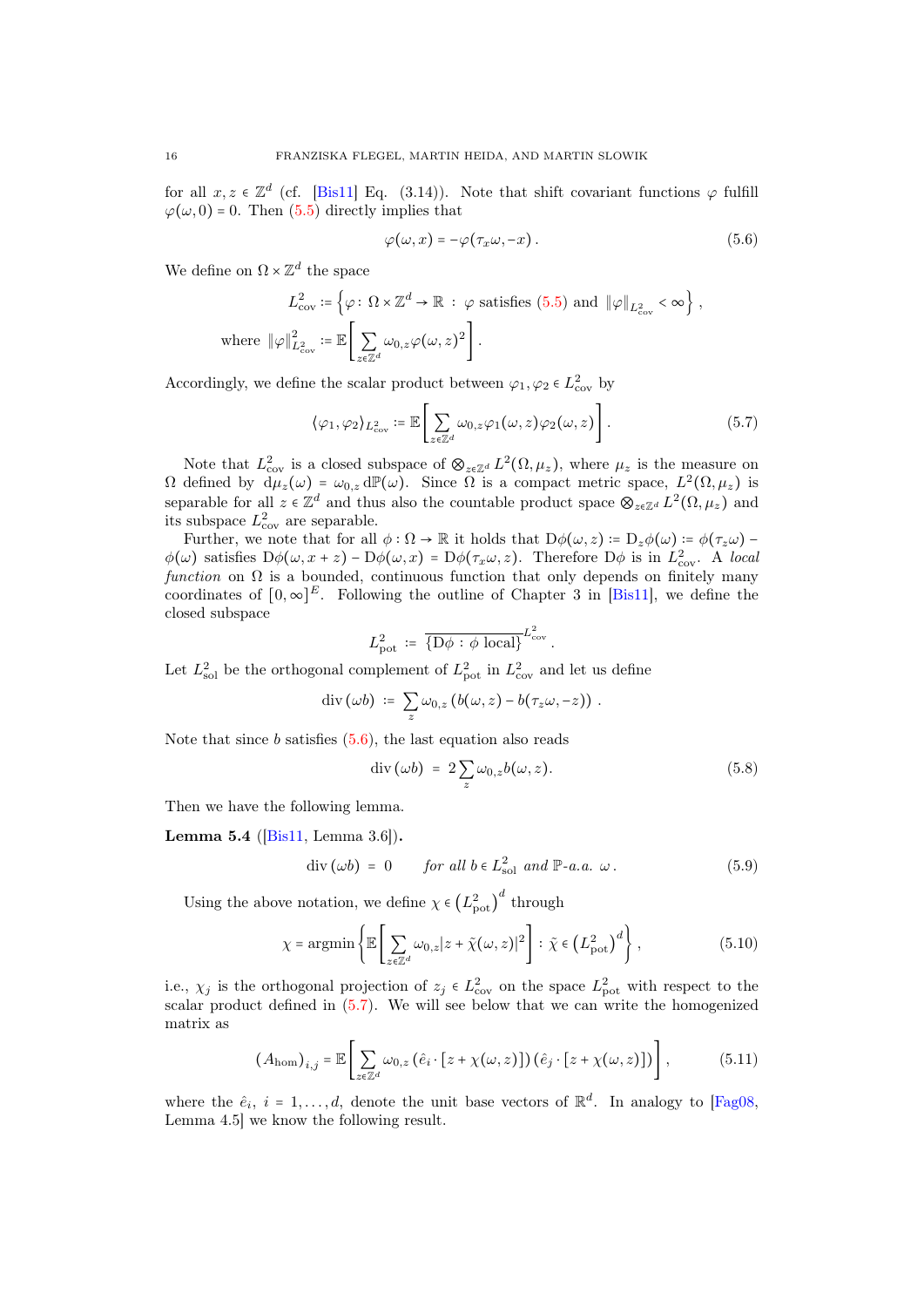<span id="page-16-0"></span>**Lemma 5.5.** Suppose that  $\mathbb{E}[\nu_l^{\omega}(0)] < \infty$  with  $\nu_l^{\omega}$  as defined in [\(1.5\)](#page-3-8). Then the matrix Ahom is positive definite. In particular, the vectorial space spanned by the following vectors

<span id="page-16-2"></span><span id="page-16-1"></span>
$$
\mathbb{E}\Big[\sum_{z\in\mathbb{Z}^d}\omega(0,z)\,zb(\omega,z)\Big]\in\mathbb{R}^d,\qquad b\in L^2_{\text{sol}}\tag{5.12}
$$

coincides with  $\mathbb{R}^d$ .

**Proof.** First we notice that  $\psi(\cdot, \hat{e}_i) \in L^1(\Omega, \mathbb{P})$  for any  $\psi \in L^2_{\text{cov}}$  and  $i = 1, ..., d$ , provided that  $\mathbb{E}[\nu_l^{\omega}(0)] < \infty$ . Indeed, by the Cauchy-Schwarz inequality and the shift covariance [\(5.5\)](#page-14-3), we observe that

$$
\mathbb{E}\big[\left|\psi(\omega,\hat{e}_i)\right|\big] \leq \mathbb{E}\big[1/\omega_l(0,\hat{e}_i)\big]^{1/2} \left(\mathbb{E}\bigg[\sum_{x,y \in \gamma_l^{\text{opt}}} \omega(\{x,y\})|\psi(\tau_x\omega,x-y)|^2\bigg]\right)^{1/2} \leq \sqrt{l\left|\Gamma_l\right|} \mathbb{E}\big[\nu_l^{\omega}(0)\big]^{1/2} \left|\psi\right|_{L^2_{\text{cov}}},\tag{5.13}
$$

where we abbreviate  $\gamma_l^{\text{opt}} = \gamma_l^{\text{opt}}(\{0, \hat{e}_i\})$ , recall [\(1.6\)](#page-3-3). Moreover, by adapting the argu-ment given in [\[Bis11,](#page-28-4) Proof of Lemma 4.8], it follows that  $\mathbb{E}[\psi(\omega, \hat{e}_i)] = 0$  for any  $\psi \in L^2_{\text{pot}}$ and  $i = 1, \ldots, d$ . In particular,  $\mathbb{E}[\chi_j(\omega, \hat{e}_i)] = 0$  for any  $i, j = 1, \ldots, d$ .

Now let  $v \in \mathbb{R}^d \setminus \{0\}$ . Since  $\mathbb{E}[v \cdot \chi(\omega, \hat{e}_i)] = 0$ , it follows that

$$
(v \cdot \hat{e}_i)^2 = (v \cdot \hat{e}_i) \mathbb{E}[(v \cdot [\hat{e}_i + \chi(\omega, \hat{e}_i)])]
$$
  

$$
\stackrel{(5.13)}{\leq} |v \cdot \hat{e}_i| \sqrt{l |\Gamma_l|} \mathbb{E}[\nu_l^{\omega}(0)]^{1/2} \mathbb{E}[\sum_{z \in \mathbb{Z}^d} \omega_{0,z}(v \cdot [z + \chi(\omega, z)]^2)].
$$

Thus, by summing both sides over  $i = 1, \ldots, d$ , we obtain

$$
\sqrt{(v, A_{\text{hom}}v)} = \mathbb{E}\left[\sum_{z\in\mathbb{Z}^d}\omega_{0,z}\left(v\cdot[z+\chi(\omega,z)]^2\right)\right] \geq \frac{|v|_2^2}{|v|_1} \left(l\left|\Gamma_l\right|\mathbb{E}\left[\nu_l^{\omega}(0)\right]\right)^{-1/2} > 0.
$$

Thus, the matrix  $A_{\text{hom}}$  is positive definite. By following literally the proof of  $[Fag08,$ Lemma 4.5 we obtain the claim.

Bochner spaces. We will use the concept of Bochner spaces, which are a special case of the theory outlined in [\[Ma02\]](#page-29-4). Let X be a normed space with norm  $\lVert \cdot \rVert_X$  with the corresponding topology and Borel- $\sigma$ -algebra and let  $U \subset \mathbb{R}^d$  be a Lebesgue-measurable set. Then, for  $1 \leq p < \infty$ , we define the space

$$
\|f\|_{L^p(U;X)} := \left(\int_U \|f(x)\|_X^p dx\right)^{\frac{1}{p}},
$$
  

$$
L^p(U;X) := \left\{f: U \to X: f \text{ is measurable and } \int_U \|f(x)\|_X^p dx < \infty\right\}.
$$

Given a measure space  $(\Omega, \mathcal{F}, \mathbb{P})$ , it turns out that  $L^p(U; L^p(\Omega, \mathbb{P}))$  and  $L^p(U \times \Omega; \mathscr{L} \otimes \mathbb{P})$ are isometrically isomorph via the trivial identification  $f(x)(\omega) = f(x, \omega)$ . Here, Let denotes the Lebesgue measure and  $\mathscr{L} \otimes \mathbb{P}$  denotes the product measure. While not being necessary, this notation has proved useful in homogenization theory since the introduction of two-scale convergence in [\[All92\]](#page-28-18). In particular, it gives a clear and intuitive meaning to spaces such as

$$
L^{2}(Q; L^{2}_{cov}) \coloneqq \left\{ \varphi : Q \times \Omega \times \mathbb{Z}^{d} \to \mathbb{R} : \int_{Q} \|\varphi(x, \cdot, \cdot)\|_{L^{2}_{cov}} dx < \infty, \right\}
$$
  

$$
\varphi(x, \cdot, \cdot) \in L^{2}_{cov} \text{ for a.e. } x \in Q \right\}
$$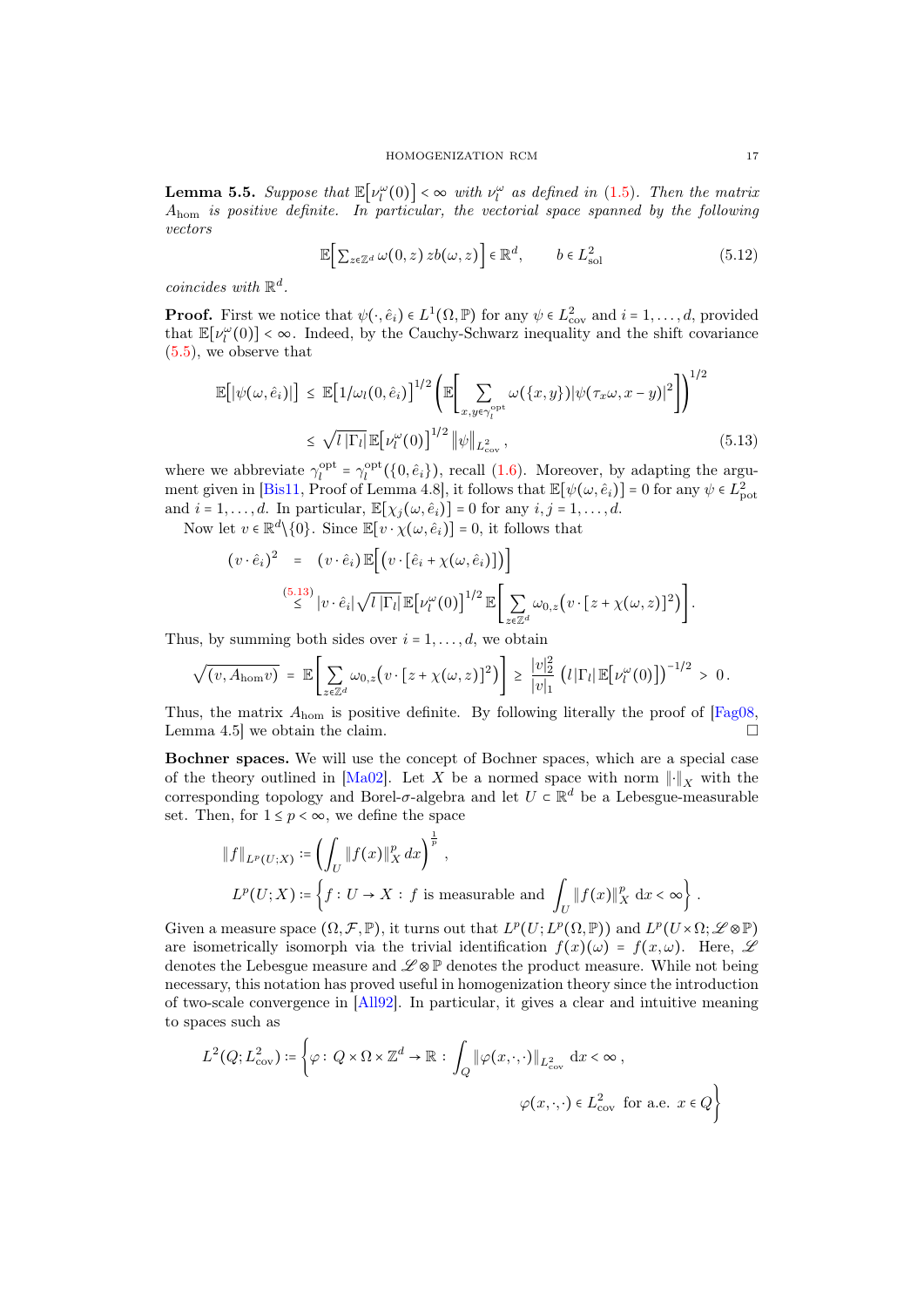or  $L^2(Q;L^2_{\text{pot}})$ .

If  $\tilde{X} \subset X$  is a family of vectors in X, we denote

$$
C(\overline{Q}) \otimes \tilde{X} \coloneqq \text{span}\left\{xf \; : \; f \in C(Q), \; x \in \tilde{X}\right\}.
$$

If  $\tilde{X}$  is a countable dense subset of X, i.e. X is separable, every element of  $L^2(Q;X)$ can be approximated by finite sums of elements of  $C(\overline{Q}) \otimes \overline{X}$  [\[Ma02\]](#page-29-4).

<span id="page-17-0"></span>5.3. Discrete derivatives. With the following definitions of discrete derivatives, we can write the operator  $\mathcal{L}^{\varepsilon}_{\omega}$  in divergence form.

#### Definition 5.6: Discrete derivatives.

For  $u: \mathbb{Z}_{\varepsilon}^d \to \mathbb{R}$  we define the  $\varepsilon$ -forward derivative in the direction  $z \in \mathbb{Z}^d$  by

$$
\partial_z^{\varepsilon} u(x) = \varepsilon^{-1} \left( u(x + \varepsilon z) - u(x) \right) , \qquad (5.14)
$$

and the analogous backward derivative,

$$
\partial_z^{\varepsilon^-} u(x) = \varepsilon^{-1} \left( u(x) - u(x - \varepsilon z) \right) . \tag{5.15}
$$

Further, we define  $\nabla^{\varepsilon}u(x, z) \coloneqq \partial_z^{\varepsilon}u(x)$  and write  $\nabla^{\varepsilon}u(x)$  for the function that maps  $z \in \mathbb{Z}^d$ to  $\nabla^{\varepsilon}u(x,z)$ . Accordingly, we define  $\nabla^{\varepsilon-}u(x,z) = \partial_z^{\varepsilon-}u(x)$  and  $\nabla^{\varepsilon-}u(x)$ . Moreover, for a function  $v: \mathbb{Z}_{\varepsilon}^d \times \mathbb{Z}^d \to \mathbb{R}$  we define

$$
\operatorname{div}^{\varepsilon} v(x) = \sum_{z \in \mathbb{Z}^d} \partial_z^{\varepsilon -} v(x, z).
$$
 (5.16)

We use this notation to clearly distinguish between  $\nabla^{\varepsilon}$ , an operator on discrete functions, and  $\nabla$ , an operator on the Sobolev space  $H^1(\mathbb{R}^d)$ . A direct calculation shows that when  $A_{\omega}^{\varepsilon}$  maps  $v(x, z) \mapsto \omega_{\frac{x}{\varepsilon}, z} v(x, z)$ , then

<span id="page-17-3"></span><span id="page-17-2"></span>
$$
-\mathcal{L}_{\omega}^{\varepsilon}u^{\varepsilon} = -\frac{1}{2} \operatorname{div}^{\varepsilon} \left( A_{\omega}^{\varepsilon} \nabla^{\varepsilon} u^{\varepsilon} \right) . \tag{5.17}
$$

Moreover, for  $v^{\varepsilon}$ :  $\varepsilon \mathbb{Z}^d \to \mathbb{R}$  we observe that

$$
\langle -\mathcal{L}_{\omega}^{\varepsilon} u^{\varepsilon}, v^{\varepsilon} \rangle_{\mathcal{H}_{\varepsilon}} = \frac{\varepsilon^{d}}{2} \sum_{x \in \mathbb{Z}^{d}} \sum_{z \in \mathbb{Z}^{d}} \omega_{x,z} \big( \partial_{z}^{\varepsilon} u^{\varepsilon}(\varepsilon x) \big) \big( \partial_{z}^{\varepsilon} v^{\varepsilon}(\varepsilon x) \big). \tag{5.18}
$$

When we compare the divergence form of the operator  $\mathcal{L}^{\varepsilon}_{\omega}$  in [\(5.17\)](#page-17-2) with the limit operator in [\(2.2\)](#page-5-6), we better understand the result of Theorem [2.1.](#page-5-2) Furthermore [\(5.18\)](#page-17-3) implies that  $\mathcal{L}^{\varepsilon}_{\omega}$  is strictly positive definite on any bounded domain with zero Dirichlet conditions at the boundary.

<span id="page-17-1"></span>5.4. Two-scale convergence. We adapt the concept of stochastic two-scale convergence by Zhikov and Piatnitsky [\[ZP06\]](#page-29-0) to our setting.

We denote by  $z_i$  the function that maps  $z \in \mathbb{Z}^d$  onto its *i*'th coordinate and observe that, since  $\mathbb{E}\left[\sum_{z\in\mathbb{Z}^d}\omega_{0,z}|z|^2\right]$  is finite,  $z_i \in L^2_{\text{cov}}$  for  $i = 1, \ldots, d$ .

Since  $L^2_{\text{cov}}$  is separable, there exist countable sets  $\Phi_{\text{sol}} \subset L^2_{\text{sol}}$  and  $\Phi_{\text{pot}} \subset L^2_{\text{pot}}$  such that  $\Phi \coloneqq \Phi_{sol} \oplus \Phi_{pot} \oplus \{z_1, \ldots, z_d\} \oplus \{1\}$  is dense in  $L^2_{cov}$ . We can assume that every  $\varphi \in \Phi_{\text{pot}}$  is the gradient of a local function. Furthermore, there exists a countable subspace  $\Psi \in C_c^{\infty}(\mathbb{R}^d)$  such that  $\Psi$  is dense both in  $L^2(\mathbb{R}^d)$  and in  $C_c^{\infty}(\mathbb{R}^d)$ . We then find that  $\Psi \otimes \Phi$  is dense in  $L^2(\mathbb{R}^d; L^2_{\text{cov}})$ .

## Definition 5.7: Typical realizations.

We denote by  $\Omega_{\Phi} \subset \Omega$  the set of all  $\omega \in \Omega$  such that Theorem [5.1](#page-13-3) holds

- a) for all  $f(\omega) \coloneqq \sum_{z \in \mathbb{Z}^d} \omega_{0,z} \varphi(\omega, z)$ , where  $\varphi \in \Phi$ ,
- b) for all  $f(\omega) \coloneqq \sum_{z \in \mathbb{Z}^d} \omega_{0,z} (\varphi_i \varphi_j) (\omega, z)$ , where  $\varphi_i, \varphi_j \in \Phi$ , and
- c) and for all  $f(\omega) \coloneqq \sum_{z \in \mathbb{Z}^d \setminus Z} \omega_{0,z} |z|^2$ , where Z is a finite subset of  $\mathbb{Z}^d$ ,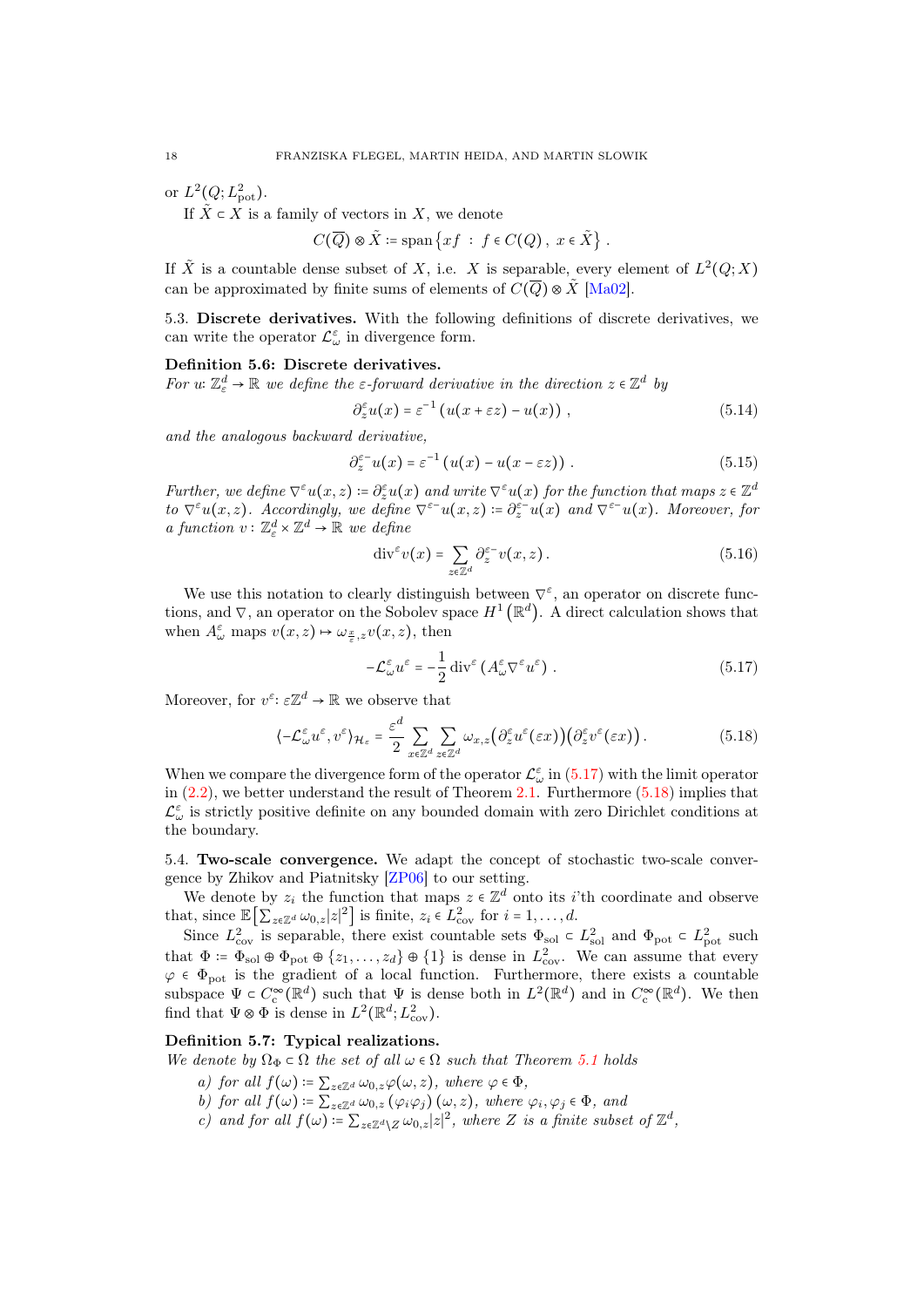d) div( $\omega b$ )  $\circ \tau_x = 2 \sum_z \omega_{x,z} b(\tau_x \omega, z) = 0$  for all  $b \in \Phi_{sol}$  and all  $x \in \mathbb{Z}^d$ .

We call  $\Omega_{\Phi}$  the set of typical realizations.

**Remark 5.8.** Note that  $\mathbb{P}(\Omega_{\Phi}) = 1$  (compare to [\[Fag08,](#page-28-8) Lemma 4.4]).

# Definition 5.9: Two-scale convergence.

Let  $w_{\varepsilon}: \varepsilon \mathbb{Z}^d \times \mathbb{Z}^d \to \mathbb{R}$ . We say that  $w_{\varepsilon}$  converges weakly in two scales to  $w \in L^2(\mathbb{R}^d; L^2_{\text{cov}})$ if

$$
\lim_{\varepsilon \to 0} \varepsilon^d \sum_{x \in \mathbb{Z}^d} v(\varepsilon x) \sum_{z \in \mathbb{Z}^d} \omega_{x,z} \mathbf{w}_{\varepsilon}(\varepsilon x,z) \varphi(\tau_x \omega, z) = \int_{\mathbb{R}^d} v(x) \mathbb{E} \left[ \sum_{z \in \mathbb{Z}^d} \omega_{0,z} \mathbf{w}(x, \omega, z) \varphi(\omega, z) \right] dx
$$
\n(5.19)

for all  $v \in C_c^{\infty}(\mathbb{R}^d)$  and all  $\varphi \in \Phi$ . In this case we write  $w_{\varepsilon} \stackrel{2s}{\rightharpoonup} w$ .

<span id="page-18-4"></span>**Proposition 5.10.** For all typical realizations  $\omega \in \Omega_{\Phi}$  it holds: If  $w_{\varepsilon}: \varepsilon \mathbb{Z}^d \times \mathbb{Z}^d \to \mathbb{R}$  and  $C < \infty$  are such that

$$
\varepsilon^d \sum_{x \in \mathbb{Z}^d} \sum_{z \in \mathbb{Z}^d} \omega_{x,z} \mathbf{w}_{\varepsilon}^2(\varepsilon x, z) \le C \qquad \forall \varepsilon > 0,
$$
\n(5.20)

then there exists a subsequence  $w_{\varepsilon_k}$  and  $w \in L^2(\mathbb{R}^d; L^2_{\text{cov}})$  such that

<span id="page-18-2"></span><span id="page-18-1"></span><span id="page-18-0"></span>
$$
\mathbf{w}_{\varepsilon_k} \stackrel{2s}{\rightharpoonup} \mathbf{w} \,. \tag{5.21}
$$

Proof. The proof goes along the lines of classical proofs of two-scale convergence like for example in [\[ZP06\]](#page-29-0), Section 5.

We observe that for every  $v \in \Psi$  and  $\varphi \in \Phi$  we find

$$
\limsup_{\varepsilon \to 0} \varepsilon^{d} \left| \sum_{x \in \mathbb{Z}^{d}} v(\varepsilon x) \sum_{z \in \mathbb{Z}^{d}} \omega_{x,z} \mathbf{w}_{\varepsilon}(\varepsilon x,z) \varphi(\tau_{x}\omega,z) \right|
$$
\n
$$
\stackrel{(5.20)}{\leq} \limsup_{\varepsilon \to 0} \sqrt{C} \left( \varepsilon^{d} \sum_{x \in \mathbb{Z}^{d}} \omega_{x,z} v^{2}(\varepsilon x) \varphi^{2}(\omega,z) \right)^{1/2} \stackrel{(5.1)}{\leq} \sqrt{C} \|v\|_{L^{2}} \|\varphi\|_{L^{2}_{\text{cov}}}, \quad (5.22)
$$

where, in the last step, we have also used that  $v$  has bounded support. It follows that since  $\Psi$  and  $\Phi$  are countable, we can choose a subsequence  $\varepsilon_k \to 0$  as  $k \to \infty$  such that the limit  $I(v\varphi)$  of

$$
I_{\varepsilon_k}(v\varphi)\,\coloneqq\,\varepsilon_k^d\sum_{x\in\mathbb{Z}^d}v(\varepsilon_kx)\sum_{z\in\mathbb{Z}^d}\omega_{x,z}\mathrm{w}_{\varepsilon_k}(\varepsilon_kx,z)\varphi(\tau_x\omega,z)
$$

exists for every  $v \in \Psi$  and  $\varphi \in \Phi$ . We notice that the functional  $I(\cdot)$  is linear in  $v\varphi \in \Psi \otimes \Phi$ . Furthermore, due to [\(5.22\)](#page-18-1),  $I(\cdot)$  is continuous on span { $\Psi \otimes \Phi$ }. It follows by Riesz representation theorem that we can find  $w \in L^2(Q; L^2_{\text{cov}})$  such that

$$
I(v\varphi) = \int_{\mathbb{R}^d} v(x) \mathbb{E} \left[ \sum_{z \in \mathbb{Z}^d} \omega_{0,z} \mathbf{w}(x,\omega,z) \varphi(\omega,z) \right] dx.
$$

Since  $\Psi \otimes \Phi$  is dense in  $L^2(Q; L^2_{\text{cov}})$ , we obtain that w is uniquely defined. Since, in addition,  $\Psi$  is dense in  $C_c^{\infty}$ , [\(5.21\)](#page-18-2) holds for all  $\psi \in C_c^{\infty}$ .

<span id="page-18-3"></span>**Lemma 5.11.** For all typical realizations  $\omega \in \Omega_{\Phi}$  and all Lipschitz functions  $v : \mathbb{R}^d \to \mathbb{R}$ there exists  $C(\omega) \in (0, \infty]$ , which depends only on supp v and  $\omega$ , such that

$$
\sup_{\varepsilon>0} \varepsilon^d \sum_{x \in \mathbb{Z}^d} \sum_{z \in \mathbb{Z}^d} \omega_{x,z} \left( \partial_z^{\varepsilon} v(\varepsilon x) \right)^2 < C(\omega) \|\nabla v\|_{\infty}^2. \tag{5.23}
$$

If supp v is bounded, then  $C(\omega)$  is  $\mathbb{P}\text{-}a.s.$  finite.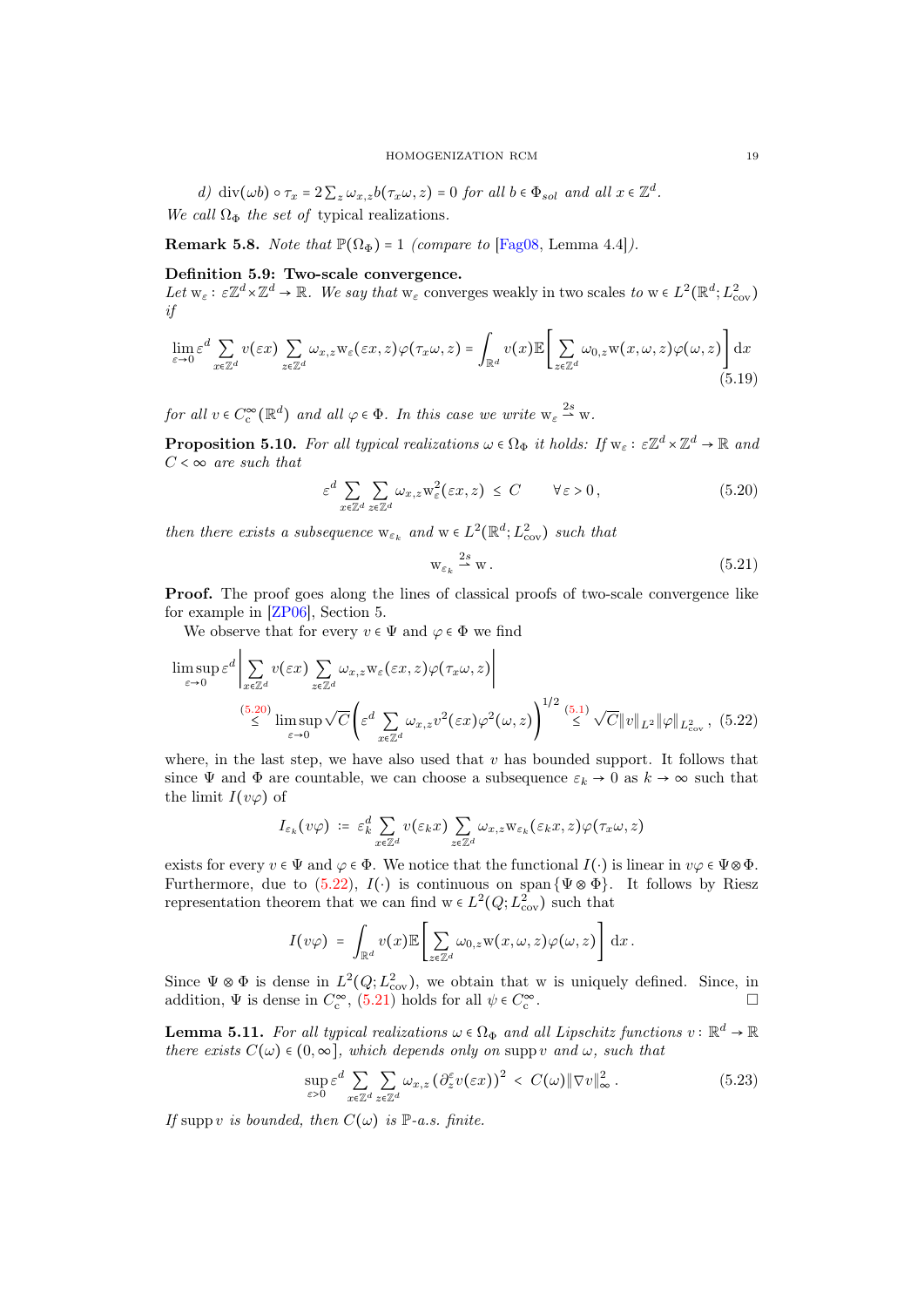Proof. We observe that we can interchange the order of the sums and estimate

$$
\varepsilon^{d} \sum_{z \in \mathbb{Z}^{d}} \sum_{x \in \mathbb{Z}^{d}} \omega_{x,z} \left( \partial_{z}^{\varepsilon} v(\varepsilon x) \right)^{2} \leq \varepsilon^{d} \|\nabla v\|_{\infty}^{2} \sum_{z \in \mathbb{Z}^{d}} \sum_{x \in \varepsilon^{-1} \text{ (supp } v \cup \text{ (supp } v - \varepsilon z) )} \omega_{x,z} |z|^{2}
$$
  

$$
\leq \varepsilon^{d} \|\nabla v\|_{\infty}^{2} \sum_{x \in \varepsilon^{-1} \text{ supp } v} \sum_{z \in \mathbb{Z}^{d}} \omega_{x,z} |z|^{2} + \varepsilon^{d} \|\nabla v\|_{\infty}^{2} \sum_{z \in \mathbb{Z}^{d}} \sum_{x \in (\varepsilon^{-1} \text{ supp } v) - z} \omega_{x,z} |z|^{2}
$$

The first term on the above RHS is finite by virtue of the ergodic theorem. This also holds for the second term after an index shift in x and a rearrangement of the two sums.  $\Box$ 

<span id="page-19-2"></span>**Lemma 5.12.** Let  $Q_{\varepsilon} = Q \cap \varepsilon \mathbb{Z}^d$ . For all typical realizations  $\omega \in \Omega_{\Phi}$  it holds:

$$
\limsup_{\varepsilon \to 0} \varepsilon^d \sum_{x \in \mathbb{Z}^d} \sum_{z \in \mathbb{Z}^d} \omega_{x,z} \left( \partial_z^{\varepsilon} v(\varepsilon x) - \nabla v(\varepsilon x) \cdot z \right)^2 = 0 \quad \text{for all } v \in C_c^{\infty}(\mathbb{R}^d). \tag{5.24}
$$

**Proof.** Let  $\delta > 0$ . Since  $\mathbb{E} \left[ \sum_{z \in \mathbb{Z}^d} \omega_{0,z} |z|^2 \right] < \infty$ , we can choose a finite point-symmetric subset  $Z_{\delta} \subset \mathbb{Z}^d$  such that

<span id="page-19-1"></span><span id="page-19-0"></span>
$$
\mathbb{E}\Bigg[\sum_{z\in\mathbb{Z}^d\backslash Z_\delta}\omega_{0,z}\left|z\right|^2\Bigg]\,<\,\delta\,.
$$

Then we split the sum in [\(5.24\)](#page-19-0) into a sum over  $z \in Z_\delta$  and a sum over  $z \notin Z_\delta$ .

For  $z \in Z_{\delta}$  we observe that, since  $v \in C_{\mathrm{c}}^{\infty}(\mathbb{R}^{d})$ , we have

$$
\frac{v(x+\varepsilon z) - v(x)}{\varepsilon} - \nabla v(\varepsilon x) \cdot z \to 0 \tag{5.25}
$$

uniformly in  $x \in \mathbb{Z}^d$ . Further, we observe that there exists  $\varepsilon^* > 0$  such that for  $z \in Z_\delta$  and for all  $\varepsilon < \varepsilon^*$ , the statement  $\varepsilon x \notin 2$  supp v implies that  $\varepsilon x + \varepsilon z \notin \text{supp } v$ . It follows that for  $\varepsilon$  small enough, we have

$$
\varepsilon^{d} \sum_{x \in \mathbb{Z}^{d}} \sum_{z \in Z_{\delta}} \omega_{x,z} \left( \frac{v(\varepsilon x + \varepsilon z) - v(\varepsilon x)}{\varepsilon} - \nabla v(\varepsilon x) \cdot z \right)^{2}
$$
  

$$
\leq \varepsilon^{d} \sum_{x \in 2\varepsilon^{-1} \text{ supp } v} \sum_{z \in Z_{\delta}} \omega_{x,z} \left( \frac{v(\varepsilon x + \varepsilon z) - v(\varepsilon x)}{\varepsilon} - \nabla v(\varepsilon x) \cdot z \right)^{2}.
$$

This together with [\(5.25\)](#page-19-1) and the ergodic theorem implies that

$$
\varepsilon^d \sum_{x \in \mathbb{Z}^d} \sum_{z \in Z_\delta} \omega_{x,z} \left( \frac{v(\varepsilon x + \varepsilon z) - v(\varepsilon x)}{\varepsilon} - \nabla v(\varepsilon x) \cdot z \right)^2 \to 0 \quad \text{as } \varepsilon \to 0.
$$

Let us now consider the case  $z \notin Z_{\delta}$ . As in the proof of Lemma [5.11,](#page-18-3) we interchange the sums and observe that

$$
\varepsilon^{d} \sum_{x \in \mathbb{Z}^{d}} \sum_{z \notin Z_{\delta}} \omega_{x,z} \left( \frac{v(\varepsilon x + \varepsilon z) - v(\varepsilon x)}{\varepsilon} - \nabla v(\varepsilon x) \cdot z \right)^{2}
$$
  

$$
\leq 4 \|\nabla v\|_{\infty}^{2} \varepsilon^{d} \sum_{z \notin Z_{\delta}} \sum_{x \in \varepsilon^{-1}(\text{supp } v \text{ is upper } -\varepsilon z)} \omega_{x,z} |z|^{2}
$$
  

$$
\leq 4 \|\nabla v\|_{\infty}^{2} \varepsilon^{d} \sum_{x \in \varepsilon^{-1}(\text{supp } v \leq \varepsilon z)} \sum_{z \notin Z_{\delta}} (\omega_{x,z} |z|^{2} + \omega_{x,-z} |z|^{2})
$$

By the ergodic theorem and the choice of  $Z_{\delta}$  it follows that the limit superior of the above RHS is bounded from above by a constant times  $\delta$ |supp v|, which we can choose arbitrarily small.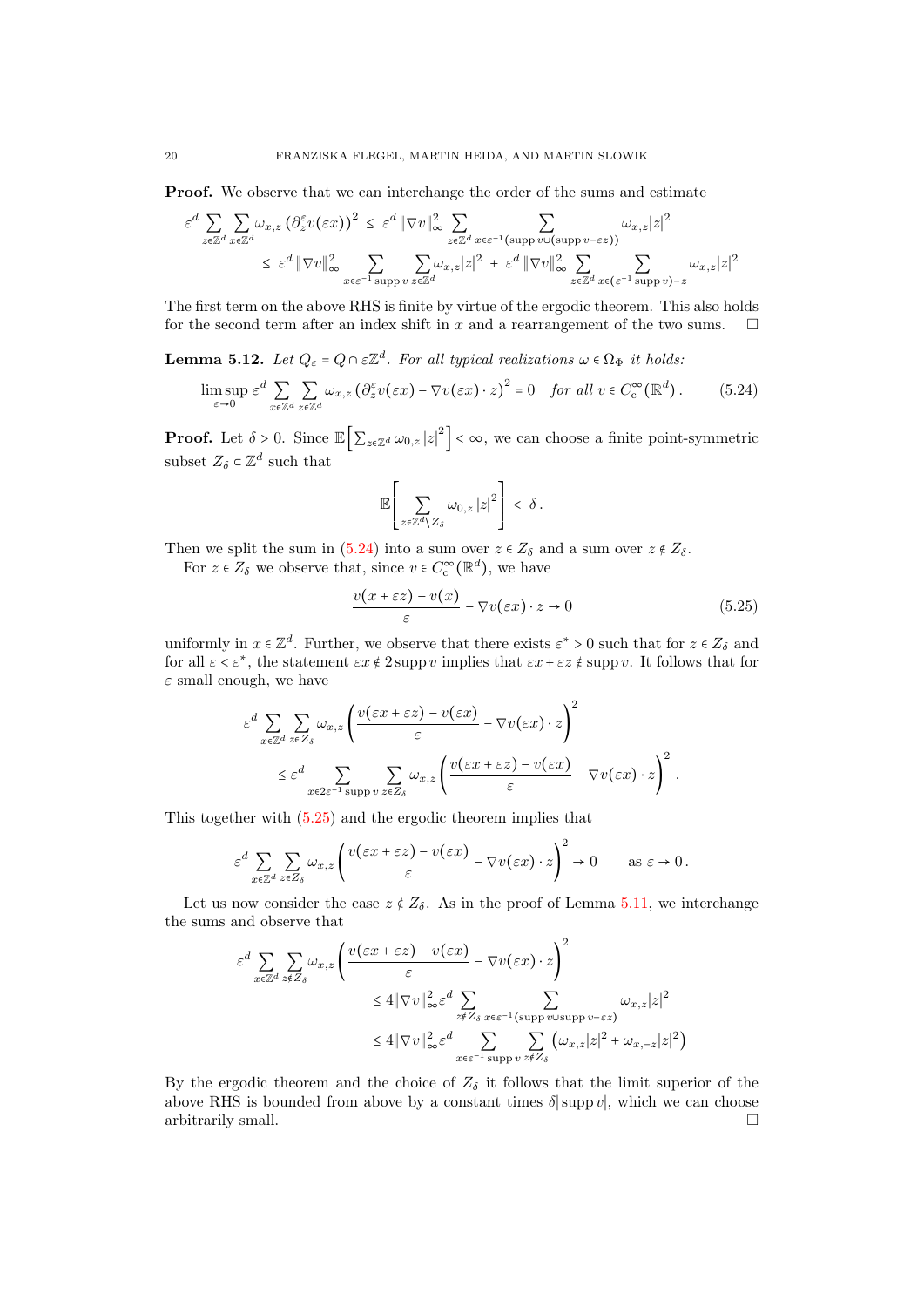<span id="page-20-3"></span>**Corollary 5.13** (of Lemma [5.12\)](#page-19-2). For all typical realizations  $\omega \in \Omega_{\Phi}$  it holds: If  $w_{\varepsilon} \stackrel{2s}{\rightharpoonup} w$ , then

<span id="page-20-1"></span>
$$
\lim_{\varepsilon \to 0} \varepsilon^d \sum_{x \in \mathbb{Z}^d} \sum_{z \in \mathbb{Z}^d} \omega_{x,z} \mathbf{w}_{\varepsilon}(\varepsilon x, z) \partial_z^{\varepsilon} v(\varepsilon x) = \int_{\mathbb{R}^d} \mathbb{E} \left[ \sum_{z \in \mathbb{Z}^d} \omega_{0,z} \mathbf{w}(x, \omega, z) \left( \nabla v(x) \cdot z \right) \right] dx \quad (5.26)
$$

for all  $v \in C_{\mathrm{c}}^{\infty}(\mathbb{R}^d)$ .

**Proof.** First we observe that  $z_i \in \Phi$  for  $i = 1, ..., d$  and  $\partial_{\hat{e}_i} v \in C_c^{\infty}(\mathbb{R}^d)$  where the  $\hat{e}_i$ ,  $i = 1, \ldots, d$ , denote the unit base vectors of  $\mathbb{R}^d$ . Therefore the assumption that  $w_{\varepsilon} \stackrel{2s}{\rightharpoonup} w$ implies that

$$
\lim_{\varepsilon\to 0} \varepsilon^d \sum_{x\in\mathbb{Z}^d} \partial_{\hat{e}_i} v(\varepsilon x) \sum_{z\in\mathbb{Z}^d} \omega_{x,z} z_i w_\varepsilon(\varepsilon x,z) = \int_{\mathbb{R}^d} \partial_{\hat{e}_i} v(x) \mathbb{E} \left[ \sum_{z\in\mathbb{Z}^d} \omega_{0,z} z_i w(x,\omega,z) \right] dx,
$$

where the  $\hat{e}_i$ ,  $i = 1, \ldots, d$ , denote the unit base vectors of  $\mathbb{R}^d$ . It follows that

$$
\lim_{\varepsilon \to 0} \varepsilon^d \sum_{x \in \mathbb{Z}^d} \nabla v(\varepsilon x) \cdot \sum_{z \in \mathbb{Z}^d} \omega_{x,z} z \mathbf{w}_{\varepsilon}(\varepsilon x, z) = \int_{\mathbb{R}^d} \nabla v(x) \cdot \mathbb{E} \left[ \sum_{z \in \mathbb{Z}^d} \omega_{0,z} z \mathbf{w}(x, \omega, z) \right] dx
$$

for all  $v \in C_c^{\infty}(\mathbb{R}^d)$ . In order to prove [\(5.26\)](#page-20-1), it thus remains to show that

$$
\lim_{\varepsilon \to 0} \left| \varepsilon^d \sum_{x \in \mathbb{Z}^d} \sum_{z \in \mathbb{Z}^d} \omega_{x,z} \left( \partial_z^\varepsilon v(\varepsilon x) - \nabla v(\varepsilon x) \cdot z \right) w_\varepsilon(\varepsilon x, z) \right| \to 0.
$$

This follows from Cauchy-Schwarz, i.e.,

$$
\begin{aligned} \left| \varepsilon^{d} \sum_{x \in \mathbb{Z}^{d}} \sum_{z \in \mathbb{Z}^{d}} \omega_{x,z} \left( \partial_{z}^{\varepsilon} v(\varepsilon x) - \nabla v(\varepsilon x) \cdot z \right) w_{\varepsilon}(\varepsilon x, z) \right| \\ \leq & \left( \varepsilon^{d} \sum_{x \in \mathbb{Z}^{d}} \sum_{z \in \mathbb{Z}^{d}} \omega_{x,z} w_{\varepsilon}^{2}(\varepsilon x, z) \right)^{1/2} \left( \varepsilon^{d} \sum_{x \in \mathbb{Z}^{d}} \sum_{z \in \mathbb{Z}^{d}} \omega_{x,z} \left( \partial_{z}^{\varepsilon} v(\varepsilon x) - \nabla v(\varepsilon x) \cdot z \right)^{2} \right)^{1/2}. \end{aligned}
$$

The first factor on the RHS is bounded by assumption and the second factor converges to zero by virtue of Lemma [5.12.](#page-19-2)

<span id="page-20-0"></span>5.5. Convergence of gradients. Let us start with the following auxiliary lemma

**Lemma 5.14.** For all  $\omega \in \Omega_{\Phi}$  and all  $b \in \Phi_{\text{sol}}$  the following is true:

$$
\sum_{x \in \mathbb{Z}^d} \sum_{z \in \mathbb{Z}^d} \partial_z^\varepsilon v(\varepsilon x) \,\omega_{x,z} b(\tau_x \omega, z) = 0 \qquad \text{for all } v \in \ell^\infty(\varepsilon \mathbb{Z}^d) \text{ with bounded support.} \tag{5.27}
$$

**Proof.** We write the LHS of  $(5.27)$  as

<span id="page-20-2"></span>
$$
\varepsilon^{-1} \sum_{x \in \mathbb{Z}^d} \sum_{z \in \mathbb{Z}^d} v(\varepsilon x + \varepsilon z) \omega_{x,z} b(\tau_x \omega, z) - \varepsilon^{-1} \sum_{x \in \mathbb{Z}^d} v(\varepsilon x) \sum_{z \in \mathbb{Z}^d} \omega_{x,z} b(\tau_x \omega, z)
$$

The second term is immediately zero since  $\omega \in \Omega_{\Phi}$  and  $\text{div}(\omega b) \circ \tau_x = 2 \sum_{z \in \mathbb{Z}^d} \omega_x z_b(\tau_x \omega, z)$ by [\(5.8\)](#page-15-3). The first term is absolutely convergent and thus we can interchange the sums. After an additional index shift  $x \sim x - z$ , we obtain that the above first term is equal to

$$
\varepsilon^{-1} \sum_{x \in \mathbb{Z}^d} v(\varepsilon x) \sum_{z \in \mathbb{Z}^d} \omega_{x-z, z} b(\tau_{x-z} \omega, z) = -\varepsilon^{-1} \sum_{x \in \mathbb{Z}^d} v(\varepsilon x) \sum_{z \in \mathbb{Z}^d} \omega_{x, -z} b(\tau_x \omega, -z),
$$

where we have used [\(5.6\)](#page-15-1) as well as the symmetry of the conductances, i.e.,  $\omega_{x-z,z} = \omega_{x,-z}$ .<br>The claim follows from (5.8) and  $b \in \Phi_{x+1}$  since  $a \in \Omega$ . The claim follows from [\(5.8\)](#page-15-3) and  $b \in \Phi_{\rm sol}$  since  $\omega \in \Omega_\Phi.$ 

We can now prove the convergence of gradients.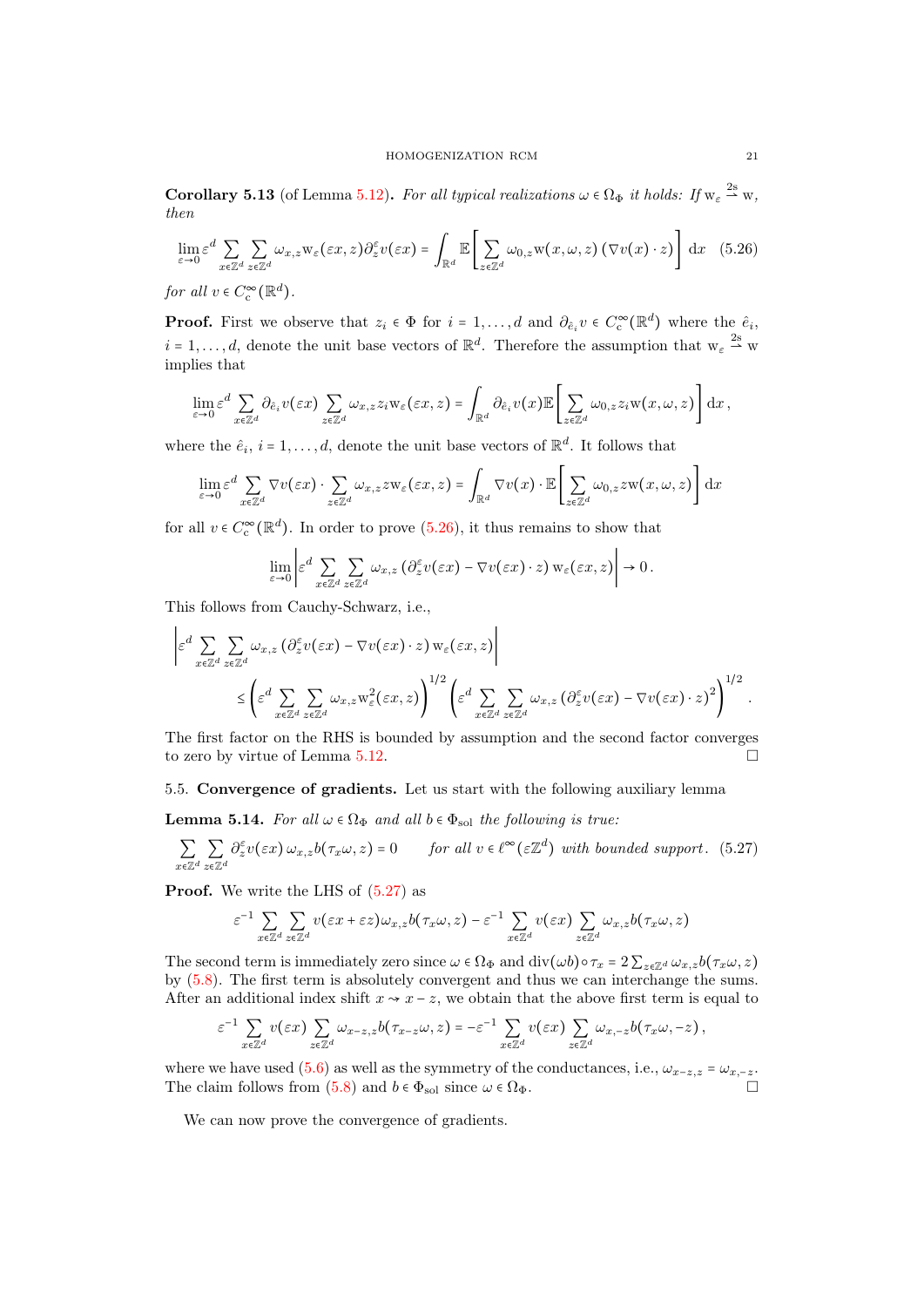<span id="page-21-4"></span>**Lemma 5.15.** For all  $\omega \in \Omega_{\Phi}$  the following holds. If  $u^{\varepsilon} : \varepsilon \mathbb{Z}^d \to \mathbb{R}$  is a family of functions with  $\text{supp}(u^{\varepsilon}) \subseteq Q \cap \varepsilon \mathbb{Z}^d$  for all  $\varepsilon$  and

<span id="page-21-0"></span>
$$
\sup_{\varepsilon>0} \left( \varepsilon^d \sum_{x \in \mathbb{Z}^d} \sum_{z \in \mathbb{Z}^d} \omega_{x,z} \left( \partial_z^{\varepsilon} u^{\varepsilon} (\varepsilon x) \right)^2 + \| u^{\varepsilon} \|_{\infty} \right) < \infty , \tag{5.28}
$$

then there exists a subsequence  $u^{\varepsilon'}$ ,  $u \in H_0^1(Q)$  and  $\nu \in L^2(\mathbb{R}^d; L^2_{pot})$  such that

<span id="page-21-1"></span>
$$
\mathcal{R}_{\varepsilon'}^* u^{\varepsilon'} \to u \text{ in } L^2(\mathbb{R}^d), \qquad \partial_{z}^{\varepsilon'} u^{\varepsilon'}(x) \stackrel{2s}{\to} \nabla u(x) \cdot z + \nu(x, \omega, z) \quad \text{as } \varepsilon' \to 0. \tag{5.29}
$$

Proof. Condition [\(5.28\)](#page-21-0) together with Lemma [4.1](#page-12-1) implies that there exists a subsequence, which we still index by  $\varepsilon$ , and  $u \in L^2(Q)$  such that  $\mathcal{R}^*_{\varepsilon}u^{\varepsilon} \to u$  in  $L^2(\mathbb{R}^d)$ . It remains to show that  $u \in H_0^1(Q)$  and to proof the second statement in [\(5.29\)](#page-21-1).

By virtue of Proposition [5.10,](#page-18-4) Condition [\(5.28\)](#page-21-0) further implies that there exists a subsequence, which we still index by  $\varepsilon \to 0$ , and  $w \in L^2(\mathbb{R}^d; L^2_{\text{cov}})$  such that  $\nabla^{\varepsilon} u^{\varepsilon} \stackrel{2s}{\rightharpoonup} w$  in the two-scale sense. We choose  $b \in \Phi_{\text{sol}}$  and  $v \in C_{\text{c}}^{\infty}(\mathbb{R}^d)$  and apply  $(5.27)$  to the discrete product rule

<span id="page-21-2"></span>
$$
\partial_z^{\varepsilon}(vu^{\varepsilon})(\varepsilon x)=v(\varepsilon x)\partial_z^{\varepsilon}u^{\varepsilon}(\varepsilon x)+u^{\varepsilon}(\varepsilon x+\varepsilon z)\partial_z^{\varepsilon}v(\varepsilon x)
$$

to obtain that

$$
0 = \varepsilon^{d} \sum_{x \in \mathbb{Z}^{d}} \sum_{z \in \mathbb{Z}^{d}} \omega_{x,z} \Big( v(\varepsilon x) \partial_{z}^{\varepsilon} u^{\varepsilon}(\varepsilon x) + u^{\varepsilon} (\varepsilon x + \varepsilon z) \partial_{z}^{\varepsilon} v(\varepsilon x) \Big) b(\tau_{x} \omega, z).
$$
 (5.30)

For the first term on the RHS of [\(5.30\)](#page-21-2), we obtain from the two-scale convergence of  $\nabla^\varepsilon u^\varepsilon$  that

$$
\varepsilon^{d} \sum_{x \in \mathbb{Z}^{d}} v(\varepsilon x) \sum_{z \in \mathbb{Z}^{d}} \omega_{x,z} \partial_{z}^{\varepsilon} u^{\varepsilon}(\varepsilon x) b(\tau_{x} \omega, z) \to \int_{\mathbb{R}^{d}} v(x) \mathbb{E} \left[ \sum_{z \in \mathbb{Z}^{d}} \omega_{0,z} w(x, \omega, z) b(\omega, z) \right] dx.
$$
\n(5.31)

For the second term on the RHS of [\(5.30\)](#page-21-2), we first notice that the sum is absolutely convergent since

<span id="page-21-3"></span>
$$
\varepsilon^{d} \sum_{x \in \mathbb{Z}^{d}} \sum_{z \in \mathbb{Z}^{d}} \left| \omega_{x,z} b(\tau_{x}\omega, z) u^{\varepsilon} (\varepsilon x + \varepsilon z) \left( \frac{v(\varepsilon x + \varepsilon z) - v(\varepsilon x)}{\varepsilon} \right) \right|
$$
\n
$$
= \varepsilon^{d} \sum_{z \in \mathbb{Z}^{d}} \sum_{x \in \varepsilon^{-1} Q_{\varepsilon} - z} \left| \omega_{x,z} b(\tau_{x}\omega, z) u^{\varepsilon} (\varepsilon x + \varepsilon z) \left( \frac{v(\varepsilon x + \varepsilon z) - v(\varepsilon x)}{\varepsilon} \right) \right|
$$
\n
$$
= \varepsilon^{d} \sum_{z \in \mathbb{Z}^{d}} \sum_{x \in \varepsilon^{-1} Q_{\varepsilon}} \left| \omega_{x-z,z} b(\tau_{x-z}\omega, z) u^{\varepsilon} (\varepsilon x) \left( \frac{v(\varepsilon x) - v(\varepsilon x - \varepsilon z)}{\varepsilon} \right) \right|
$$
\n
$$
= \varepsilon^{d} \sum_{x \in \varepsilon^{-1} Q_{\varepsilon}} \sum_{z \in \mathbb{Z}^{d}} \left| \omega_{x,z} b(\tau_{x}\omega, z) u^{\varepsilon} (\varepsilon x) \left( \frac{v(\varepsilon x + \varepsilon z) - v(\varepsilon x)}{\varepsilon} \right) \right|,
$$
\n(5.32)

where for the last equality we have used the relation  $\omega_{x-z,z} = \omega_{x,-z}$ , the shift covariance [\(5.6\)](#page-15-1) and the substitution  $z \rightarrow -z$ . We now use the fact that  $u^{\varepsilon}$  and  $\nabla v$  are bounded, apply the Cauchy-Schwarz inequality and the ergodic theorem to obtain that the above sum is indeed finite. It follows that for the second term on the RHS of [\(5.30\)](#page-21-2), we can exchange the order of the sums. By the same arguments as those that led to [\(5.32\)](#page-21-3), we obtain that

$$
\varepsilon^d \sum_{x \in \mathbb{Z}^d} \sum_{z \in \mathbb{Z}^d} \omega_{x,z} u^\varepsilon(\varepsilon x + \varepsilon z) \partial_z^\varepsilon v(\varepsilon x) b(\tau_x \omega, z) = \varepsilon^d \sum_{x \in \mathbb{Z}^d} \sum_{z \in \mathbb{Z}^d} \omega_{x,z} u^\varepsilon(\varepsilon x) \partial_z^\varepsilon v(\varepsilon x) b(\tau_x \omega, z).
$$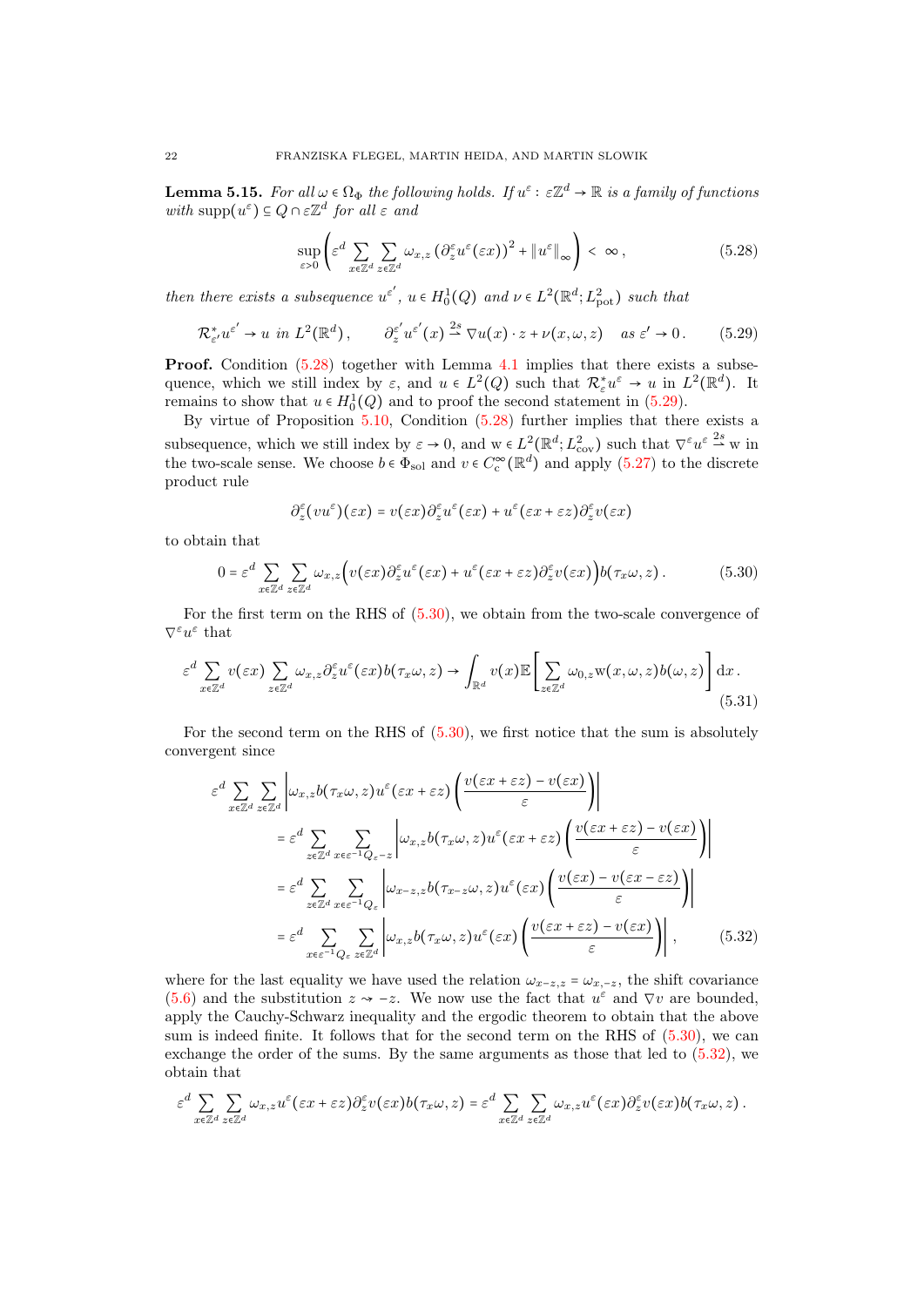Further we notice that since  $u^{\varepsilon}$  has support only in  $\varepsilon^{-1}Q_{\varepsilon}$ , we can estimate

$$
\varepsilon^{d} \sum_{x \in \mathbb{Z}^{d}} u^{\varepsilon}(\varepsilon x) \sum_{z \in \mathbb{Z}^{d}} \omega_{x,z} (\partial_{z}^{\varepsilon} v(\varepsilon x) - \nabla v(\varepsilon x) \cdot z) b(\tau_{x}\omega, z)
$$
\n
$$
\leq \|u^{\varepsilon}\|_{\infty}^{2} \left( \varepsilon^{d} \sum_{x \in \mathbb{Z}^{d}} \sum_{z \in \mathbb{Z}^{d}} \omega_{x,z} (\partial_{z}^{\varepsilon} v(\varepsilon x) - \nabla v(\varepsilon x) \cdot z)^{2} \right)^{1/2} \left( \varepsilon^{d} \sum_{x \in \varepsilon^{-1} Q_{\varepsilon}} \sum_{z \in \mathbb{Z}^{d}} \omega_{x,z} b^{2}(\tau_{x}\omega, z) \right)^{1/2} .
$$

The limit superior of the second factor vanishes due to Lemma [5.12](#page-19-2) and the third factor is finite due to the ergodic theorem. Thus, for  $\omega \in \Omega_{\Phi}$  we have

$$
\limsup_{\varepsilon \to 0} \varepsilon^d \sum_{x \in \mathbb{Z}^d} u^{\varepsilon}(\varepsilon x) \sum_{z \in \mathbb{Z}^d} \omega_{x,z} (\partial_z^{\varepsilon} v(\varepsilon x) - \nabla v(\varepsilon x) \cdot z) b(\tau_x \omega, z) = 0.
$$
 (5.33)

To summarize, for the second term on the RHS of [\(5.30\)](#page-21-2), it follows that

$$
\lim_{\varepsilon \to 0} \varepsilon^d \sum_{x \in \mathbb{Z}^d} \sum_{z \in \mathbb{Z}^d} \omega_{x,z} u^{\varepsilon} (\varepsilon x + \varepsilon z) \partial_z^{\varepsilon} v (\varepsilon x) b(\tau_x \omega, z) \n= \lim_{\varepsilon \to 0} \varepsilon^d \sum_{x \in \mathbb{Z}^d} u^{\varepsilon} (\varepsilon x) \nabla v (\varepsilon x) \cdot \left( \sum_{z \in \mathbb{Z}^d} z \omega_{x,z} b(\tau_x \omega, z) \right).
$$

By the assumptions on  $\omega$  and b, the last bracket on the above RHS is in  $L^1(\Omega, \mathbb{P})$ . Since we already know that the subsequence  $\mathcal{R}_{\varepsilon}^* u^{\varepsilon} \to u$  in  $L^2(\mathbb{R}^d)$ , there exists a further subsequence, which we still index by  $\varepsilon \to 0$ , where  $u^{\varepsilon}$  converges pointwise a.e. in Q [\[Bre11,](#page-28-19) Theorem 4.9. Moreover,  $u^{\varepsilon}$  has support in  $Q_{\varepsilon}$  and  $\sup_{\varepsilon>0} ||u^{\varepsilon}||_{\infty} < \infty$  by assumption. It follows that we can apply Theorem [5.3](#page-13-6) along the above subsequence and obtain that

$$
\varepsilon^{d} \sum_{x \in \mathbb{Z}^{d}} u^{\varepsilon}(\varepsilon x) \nabla v(\varepsilon x) \cdot \left( \sum_{z \in \mathbb{Z}^{d}} z \, \omega_{x,z} b(\tau_{x} \omega, z) \right) \to \int_{\mathbb{R}^{d}} u(x) \nabla v(x) \cdot \mathbb{E} \left[ \sum_{z \in \mathbb{Z}^{d}} z \omega_{0,z} b(\omega, z) \right] dx. \tag{5.34}
$$

Thus we obtain by [\(5.30\)](#page-21-2) that

$$
\int_{\mathbb{R}^d} v(x) \mathbb{E} \left[ \sum_{z \in \mathbb{Z}^d} \omega_{0,z} \mathbf{w}(x,\omega,z) b(\omega,z) \right] dx = - \int_{\mathbb{R}^d} u(x) \nabla v(x) \cdot \mathbb{E} \left[ \sum_{z \in \mathbb{Z}^d} z \omega_{0,z} b(\omega,z) \right] dx.
$$
\n(5.35)

Let us now argue that  $(5.35)$  implies that  $\nabla u \in L^2(\mathbb{R}^d)$ . By virtue of  $(5.12)$ , for any  $i = 1, \ldots, d$  we can choose  $b^i$  such that  $\mathbb{E}\left[\sum_{z \in \mathbb{Z}^d} \omega_{0,z} z b^i(\omega, z)\right] = \hat{e}_i$ . Then [\(5.35\)](#page-22-0) implies that

$$
\left| \int_{\mathbb{R}^d} u(x) \partial_i v(x) dx \right| = \left| \int_{\mathbb{R}^d} v(x) \mathbb{E} \left[ \sum_{z \in \mathbb{Z}^d} \omega_{0,z} \mathbf{w}(x, \omega, z) b^i(\omega, z) \right] dx \right|
$$
  

$$
\leq \|b^i\|_{L^2_{\text{cov}}} \int_{\mathbb{R}^d} |v(x)| \left( \mathbb{E} \left[ \sum_{z \in \mathbb{Z}^d} \omega_{0,z} \mathbf{w}^2(x, \omega, z) \right] \right)^{1/2} dx
$$
  

$$
\leq \|v\|_2 \|b^i\|_{L^2_{\text{cov}}} \left( \int_{\mathbb{R}^d} \mathbb{E} \left[ \sum_{z \in \mathbb{Z}^d} \omega_{0,z} \mathbf{w}^2(x, \omega, z) \right] dx \right)^{1/2}.
$$

Since  $w \in L^2(\mathbb{R}^d, L^2_{\text{cov}})$ , there exists  $C < \infty$  such that for any  $i = 1, ..., d$  we observe that

<span id="page-22-0"></span>
$$
\left|\int_{\mathbb{R}^d} u(x)\partial_i v(x)\,\mathrm{d} x\right| \leq C \|v\|_2.
$$

By virtue of [\[Bre11,](#page-28-19) Proposition 9.3] it follows that  $\nabla u \in L^2(\mathbb{R}^d)$ . Since  $u|_{\mathbb{R}^d \setminus Q} = 0$ , we conclude  $u \in H_0^1(Q)$ .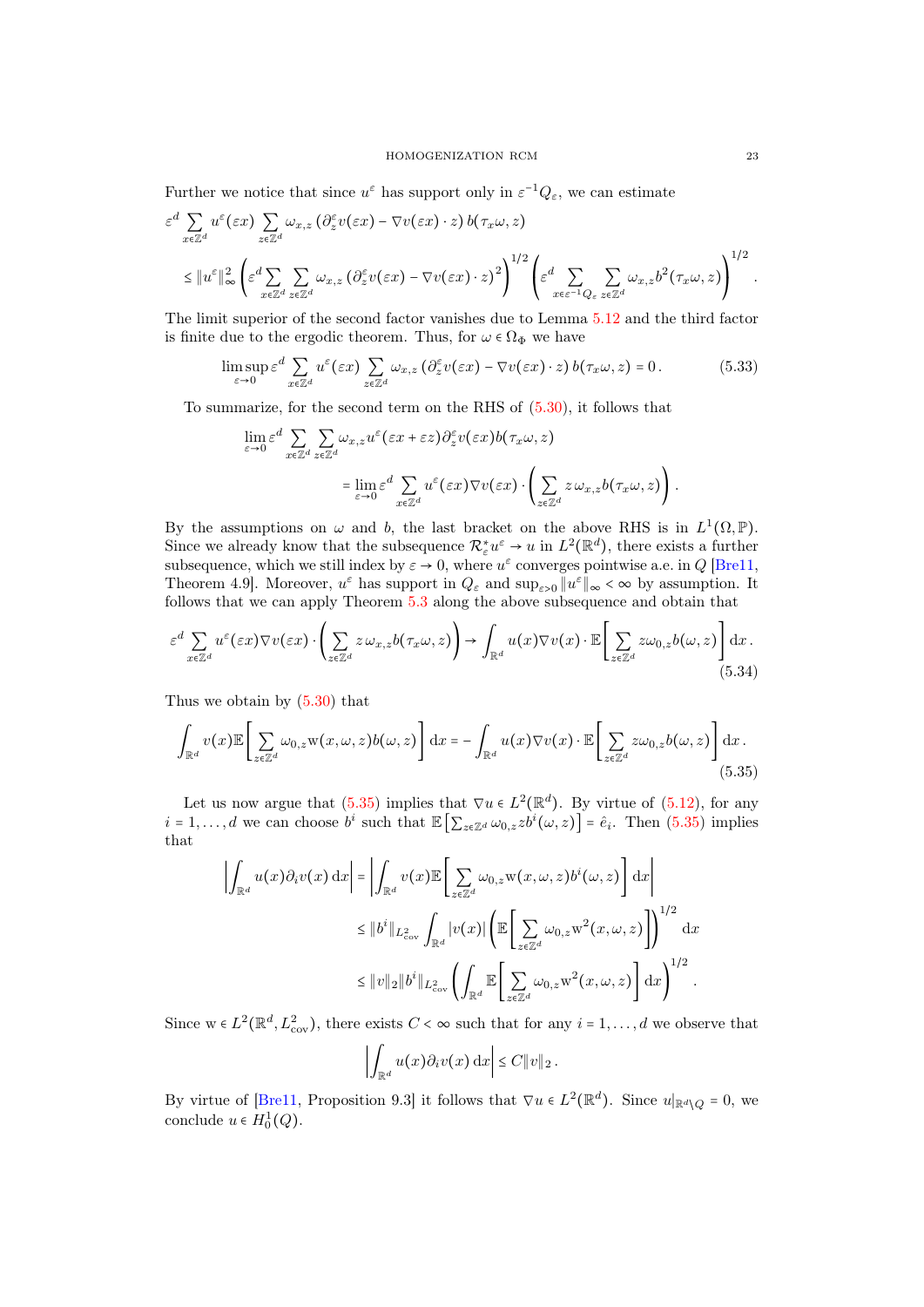We now use integration by parts on the RHS of [\(5.35\)](#page-22-0) and obtain that

$$
\int_{\mathbb{R}^d} v(x) \mathbb{E} \left[ \sum_{z \in \mathbb{Z}^d} \omega_{0,z} \left( \mathbf{w}(x,\omega,z) - \nabla u(x) \cdot z \right) b(\omega,z) \right] dx = 0.
$$
 (5.36)

<span id="page-23-7"></span> $\Box$ 

Since the last equation holds for all  $v \in \Psi$  and all  $b \in \Phi_{sol}$ , we find that

$$
w(x,\omega,z) = \nabla u(x) \cdot z + \nu(x,\omega,z)
$$
 with  $\nu \in L^2(\mathbb{R}^d; L^2_{\text{pot}})$ .

### 6. Proof of Theorem [2.1](#page-5-2)

<span id="page-23-0"></span>We start with an auxiliary lemma.

<span id="page-23-6"></span>**Lemma 6.1.** Let  $f^{\varepsilon} \colon Q \cap \mathbb{Z}_{\varepsilon}^d \to \mathbb{R}$  be a sequence of functions such that  $\mathcal{R}_{\varepsilon}^* f^{\varepsilon} \to f$  weakly in  $L^2(Q)$  for some  $f \in L^2(Q)$  and such that  $\sup_{\varepsilon} ||f^{\varepsilon}||_{\infty} < \infty$ . Then for almost all  $\omega \in \Omega$  it holds: The sequence of solutions  $u^{\varepsilon} \in \mathcal{H}_{\varepsilon}$  to the problem  $(2.1)$  satisfies  $\mathcal{R}_{\varepsilon}^{*}u^{\varepsilon} \to u$  strongly in  $L^2(Q)$ , where  $u \in H_0^1(Q) \cap H^2(Q)$  solves the limit problem [\(2.2\)](#page-5-6).

**Proof.** We test Equation [\(2.1\)](#page-5-3) with an arbitrary test function  $g^{\varepsilon}: \varepsilon \mathbb{Z}^d \to \mathbb{R}$  with supp  $g^{\varepsilon} \subseteq Q \cap \varepsilon \mathbb{Z}^d$  and obtain by  $(5.18)$  that

<span id="page-23-1"></span>
$$
\langle -\mathcal{L}_{\omega}^{\varepsilon} u^{\varepsilon}, g^{\varepsilon} \rangle_{\mathcal{H}_{\varepsilon}} = \langle \nabla^{\varepsilon} A_{\omega}^{\varepsilon} u^{\varepsilon}, \nabla^{\varepsilon} g^{\varepsilon} \rangle_{\mathcal{H}_{\varepsilon,\omega}} = \langle f^{\varepsilon}, g^{\varepsilon} \rangle_{\mathcal{H}_{\varepsilon}}.
$$
 (6.1)

We now choose  $g^{\varepsilon} = u^{\varepsilon}$  and apply  $(3.16)$  and Cauchy-Schwarz to obtain that

$$
\|u^{\varepsilon}\|_{\mathcal{H}_{\varepsilon}}^{2} \leq C\varepsilon^{d} \sum_{x \in \mathbb{Z}^{d}} \sum_{z \in \mathbb{Z}^{d}} \omega_{x,z} \left(\partial_{z}^{\varepsilon} u^{\varepsilon}(\varepsilon x)\right)^{2} \leq 2C \left\|u^{\varepsilon}\right\|_{\mathcal{H}_{\varepsilon}} \|f^{\varepsilon}\|_{\mathcal{H}_{\varepsilon}}.
$$
 (6.2)

Hence, in combination with Remark [3.5](#page-11-6) we conclude that

<span id="page-23-5"></span>
$$
\|u^{\varepsilon}\|_{\ell^2(Q\cap\varepsilon\mathbb{Z}^d)}^2 + \varepsilon^d \sum_{x\in\mathbb{Z}^d} \sum_{z\in\mathbb{Z}^d} \omega_{x,z} \left(\partial_z^{\varepsilon} u^{\varepsilon}(\varepsilon x)\right)^2 \le 4C^2 \sup_{\varepsilon>0} \|f^{\varepsilon}\|_{\ell^2(Q\cap\varepsilon\mathbb{Z}^d)}^2
$$
(6.3a)

<span id="page-23-3"></span><span id="page-23-2"></span>and 
$$
\sup_{\varepsilon>0} \|u^{\varepsilon}\|_{\infty} < \infty
$$
. (6.3b)

It follows that by virtue of Lemma [4.1](#page-12-1) and Lemma [5.15,](#page-21-4) there exists  $u \in H_0^1(Q)$ ,  $\nu \in$  $L^2(Q; L^2_{pot})$  and a subsequence, which we still index by  $\varepsilon$ , such that

<span id="page-23-4"></span>
$$
\mathcal{R}_{\varepsilon}^* u^{\varepsilon} \to u, \text{ strongly in } L^2(Q) \quad \text{and} \quad \partial_z^{\varepsilon} u^{\varepsilon}(x) \xrightarrow{2s} \nabla u(x) \cdot z + \nu(x, \omega, z) \text{ as } \varepsilon \to 0 \quad (6.4)
$$

for all  $x, z \in \mathbb{Z}^d$  and  $\omega \in \Omega_{\Phi}$ .

Let us choose  $v \in C_c^{\infty}(\mathbb{R}^d)$  with supp  $v \in Q$  and  $\varphi \in \Phi_{\text{pot}}$  with  $\varphi = D\tilde{\varphi}$  for some bounded local function  $\tilde{\varphi}$ . When we insert  $g^{\varepsilon} = \varepsilon v \tilde{\varphi}$  into [\(6.1\)](#page-23-1), then we observe for all  $\varepsilon > 0$  that

$$
\varepsilon^{d} \sum_{x \in \mathbb{Z}^{d}} 2f^{\varepsilon}(\varepsilon x) \left( \varepsilon v(\varepsilon x) \tilde{\varphi}(\tau_{x} \omega) \right)
$$
\n
$$
= \varepsilon^{d} \sum_{x \in \mathbb{Z}^{d}} \sum_{z \in \mathbb{Z}^{d}} \omega_{x,z} \partial_{z}^{\varepsilon} u^{\varepsilon}(\varepsilon x) \left( v(\varepsilon x + \varepsilon z) \tilde{\varphi}(\tau_{x+z} \omega) - v(\varepsilon x) \tilde{\varphi}(\tau_{x} \omega) \right)
$$
\n
$$
= \varepsilon^{d} \sum_{x \in \mathbb{Z}^{d}} \sum_{z \in \mathbb{Z}^{d}} \omega_{x,z} \partial_{z}^{\varepsilon} u^{\varepsilon}(\varepsilon x) \left[ v(\varepsilon x) \left( \tilde{\varphi}(\tau_{x+z} \omega) - \tilde{\varphi}(\tau_{x} \omega) \right) + \varepsilon \tilde{\varphi}(\tau_{x+z} \omega) \partial_{z}^{\varepsilon} v(\varepsilon x) \right]
$$
\n
$$
= \varepsilon^{d} \sum_{x \in \mathbb{Z}^{d}} \sum_{z \in \mathbb{Z}^{d}} \omega_{x,z} \partial_{z}^{\varepsilon} u^{\varepsilon}(\varepsilon x) v(\varepsilon x) \varphi(\tau_{x} \omega, z)
$$
\n
$$
+ \varepsilon^{d} \sum_{x \in \mathbb{Z}^{d}} \sum_{z \in \mathbb{Z}^{d}} \omega_{x,z} \partial_{z}^{\varepsilon} u^{\varepsilon}(\varepsilon x) \varepsilon \tilde{\varphi}(\tau_{x+z} \omega) \partial_{z}^{\varepsilon} v(\varepsilon x) . \tag{6.5}
$$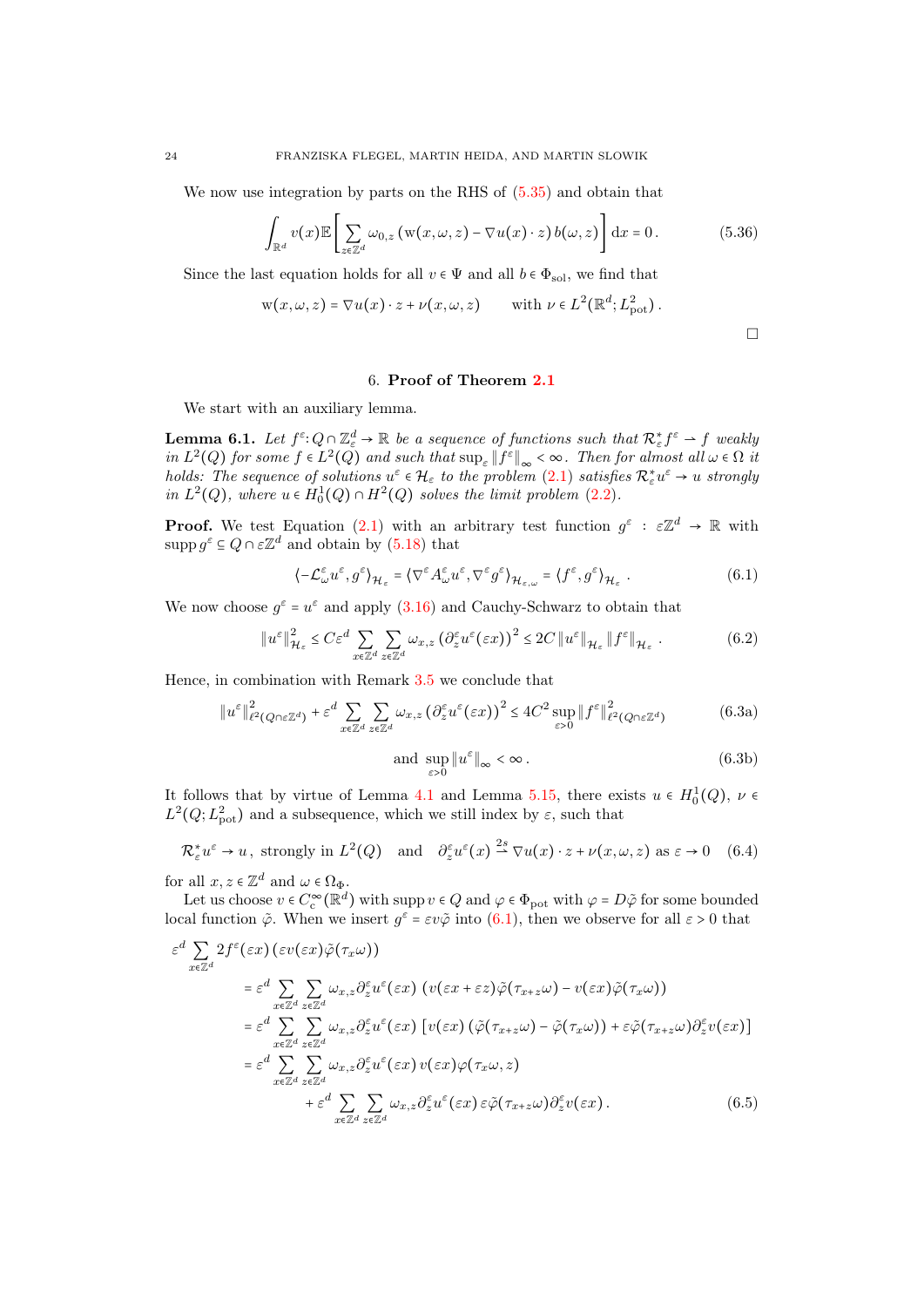The second summand on the above RHS vanishes as  $\varepsilon \to 0$  since

$$
\varepsilon^{d} \sum_{x \in \mathbb{Z}^{d}} \sum_{z \in \mathbb{Z}^{d}} \omega_{x,z} \partial_{z}^{\varepsilon} u^{\varepsilon}(\varepsilon x) \, \varepsilon \tilde{\varphi}(\tau_{x+z} \omega) \partial_{z}^{\varepsilon} v(\varepsilon x) \leq \varepsilon^{d+1} \|\tilde{\varphi}\|_{\infty} \sum_{x \in \mathbb{Z}^{d}} \sum_{z \in \mathbb{Z}^{d}} \omega_{x,z} \partial_{z}^{\varepsilon} u^{\varepsilon}(\varepsilon x) \partial_{z}^{\varepsilon} v(\varepsilon x)
$$

$$
\leq \varepsilon \|\tilde{\varphi}\|_{\infty} \left(\varepsilon^{d} \sum_{x \in \mathbb{Z}^{d}} \sum_{z \in \mathbb{Z}^{d}} \omega_{x,z} \left(\partial_{z}^{\varepsilon} u^{\varepsilon}(\varepsilon x)\right)^{2}\right)^{1/2} \left(\varepsilon^{d} \sum_{x \in \mathbb{Z}^{d}} \sum_{z \in \mathbb{Z}^{d}} \omega_{x,z} \left(\partial_{z}^{\varepsilon} v(\varepsilon x)\right)^{2}\right)^{1/2} (6.6)
$$

By assumption  $\|\tilde{\varphi}\|_{\infty}$  is bounded. The second factor is bounded due to [\(6.3\)](#page-23-2) and the third factor is bounded by virtue of Lemma  $5.11$ . Since the LHS of  $(6.5)$  vanishes as well, [\(6.4\)](#page-23-4) and [\(6.5\)](#page-23-3) imply that in the limit  $\varepsilon \to 0$  and along the chosen subsequence we obtain

<span id="page-24-0"></span>
$$
\int_{Q} v(x) \mathbb{E} \bigg[ \sum_{z \in \mathbb{Z}^d} \omega_{0,z} \left( \nabla u(x) \cdot z + \nu(x,\omega,z) \right) \varphi(\omega,z) \bigg] = 0. \tag{6.7}
$$

Since  $\Phi_{\text{pot}}$  is dense in  $L^2_{\text{pot}}$  and  $\Psi$  is dense in  $H_0^1(Q)$ , Equation [\(6.7\)](#page-24-0) holds for all  $\varphi \in L^2_{\text{pot}}$ and all  $v \in H_0^1(Q)$ .

Let  $\chi \in (L_{pot}^2)^d$  be given through [\(5.10\)](#page-15-4). Since  $u \in H_0^1(Q)$  is given, the function  $\nu(x,\tilde{\omega},z) = \nabla u(x) \cdot \chi(\tilde{\omega},z)$  is the unique solution to [\(6.7\)](#page-24-0). We have thus identified  $\nu$ .

Now we observe that if we test  $(6.1)$  by an arbitrary  $g \in C_c^{\infty}(\mathbb{R}^d)$  with support in  $Q$ , we obtain that

<span id="page-24-1"></span>
$$
\varepsilon^d \sum_{x \in \mathbb{Z}^d} \sum_{z \in \mathbb{Z}^d} \omega_{x,z} \, \partial_z^\varepsilon u^\varepsilon(\varepsilon x) \, \partial_z^\varepsilon g(\varepsilon x) = \varepsilon^d \sum_{x \in \mathbb{Z}^d} 2f^\varepsilon(\varepsilon x) g(\varepsilon x) \, .
$$

Passing to the limit, we obtain by virtue of Corollary [5.13](#page-20-3) and  $\nu(x,\omega,z) = \nabla u(x) \cdot \chi(\omega,z)$ that

$$
\int_{\mathbb{R}^d} \mathbb{E}\left[\sum_{z\in\mathbb{Z}^d} \omega_{0,z} \left(\nabla u(x)\cdot (z+\chi)\right) \left(\nabla g(x)\cdot z\right)\right] \,\mathrm{d}x = \int_{\mathbb{R}^d} 2f(x)g(x) \,\mathrm{d}x. \tag{6.8}
$$

When we now insert  $v = \partial_i g$  and  $\varphi = \chi_i$  for  $i = 1, ..., d$  into [\(6.7\)](#page-24-0) and add the resulting equations to  $(6.8)$ , then we obtain that

$$
\int_{\mathbb{R}^d} \mathbb{E}\bigg[\sum_{z\in\mathbb{Z}^d} \omega_{0,z} \left(\nabla u(x)\cdot (z+\chi)\right) \left(\nabla g(x)\cdot (z+\chi)\right)\bigg] \, \mathrm{d}x = \int_{\mathbb{R}^d} 2f(x)g(x) \, \mathrm{d}x. \tag{6.9}
$$

A comparison with the definition of  $A_{\text{hom}}$  in  $(5.11)$  finally yields that u solves

<span id="page-24-2"></span>
$$
\int_{Q} \nabla u \cdot (A_{\text{hom}} \nabla g) = \int_{Q} 2f g \qquad \text{for all } g \in C_{\text{c}}^{\infty}(\mathbb{R}^{d}) \text{ with } \operatorname{supp} g \subseteq Q. \tag{6.10}
$$

Since  $A_{\text{hom}}$  is non-degenerate, we find that  $(6.10)$  is the weak formulation of  $(2.2)$ . Hence, from elliptic regularity theory [\[Eva10,](#page-28-20) Chapter 6], we obtain that  $u \in H^2(Q) \cap H_0^1(Q)$ .

Since the solution u of  $(2.2)$  is unique, it follows that  $(6.4)$  holds for the entire sequence.  $\Box$ 

As for the last ingredient for the proof of Theorem [2.1,](#page-5-2) we observe the following: On the cube Q the operator  $-\mathcal{L}^{\varepsilon}_{\omega}$  with zero Dirichlet conditions is strictly positive definite (see e.g. [\(5.18\)](#page-17-3)) and thus it follows that on Q its inverse  $\mathcal{B}_{\varepsilon} : \mathcal{H}_{\varepsilon} \to \mathcal{H}_{\varepsilon}$  is well-defined. Similarly, the inverse  $\mathcal{B}_0: \mathcal{H}_0 \to \mathcal{H}_0$  of  $-\mathcal{L}^0_\omega$  on  $Q$  is well-defined. We have the following lemma.

<span id="page-24-3"></span>**Lemma 6.2.** The operators  $\mathcal{B}_{\varepsilon}, \mathcal{B}_0$  are P-a.s. positive, compact and self-adjoint. The norms  $\mathcal{B}_{\varepsilon}$  are  $\mathbb{P}_{\varepsilon}$ -a.s. bounded by a constant independent of  $\varepsilon$ .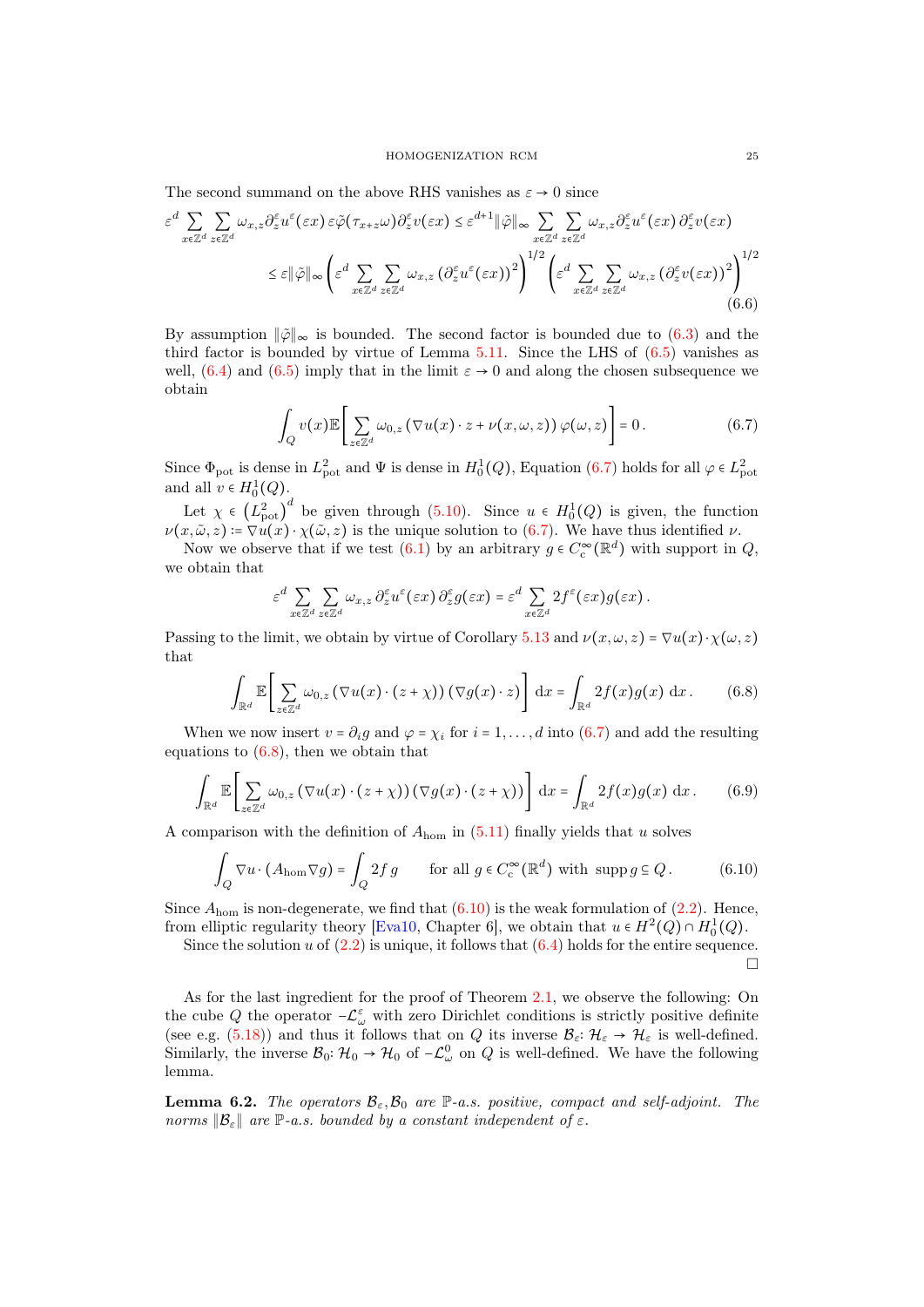**Proof.** Since  $A_{\text{hom}}$  is positive definite and symmetric, the properties of  $\mathcal{B}_0$  follow from the theory of elliptic partial differential equations, see e.g. [\[Eva10,](#page-28-20) Chapter 6].

The operator  $\mathcal{B}_{\varepsilon}$  is uniformly bounded in  $\varepsilon$  by virtue of [\(6.3a\)](#page-23-5). Moreover,  $\mathcal{B}_{\varepsilon}$  is real and symmetric by construction and therefore self-adjoint. Finally, its range  $\mathcal{H}_{\varepsilon}$  is finitedimensional and thus  $\mathcal{B}_{\varepsilon}$  is compact.

Proof of Theorem [2.1.](#page-5-2) Let us first show that

$$
\lim_{\varepsilon \to 0} \int_{\mathbb{R}^d} \left( \mathcal{R}_{\varepsilon}^* u^{\varepsilon} \right) v = \int_{\mathbb{R}^d} u v \quad \text{for all } v \in C(\overline{Q}), \tag{6.11}
$$

where  $u \in H^2(Q) \cap H_0^1(Q)$  is the solution to [\(2.2\)](#page-5-6). Indeed, since  $\mathcal{B}_{\varepsilon}$  is self-adjoint, we observe that

$$
\int_{\mathbb{R}^d} \left( \mathcal{R}_{\varepsilon}^* u^{\varepsilon} \right) v = \int_{\mathbb{R}^d} \left( \mathcal{R}_{\varepsilon}^* \mathcal{B}_{\varepsilon} f^{\varepsilon} \right) v = \int_{\mathbb{R}^d} f^{\varepsilon} \left( \mathcal{B}_{\varepsilon} \mathcal{R}_{\varepsilon} v \right).
$$

Since  $\mathcal{R}_{\varepsilon}^* \mathcal{R}_{\varepsilon} v \rightharpoonup v$  in  $L^2$  and  $\sup_{\varepsilon>0} \|\mathcal{R}_{\varepsilon} v\|_{\infty} < \infty$ , Lemma [6.1](#page-23-6) implies that  $\mathcal{B}_{\varepsilon} \mathcal{R}_{\varepsilon} v$  converges strongly in  $L^2$  to  $\mathcal{B}_0 v$ . It follows that

$$
\lim_{\varepsilon\to 0}\int_{\mathbb{R}^d}f^\varepsilon\big(\mathcal{B}_\varepsilon\mathcal{R}_\varepsilon v\big)=\int_{\mathbb{R}^d}f\big(\mathcal{B}_0v\big)=\int_{\mathbb{R}^d}\big(\mathcal{B}_0f\big)v=\int_{\mathbb{R}^d}uv\,,
$$

where we have used that the operator  $\mathcal{B}_0$  is self-adjoint, see Lemma [6.2.](#page-24-3)

We further note that  $\sup_{\varepsilon>0} \|\mathcal{R}_{\varepsilon}^* u^{\varepsilon}\|_2 < \infty$  by the same arguments as for  $(6.3a)$ . Since  $C(\overline{Q})$  is dense in  $L^2(Q)$ , it thus follows that  $\mathcal{R}^*_{\varepsilon}u^{\varepsilon} \rightharpoonup u$ . By virtue of Lemma [4.1](#page-12-1) and [\(6.3a\)](#page-23-5) we conclude that  $\mathcal{R}_{\varepsilon}^* u^{\varepsilon} \to u$  strongly in  $L^2$ .

## 7. Proofs of Proposition [2.4](#page-6-0) and Theorem [2.5](#page-6-1)

<span id="page-25-0"></span>**Proof of Proposition [2.4.](#page-6-0)** The existence of solutions to  $(2.5)$  follows from positivity of the first eigenvalue for small  $\varepsilon$ . Hence we can calculate the apriori estimates similar to [\(6.2\)](#page-23-7) by testing [\(2.5\)](#page-6-4) with  $u^{\varepsilon}$  and using  $\liminf_{\varepsilon \to 0} \lambda_1^{\varepsilon} > 0$  to obtain

$$
\left\|u^{\varepsilon}\right\|^{2}_{{\mathcal H}_{\varepsilon}}\leq \left(\lambda^{\varepsilon}_{1}\right)^{-1}\left\langle -{\mathcal L}_{\omega}^{\varepsilon}u^{\varepsilon}+{\mathcal R}_{\varepsilon}V,u^{\varepsilon}\right\rangle_{{\mathcal H}_{\varepsilon}}\leq 2\big(\lambda^{\varepsilon}_{1}\big)^{-1} \left\|u^{\varepsilon}\right\|_{{\mathcal H}_{\varepsilon}}\left\|f^{\varepsilon}\right\|_{{\mathcal H}_{\varepsilon}}.
$$

Since V is bounded, this implies that  $\langle -\mathcal{L}_{\omega}^{\varepsilon}u^{\varepsilon}, u^{\varepsilon}\rangle_{\mathcal{H}_{\varepsilon}}$  is bounded in  $\varepsilon$ . From Lemma [4.1](#page-12-1) it follows that  $\mathcal{R}^*_{\varepsilon}u^{\varepsilon} \to u$  strongly in  $L^2(Q)$  and hence  $\mathcal{R}^*_{\varepsilon}(\mathcal{R}_{\varepsilon}Vu^{\varepsilon}) \to Vu$ . Hence from Theorem [2.1](#page-5-2) we obtain that u solves  $(2.6)$ .

Proof of Theorem [2.5.](#page-6-1) First, we notice that without loss of generality, we can assume that the function V is nonnegative. Otherwise, we simply substitute V for  $V$  −  $\min_{x \in Q} V(x)$  and prove the result for the new V. Then we notice that the substitution has simply shifted the spectrum by the constant  $\min_{x \in Q} V(x)$  and the new eigenvectors are the same as the old ones. Thus, it suffices to prove the claim for  $V ">= 0$ . Note that [\(5.18\)](#page-17-3) directly implies that if  $V \geq 0$ , then  $\lambda_1^{\varepsilon}$  is positive.

Then Lemmas [7.2](#page-26-0) and [6.2](#page-24-3) ensure that Conditions I-IV of [\[JKO94,](#page-28-2) Section 11.1] are satisfied and Theorem [2.5](#page-6-1) follows by virtue of [\[JKO94,](#page-28-2) Theorems 11.4, 11.5].  $\Box$ 

As in the paragraph before Lemma [6.2,](#page-24-3) we now define the operators  $\mathcal{B}_{\varepsilon}$  and  $\mathcal{B}_{0}$  as the inverses of  $-\mathcal{L}_{\omega}^{\varepsilon} + \mathcal{R}_{\varepsilon}V$  and  $-\mathcal{L}_{\omega}^{0} + V$ , respectively. For  $V \geq 0$ , we further consider the spectrum of the operators  $\mathcal{B}_{\varepsilon}$ :

$$
\psi_{k}^{\varepsilon} \in \mathcal{H}_{\varepsilon}, \quad \mathcal{B}_{\varepsilon} \psi_{k}^{\varepsilon} = \mu_{k}^{\varepsilon} \psi_{k}^{\varepsilon}, \quad k = 1, 2, \dots,
$$
  

$$
\mu_{1}^{\varepsilon} \ge \mu_{2}^{\varepsilon} \ge \dots \ge \mu_{k}^{\varepsilon} \dots, \quad \mu_{k}^{\varepsilon} > 0,
$$
  

$$
\{\psi_{k}^{\varepsilon}, \psi_{l}^{\varepsilon}\}_{\mathcal{H}_{\varepsilon}} = \delta_{kl},
$$
\n(7.1)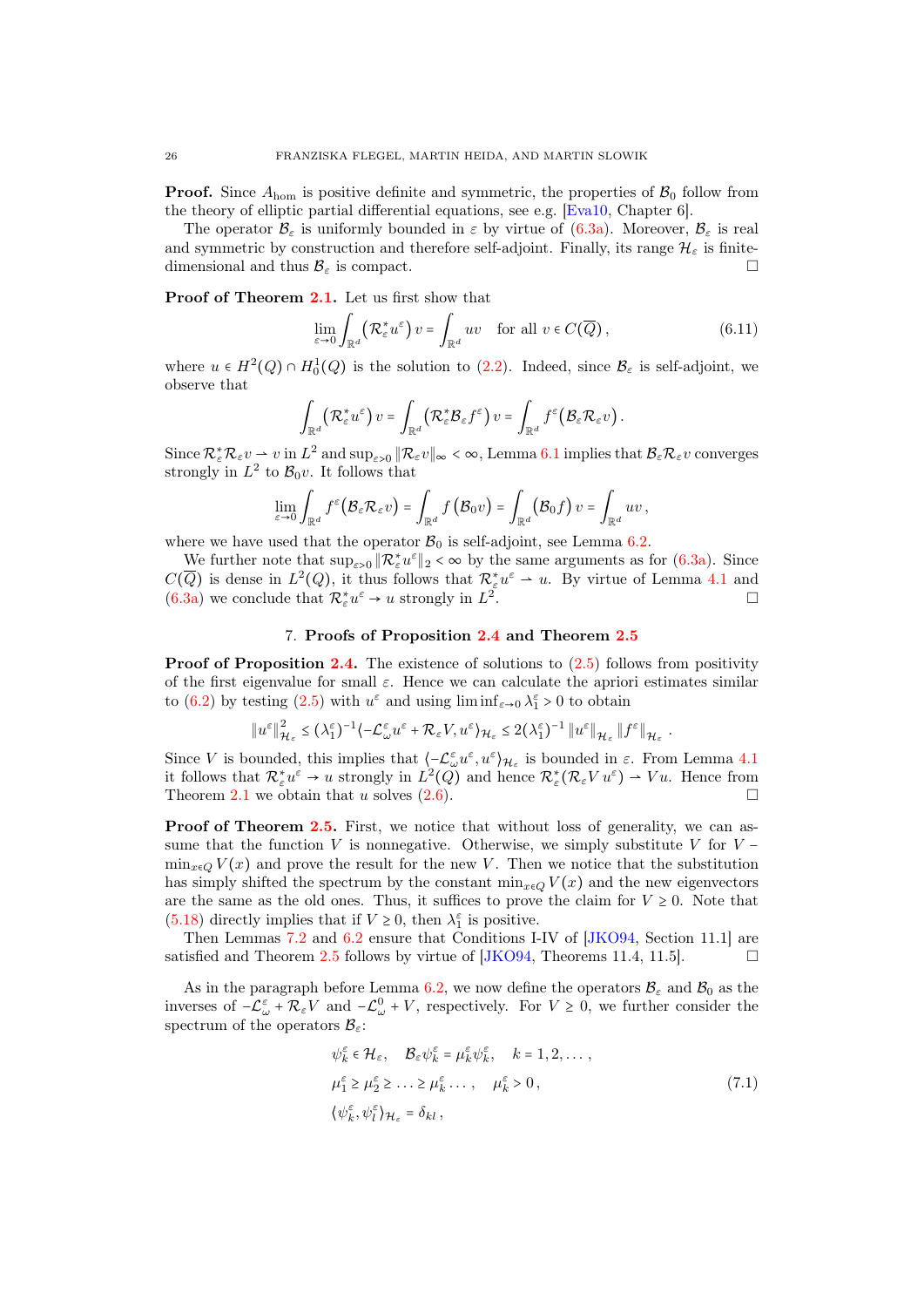as well as the spectrum of the operator  $\mathcal{B}_0$ 

$$
\psi_k^0 \in \mathcal{H}_0, \quad \mathcal{B}_0 \psi_k^0 = \mu_k^0 \psi_k^0, \quad k = 1, 2, \dots, \n\mu_1^0 \ge \mu_2^0 \ge \dots \ge \mu_k^0 \dots, \quad \mu_k^0 > 0, \n\{\psi_k^0, \psi_l^0\}_{\mathcal{H}_\varepsilon} = \delta_{kl}.
$$
\n(7.2)

**Remark 7.1.** The eigenfunctions  $\{\psi_k^{\varepsilon}\}_k$  of the operator  $\mathcal{B}_{\varepsilon}$  and the eigenfunctions  $\{\psi_k^0\}_k$  of the operators  $-\mathcal{L}_{\omega}^{\varepsilon} + \mathcal{R}_{\varepsilon}V$  and  $\mathcal{B}_{\varepsilon}$  and  $\mathcal{B}_{\varepsilon}$  of the operators  $-\mathcal{L}_{$  $-\mathcal{L}_{\omega}^0 + V$ , respectively. Their eigenvalues relate to those of  $-\mathcal{L}_{\omega}^{\varepsilon} + \mathcal{R}_{\varepsilon}V$  and  $-\mathcal{L}_{\omega}^0 + V$  by

$$
\mu_k^{\varepsilon} = \left(\lambda_k^{\varepsilon}\right)^{-1}, \quad \mu_k^0 = \left(\lambda_k^0\right)^{-1} \quad k = 1, 2, \dots.
$$

## <span id="page-26-0"></span>Lemma 7.2.

(i) For any  $u \in \mathcal{H}_0$ , the following is true:

<span id="page-26-2"></span><span id="page-26-1"></span>
$$
\|\mathcal{R}_{\varepsilon}u\|_{\mathcal{H}_{\varepsilon}} \le \|u\|_{\mathcal{H}_{0}}.\tag{7.3}
$$

Further,

$$
\lim_{\varepsilon \to 0} \langle u^{\varepsilon}, v^{\varepsilon} \rangle_{\mathcal{H}_{\varepsilon}} = \langle u, v \rangle_{\mathcal{H}_{0}}. \tag{7.4}
$$

provided that  $u, v \in \mathcal{H}_0$  and  $u^{\varepsilon}, v^{\varepsilon} \in \mathcal{H}_0$  and

$$
\lim_{\varepsilon \to 0} \|u^{\varepsilon} - \mathcal{R}_{\varepsilon}u\|_{\mathcal{H}_{\varepsilon}} = 0, \quad \text{and} \quad \lim_{\varepsilon \to 0} \|v^{\varepsilon} - \mathcal{R}_{\varepsilon}v\|_{\mathcal{H}_{\varepsilon}} = 0.
$$
\n(7.5)

(ii) Let  $f \in \mathcal{H}_0$  and let  $f^{\varepsilon} \in \mathcal{H}_{\varepsilon}$  with  $\sup_{\varepsilon>0} ||f^{\varepsilon}||_{\infty} < \infty$ . Then the following is true: If  $\lim_{\varepsilon \to 0} \|f^{\varepsilon} - \mathcal{R}_{\varepsilon} f\|_{\mathcal{H}_{\varepsilon}} = 0,$ (7.6)

then

<span id="page-26-3"></span>
$$
\lim_{\varepsilon \to 0} \|\mathcal{B}_{\varepsilon} f^{\varepsilon} - \mathcal{R}_{\varepsilon} \mathcal{B}_0 f\|_{\mathcal{H}_{\varepsilon}} = 0 \quad \mathbb{P}\text{-}a.s.
$$
\n(7.7)

(iii) For any sequence  $f^{\varepsilon} \in \mathcal{H}_{\varepsilon}$  such that  $\sup_{\varepsilon} ||f^{\varepsilon}||_{\mathcal{H}_{\varepsilon}} < \infty$ , there exists a subsequence  $f^{\varepsilon'}$  and a vector  $w^0 \in \mathcal{H}_0$  such that

$$
\lim_{\varepsilon'\to 0}\left\|{\mathcal R}^*_{\varepsilon'}{\mathcal B}_{\varepsilon'}f^{\varepsilon'}-w^0\right\|_{{\mathcal H}_0}=\lim_{\varepsilon'\to 0}\left\|{\mathcal B}_{\varepsilon'}f^{\varepsilon'}-{\mathcal R}_{\varepsilon'}w^0\right\|_{{\mathcal H}_{\varepsilon'}}=0\,.
$$

**Proof.** For (i): Let  $u \in \mathcal{H}_0$ . By Jensen's inequality it follows that

$$
\|\mathcal{R}_{\varepsilon}u\|_{\mathcal{H}_{\varepsilon}}^2=\varepsilon^d\sum_{z\in\mathbb{Z}_{\varepsilon}^d}\varepsilon^{-2d}\left(\;\int_{b\left(z,\frac{\varepsilon}{2}\right)}u\,\mathrm{d}\mu\right)^2\leq\varepsilon^d\sum_{z\in\mathbb{Z}_{\varepsilon}^d}\varepsilon^{-d}\left(\;\int_{b\left(z,\frac{\varepsilon}{2}\right)}u^2\,\mathrm{d}\mu\right)=\|u\|_{\mathcal{H}_0}^2\,.
$$

For [\(7.4\)](#page-26-1) we first observe that

$$
|\langle u^{\varepsilon}, v^{\varepsilon}\rangle_{\mathcal{H}_{\varepsilon}} - \langle u, v \rangle_{\mathcal{H}_{0}}| \leq |\langle v^{\varepsilon}, u^{\varepsilon} - \mathcal{R}_{\varepsilon} u \rangle_{\mathcal{H}_{\varepsilon}}| + \left| \sum_{z \in \mathbb{Z}_{\varepsilon}^{d}} \int_{b(z, \frac{\varepsilon}{2})} u(v^{\varepsilon}(z) - v) d\mu \right|
$$
  
\$\leq \|v^{\varepsilon}\|\_{\mathcal{H}\_{\varepsilon}} \|u^{\varepsilon} - \mathcal{R}\_{\varepsilon} u\|\_{\mathcal{H}\_{\varepsilon}} + \|u\|\_{\mathcal{H}\_{0}} \|v^{\varepsilon} - \mathcal{R}\_{\varepsilon} v\|\_{\mathcal{H}\_{\varepsilon}}. \qquad (7.8)

The second term on the above RHS converges to zero by assumption. For the first term we note that the triangle inequality together with  $(7.3)$  yields

$$
\|v^\varepsilon\|_{\mathcal{H}_\varepsilon}\leq \|\mathcal{R}_\varepsilon v\|_{\mathcal{H}_\varepsilon}+\|v^\varepsilon-\mathcal{R}_\varepsilon v\|_{\mathcal{H}_\varepsilon}\leq \|v\|_{\mathcal{H}_0}+\|v^\varepsilon-\mathcal{R}_\varepsilon v\|_{\mathcal{H}_\varepsilon},
$$

which is bounded from above. It follows that the first term on the RHS of  $(7.8)$  converges to zero as well.

Part (ii) follows directly from Proposition [2.4](#page-6-0) and  $(7.4)$ .

Similarly, Part (iii) follows from Proposition [2.4](#page-6-0) and [\(7.4\)](#page-26-1) since  $\sup_{\varepsilon} ||f^{\varepsilon}||_2 < \infty$  implies that there exists a subsequence  $\varepsilon'$  along which  $\mathcal{R}^*_{\varepsilon'}f^{\varepsilon'} \rightharpoonup f$  in  $L^2$ .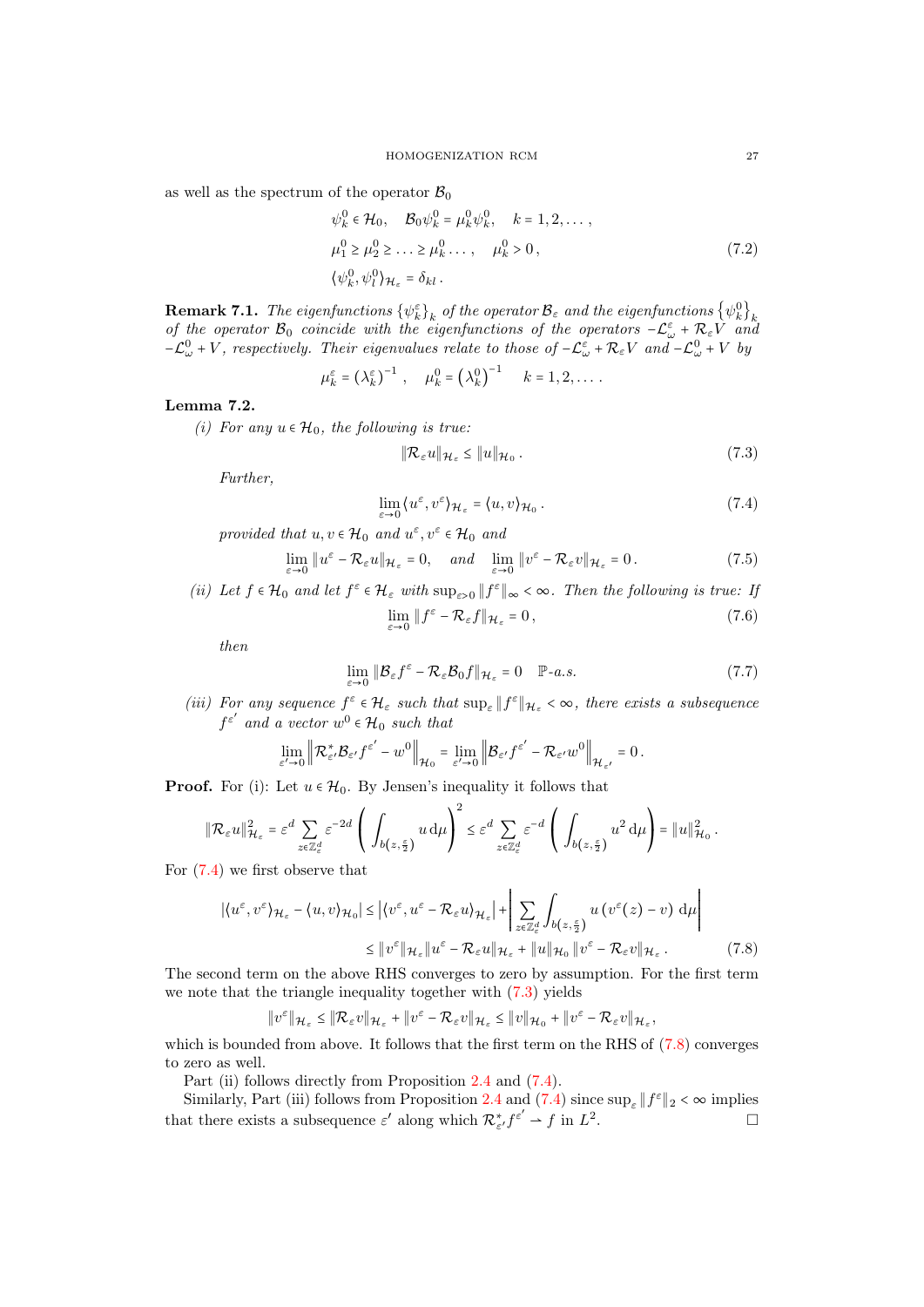#### 8. Proof of Proposition [2.8](#page-8-1)

<span id="page-27-0"></span>Proof of Proposition [2.8.](#page-8-1) This proof is an application of the Gärtner-Ellis theorem and goes along the lines of [\[KW15,](#page-29-1) Theorem 1.8]. For the convenience of the reader, we outline the main steps here.

Let  $V: \mathbb{R}^d \to \mathbb{R}$  be a bounded, continuous function. We define the generating cumulant function

$$
\Lambda_t(V) \coloneqq \frac{\alpha_t^2}{t} \log \mathcal{E}_0^{\omega} \left[ \exp \left\{ -\frac{t}{\alpha_t^2} \int_Q V(y) L_t(y) \, \mathrm{d}y \right\} \middle| \ X_{[0,t]} \subset \alpha_t Q \right]. \tag{8.1}
$$

As in [\[KW15\]](#page-29-1), it suffices to show that

<span id="page-27-1"></span>
$$
\Lambda(V) \coloneqq \lim_{t \to \infty} \Lambda_t(V) = -\lambda_1(V) + \lambda_1(0), \tag{8.2}
$$

where  $\lambda_1(V)$  denotes the principal Dirichlet eigenvalue of  $-\mathcal{L}^0_\omega+V$  on  $Q$  with zero Dirichlet boundary conditions. Then the claim follows by the Gärtner-Ellis theorem.

In order to show [\(8.2\)](#page-27-1), we define the operator  $\mathcal{P}_t^{\omega,V}$  acting on real-valued functions  $f \in \ell^2(\alpha_t Q \cap \mathbb{Z}^d)$  by

$$
\left(\mathcal{P}_t^{\omega,V}f\right)(z) \coloneqq \mathcal{E}_z^{\omega}\left[\exp\left\{-\frac{t}{\alpha_t^2} \int_Q V(y)L_t(y) \, \mathrm{d}y\right\} \mathbb{1}_{\{X_{[0,t]} \subset \alpha_t Q\}} f\left(X_t\right)\right] \quad (z \in \alpha_t Q \cap \mathbb{Z}^d). \tag{8.3}
$$

Since  $L_t$  is a step function,  $\mathcal{P}_t^{\omega,V}$  admits the semigroup representation

$$
\mathcal{P}_t^{\omega,V} = \exp\left\{-t\alpha_t^{-2} \left[-\alpha_t^2 \mathcal{L}_\omega + V_t\right]\right\},\tag{8.4}
$$

where the operator in the exponent is considered with zero Dirichlet conditions at the boundary of  $\alpha_t Q \cap \mathbb{Z}^d$  and

$$
V_t(z) \coloneqq \int_{\left[-\frac{1}{2},\frac{1}{2}\right]} V\left(\frac{z+y}{\alpha_t}\right) dy \qquad (z \in \alpha_t Q \cap Zd).
$$

Let  $\lambda_1^{(t)}(V)$  denote the principal Dirichlet eigenvalue of  $-\alpha_t^2 \mathcal{L}_{\omega} + V_t$  on  $\alpha_t Q \cap \mathbb{Z}^d$  with zero Dirichlet boundary conditions. Let  $\psi_1^{(t)}(V)$  be the corresponding principal Dirichlet eigenfunction. Then, in order to show  $(8.2)$ , we have to show that

$$
\lim_{t \to \infty} \frac{\alpha_t^2}{t} \log \left( \mathcal{P}_t^{\omega, V} \mathbb{1} \right) (0) = \lim_{t \to \infty} \lambda_1^{(t)}(V) = \lambda_1(V) \tag{8.5}
$$

for any  $V \in C_{\rm b}(\mathbb{R}^d)$ . The second equality follows by virtue of Theorem [2.5.](#page-6-1) It remains to prove the first equality. For this purpose we notice that an eigenvalue expansion together with Cauchy-Schwarz and Parseval's identity yields that

$$
\left(\mathcal{P}_t^{\omega,V}\mathbb{1}\right)(0) \leq \sqrt{|\alpha_t Q|} \exp\left\{-\frac{t}{\alpha_t^2} \lambda_1^{(t)}(V)\right\}.
$$

On the other hand, since  $\mathcal{P}_t^{\omega, V} \geq 0$ , we can estimate from below

$$
\left(\mathcal{P}_t^{\omega,V}\mathbb{1}\right)(0) \geq \frac{1}{\sup_{\alpha_t Q} \psi_1^{(t)}} \left(\mathcal{P}_t^{\omega,V}\psi_1^{(t)}\right)(0) \geq \psi_1^{(t)}(0) \exp\left\{-\frac{t}{\alpha_t^2} \lambda_1^{(t)}(V)\right\}
$$

since  $\psi_1^{(t)}$  is a normalized eigenfunction. Thus, if  $\psi_1^{(t)}(0)$  decays at most polynomially, we have proved the claim.

Similarly to the proof in [\[KW15\]](#page-29-1), we obtain that

$$
\psi_1^{(t)}(0) \ge e^{-\lambda(V) - V^*} \left( \max_{x \in \alpha_t Q \cap \mathbb{Z}^d} \psi_1^{(t)} \right) \left( \min_{x \in \alpha_t Q \cap \mathbb{Z}^d} P_0^{\alpha_t^2 \omega} \left[ X_1 = x \right] \right),\tag{8.6}
$$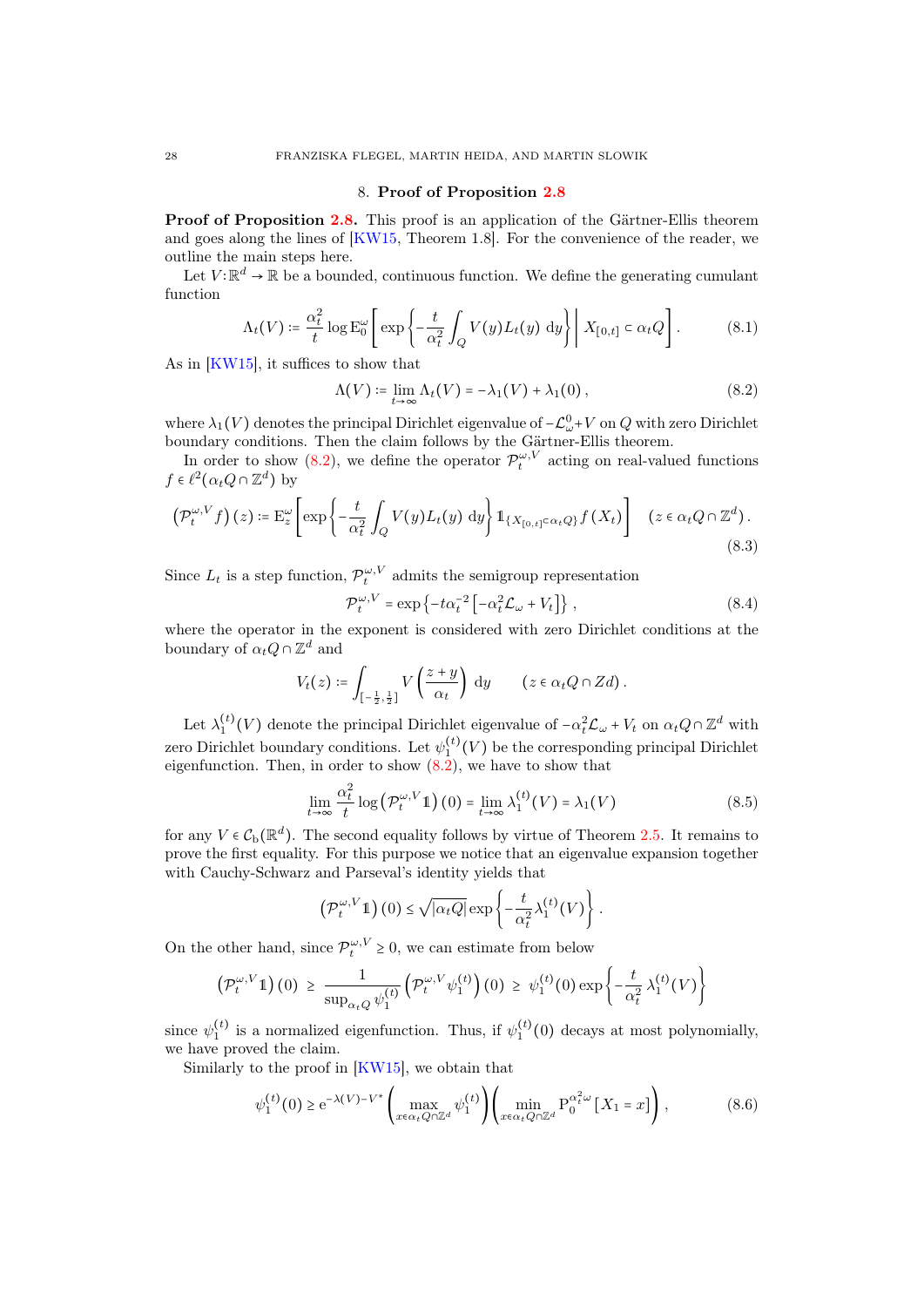where  $V^*$  is an upper bound for V. Since  $\psi_1^{(t)}$  is normalized and

$$
\min_{x \in \alpha_t Q \cap \mathbb{Z}^d} \mathcal{P}_0^{\alpha_t^2 \omega} \left[ X_1 = x \right] = \min_{x \in \alpha_t^2 Q \cap \mathbb{Z}^d} \mathcal{P}_0^{\omega} \left[ X_{\alpha_t} = x \right]
$$

decays at most polynomially by Assumption [2.7,](#page-8-3) the claim follows.  $\square$ 

#### <span id="page-28-0"></span>Acknowledgements

The authors thank Wolfgang König, Stefan Neukamm, Mathias Schäffner, and Mark Peletier for fruitful discussions and valuable hints. F.F. gratefully acknowledges the support by DFG within the RTG 1845 Stochastic Analysis with Applications in Biology. Finance and Physics. M.H. was supported by DFG through SFB 1114 Scaling Cascades in Complex Systems, subproject C05 Effective models for interfaces with many scales.

#### <span id="page-28-1"></span>References

- <span id="page-28-17"></span>[ADS15] S. Andres, J.-D. Deuschel, and M. Slowik. Invariance principle for the random conductance model in a degenerate ergodic environment. Ann. Probab., 43(4):1866–1891, 2015.
- <span id="page-28-6"></span>[ADS16] S. Andres, J.-D. Deuschel, and M. Slowik. Harnack inequalities on weighted graphs and some applications to the random conductance model. Probab. Theory Related Fields, 164(3-4):931– 977, 2016.
- <span id="page-28-18"></span>[All92] G. Allaire. Homogenization and two-scale convergence. SIAM J. Math. Anal., 23(6):1482–1518, 1992.
- <span id="page-28-10"></span>[BD03] D. Boivin and J. Depauw. Spectral homogenization of reversible random walks on  $\mathbb{Z}^d$  in a random environment. Stochastic Process. Appl., 104(1):29–56, 2003.
- <span id="page-28-5"></span>[BG90] J.-P. Bouchaud and A. Georges. Anomalous diffusion in disordered media: statistical mechanisms, models and physical applications. Phys. Rep., 195(4-5):127–293, 1990.
- <span id="page-28-4"></span>[Bis11] M. Biskup. Recent progress on the random conductance model. Probab. Surv., 8:294–373, 2011.
- <span id="page-28-19"></span>[Bre11] H. Brezis. Functional analysis, Sobolev spaces and partial differential equations. Universitext. Springer, New York, 2011.
- <span id="page-28-11"></span>[DM93] G. Dal Maso. An introduction to Γ-convergence. Progress in Nonlinear Differential Equations and their Applications, 8. Birkhäuser Boston, Inc., Boston, MA, 1993.
- <span id="page-28-13"></span>[DNS16] J.-D. Deuschel, T. A. Nguyen, and M. Slowik. Quenched invariance principles for the random conductance model on a random graph with degenerate ergodic weights. Preprint, available at arXiv:1602.08428, 2016.
- <span id="page-28-3"></span>[DV75] M. D. Donsker and S. R. S. Varadhan. Asymptotic evaluation of certain Markov process expectations for large time, I. Comm. Pure Appl. Math., 28:1–47, 1975.
- <span id="page-28-20"></span>[Eva10] L. C. Evans. Partial differential equations, volume 19 of Graduate Studies in Mathematics. American Mathematical Society, Providence, RI, second edition, 2010.
- <span id="page-28-8"></span>[Fag08] A. Faggionato. Random walks and exclusion processes among random conductances on random infinite clusters: homogenization and hydrodynamic limit. Electron. J. Probab., 13:no. 73, 2217–2247, 2008.
- <span id="page-28-9"></span>[Fag12] A. Faggionato. Spectral analysis of 1D nearest-neighbor random walks and applications to subdiffusive trap and barrier models. Electron. J. Probab., 17:no. 15, 36, 2012.
- <span id="page-28-7"></span>[Fle16] F. Flegel. Localization of the principal Dirichlet eigenvector in the heavy-tailed random conductance model. Preprint, available at arXiv:1608.02415, 2016.
- <span id="page-28-14"></span>[GKS07] N. Gantert, W. König, and Z. Shi. Annealed deviations of random walk in random scenery. Ann. Inst. H. Poincaré Probab. Statist., 43(1):47–76, 2007.
- <span id="page-28-16"></span>[GM16] A. Giunti and J.-C. Mourrat. Quantitative homogenization of degenerate random environments. Preprint, available at arXiv:1602.04467, 2016.
- <span id="page-28-2"></span>[JKO94] V. V. Jikov, S. M. Kozlov, and O. A. Oleĭnik. Homogenization of differential operators and integral functionals. Springer-Verlag, Berlin, 1994. Translated from the Russian by G. A. Yosifian [G. A. Iosif′yan].
- <span id="page-28-12"></span>[Kes86] H. Kesten. Aspects of first passage percolation. In École d'été de probabilités de Saint-Flour, XIV—1984, volume 1180 of Lecture Notes in Math., pages 125–264. Springer, Berlin, 1986.
- <span id="page-28-15"></span>[Kum14] T. Kumagai. Random walks on disordered media and their scaling limits, volume 2101 of Lecture Notes in Mathematics. Springer, Cham, 2014. Lecture notes from the 40th Probability Summer School held in Saint-Flour, 2010, École d'été de Probabilités de Saint-Flour. [Saint-Flour Probability Summer School].